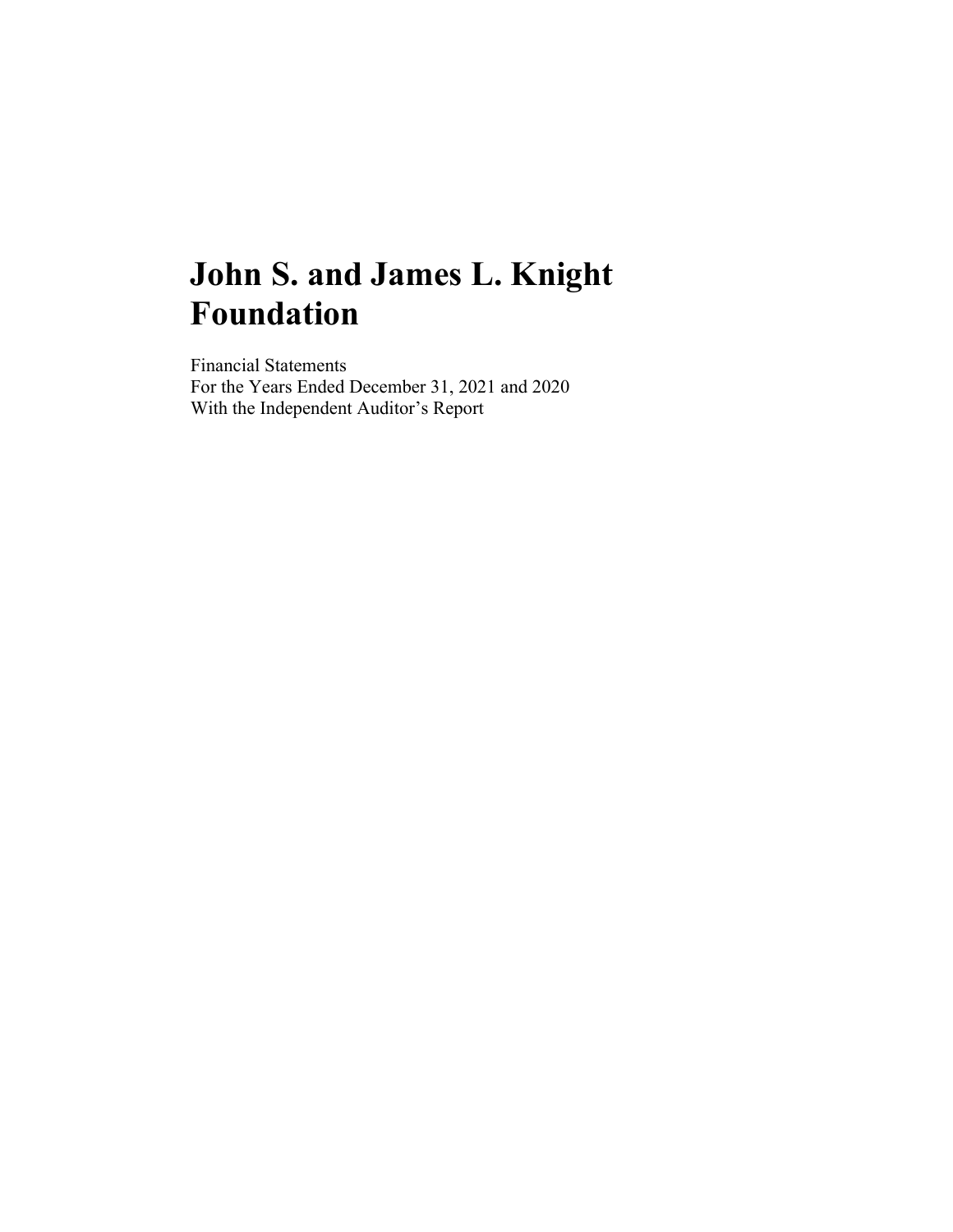## Financial Statements

Years Ended December 31, 2021 and 2020

## **Contents**

| <b>Financial Statements:</b> |  |
|------------------------------|--|
|                              |  |
|                              |  |
|                              |  |
|                              |  |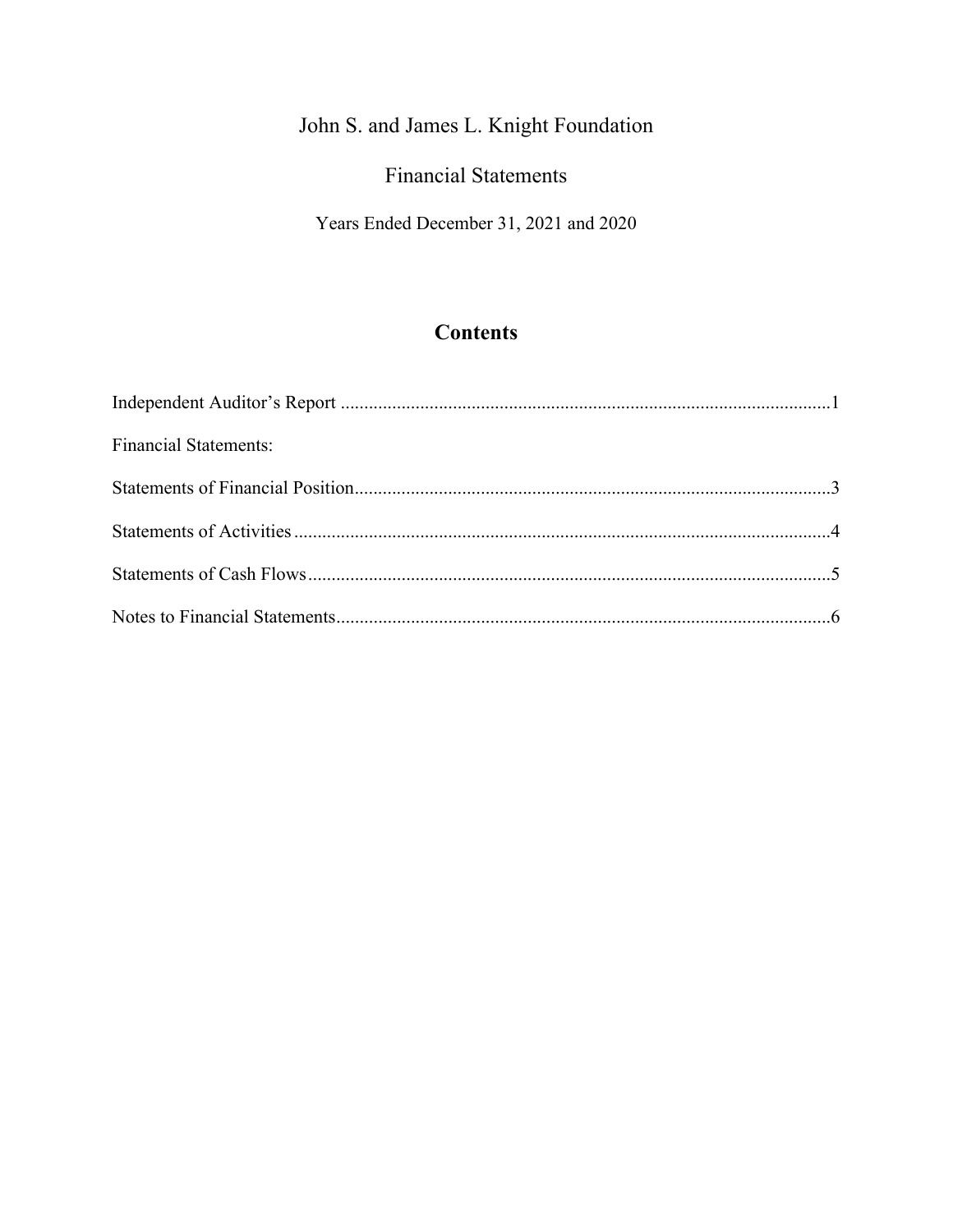

#### **Independent Auditor's Report**

**RSM US LLP** 

Board of Trustees John S. and James L. Knight Foundation Report on the Audit of the Financial Statements

#### **Opinion**

We have audited the financial statements of the John S. and James L. Knight Foundation (the foundation), which comprise the statement of financial position as of December 31, 2021 and 2020, the related statements of activities and cash flows for the years then ended, and the related notes to the financial statements.

In our opinion, the accompanying financial statements present fairly, in all material respects, the financial position of the foundation as of December 31, 2021 and 2020, and the changes in its net assets and its cash flows for the years then ended in accordance with accounting principles generally accepted in the United States of America.

#### **Basis for Opinion**

We conducted our audit in accordance with auditing standards generally accepted in the United States of America (GAAS). Our responsibilities under those standards are further described in the Auditor's Responsibilities for the Audit of the Financial Statements section of our report. We are required to be independent of the foundation and to meet our other ethical responsibilities, in accordance with the relevant ethical requirements relating to our audit. We believe that the audit evidence we have obtained is sufficient and appropriate to provide a basis for our audit opinion.

#### **Responsibilities of Management for the Financial Statements**

Management is responsible for the preparation and fair presentation of the financial statements in accordance with accounting principles generally accepted in the United States of America, and for the design, implementation, and maintenance of internal control relevant to the preparation and fair presentation of financial statements that are free from material misstatement, whether due to fraud or error.

In preparing the financial statements, management is required to evaluate whether there are conditions or events, considered in the aggregate, that raise substantial doubt about the foundation's ability to continue as a going concern for one year after the date that the financial statements are issued or available to be issued.

THE POWER OF BEING UNDERSTOOD AUDIT | TAX | CONSULTING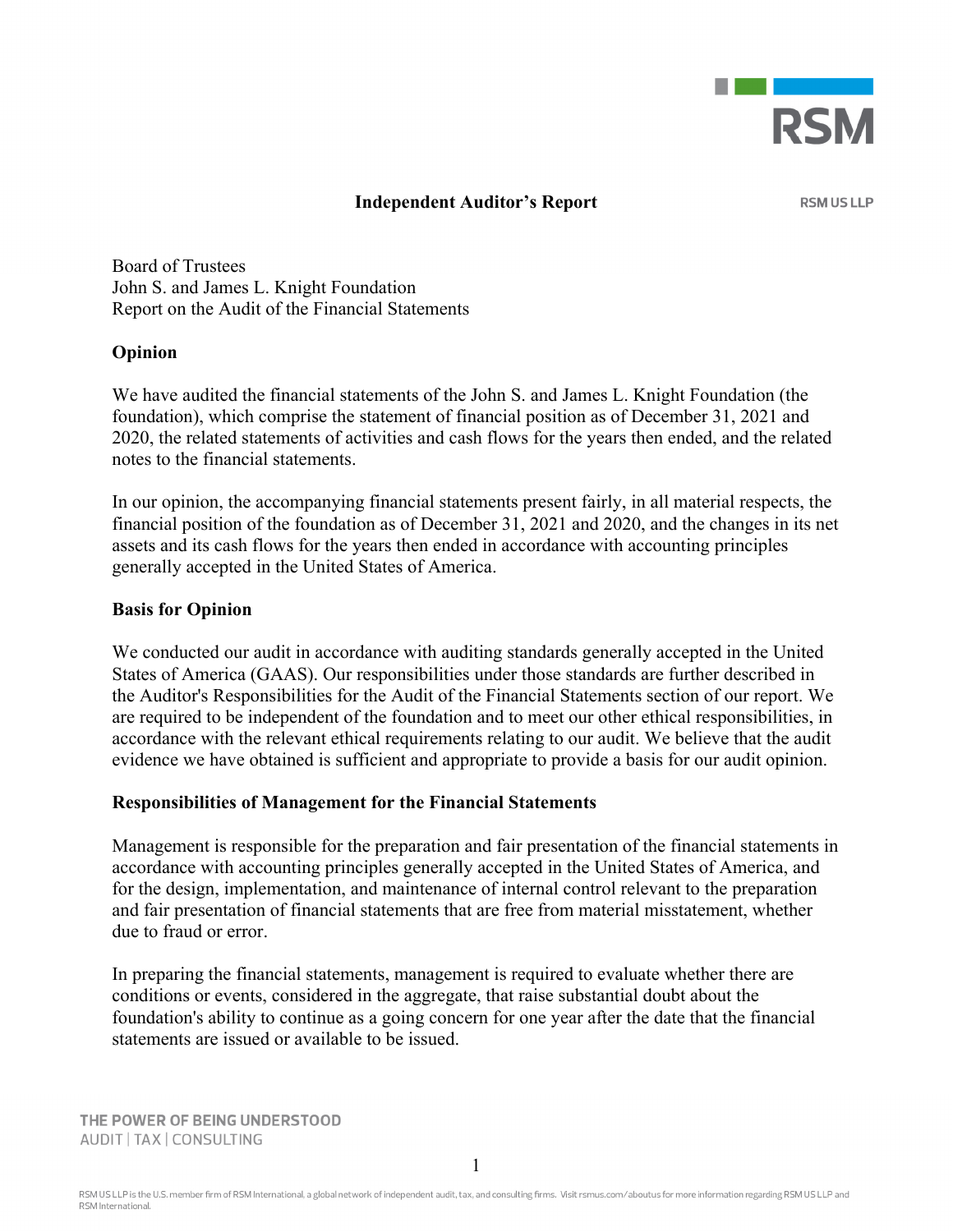#### **Auditor's Responsibilities for the Audit of the Financial Statements**

Our objectives are to obtain reasonable assurance about whether the financial statements as a whole are free from material misstatement, whether due to fraud or error, and to issue an auditor's report that includes our opinion. Reasonable assurance is a high level of assurance but is not absolute assurance and therefore is not a guarantee that an audit conducted in accordance with GAAS will always detect a material misstatement when it exists. The risk of not detecting a material misstatement resulting from fraud is higher than for one resulting from error, as fraud may involve collusion, forgery, intentional omissions, misrepresentations, or the override of internal control. Misstatements are considered material if there is a substantial likelihood that, individually or in the aggregate, they would influence the judgment made by a reasonable user based on the financial statements.

In performing an audit in accordance with GAAS, we:

- Exercise professional judgment and maintain professional skepticism throughout the audit.
- Identify and assess the risks of material misstatement of the financial statements, whether due to fraud or error, and design and perform audit procedures responsive to those risks. Such procedures include examining, on a test basis, evidence regarding the amounts and disclosures in the financial statements.
- Obtain an understanding of internal control relevant to the audit in order to design audit procedures that are appropriate in the circumstances, but not for the purpose of expressing an opinion on the effectiveness of the foundation's internal control. Accordingly, no such opinion is expressed.
- Evaluate the appropriateness of accounting policies used and the reasonableness of significant accounting estimates made by management, as well as evaluate the overall presentation of the financial statements.
- Conclude whether, in our judgment, there are conditions or events, considered in the aggregate, that raise substantial doubt about the foundation's ability to continue as a going concern for a reasonable period of time.

We are required to communicate with those charged with governance regarding, among other matters, the planned scope and timing of the audit, significant audit findings, and certain internal control-related matters that we identified during the audit.

RSM US LLP

Miami, Florida May 20, 2022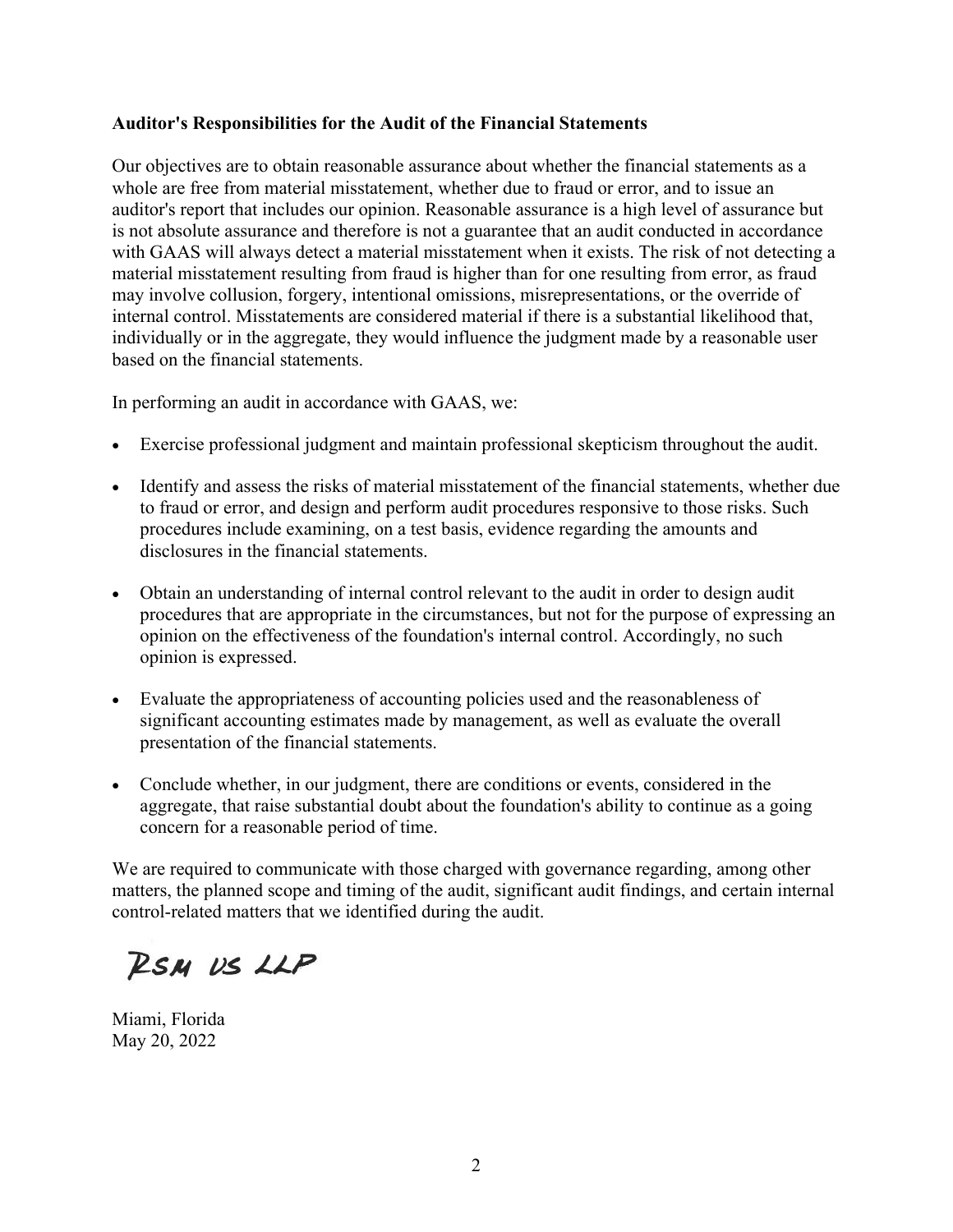## Statements of Financial Position

| 2021<br>2020<br><b>Assets</b><br>Investments:<br>Investment assets:<br>\$<br>Cash and cash equivalents<br>28,635,284<br>\$<br>83,103,251<br>Interest, dividends and other investment<br>receivables<br>28,275,846<br>79,776,600<br>Futures contracts<br>690,778<br>904,306<br>U.S. government and agency obligations<br>319,974,605<br>154,800,763<br>Government-sponsored enterprises obligations<br>52,110,389<br>46,350,526<br>Corporate bonds and other obligations<br>132,713,345<br>132,765,961<br>Equity securities<br>665,940,968<br>670,682,553<br>Hedge fund investments<br>644,900,533<br>550,782,403<br>Alternative equity investments<br>1,063,732,709<br>763,521,381<br>Real estate investments<br>50,107,695<br>43,314,458<br>Total investments<br>2,987,134,768<br>2,525,949,586<br>Securities loaned under security lending agreement<br>74,351,249<br>Program-related investments, net<br>766,538<br>1,224,038<br>Beneficial interest in remainder trusts<br>73,693,188<br>63,175,205<br>Postretirement plan asset<br>1,266,561<br>766,734<br><b>Fixed assets</b><br>2,845,219<br>Right-of-use asset<br>22,096,501<br>4,035,517<br>Other assets<br>1,641,825<br>4,750,402<br>Total assets<br>3,089,444,600<br>\$<br>$\boldsymbol{\mathsf{s}}$<br>2,674,252,731<br><b>Liabilities and net assets</b><br>Liabilities:<br>Payable under securities lending agreement<br>\$<br>\$<br>76,222,445<br>Grants payable<br>169,607,686<br>149,034,995<br>Pension and postretirement benefits liability, net<br>176,256<br>1,102,621<br>Deferred taxes payable<br>10,464,824<br>5,012,244<br>Lease liability<br>23,392,373<br>3,829,859<br>Other liabilities<br>7,647,666<br>3,158,031<br><b>Total liabilities</b><br>190,716,114<br>258,932,886<br>Net assets:<br>With donor restrictions:<br>Beneficial interest in remainder trusts<br>73,693,188<br>63,175,205<br>Net assets without donor restrictions<br>2,825,035,298<br>2,352,144,640<br>Total net assets<br>2,415,319,845<br>2,898,728,486<br>Total liabilities and net assets<br>3,089,444,600<br>\$<br>2,674,252,731<br><sup>2</sup> |  | Dec. 31 |  |  |  |
|--------------------------------------------------------------------------------------------------------------------------------------------------------------------------------------------------------------------------------------------------------------------------------------------------------------------------------------------------------------------------------------------------------------------------------------------------------------------------------------------------------------------------------------------------------------------------------------------------------------------------------------------------------------------------------------------------------------------------------------------------------------------------------------------------------------------------------------------------------------------------------------------------------------------------------------------------------------------------------------------------------------------------------------------------------------------------------------------------------------------------------------------------------------------------------------------------------------------------------------------------------------------------------------------------------------------------------------------------------------------------------------------------------------------------------------------------------------------------------------------------------------------------------------------------------------------------------------------------------------------------------------------------------------------------------------------------------------------------------------------------------------------------------------------------------------------------------------------------------------------------------------------------------------------------------------------------------------------------------------------------------------------------------------------------------------------------------------------------------|--|---------|--|--|--|
|                                                                                                                                                                                                                                                                                                                                                                                                                                                                                                                                                                                                                                                                                                                                                                                                                                                                                                                                                                                                                                                                                                                                                                                                                                                                                                                                                                                                                                                                                                                                                                                                                                                                                                                                                                                                                                                                                                                                                                                                                                                                                                        |  |         |  |  |  |
|                                                                                                                                                                                                                                                                                                                                                                                                                                                                                                                                                                                                                                                                                                                                                                                                                                                                                                                                                                                                                                                                                                                                                                                                                                                                                                                                                                                                                                                                                                                                                                                                                                                                                                                                                                                                                                                                                                                                                                                                                                                                                                        |  |         |  |  |  |
|                                                                                                                                                                                                                                                                                                                                                                                                                                                                                                                                                                                                                                                                                                                                                                                                                                                                                                                                                                                                                                                                                                                                                                                                                                                                                                                                                                                                                                                                                                                                                                                                                                                                                                                                                                                                                                                                                                                                                                                                                                                                                                        |  |         |  |  |  |
|                                                                                                                                                                                                                                                                                                                                                                                                                                                                                                                                                                                                                                                                                                                                                                                                                                                                                                                                                                                                                                                                                                                                                                                                                                                                                                                                                                                                                                                                                                                                                                                                                                                                                                                                                                                                                                                                                                                                                                                                                                                                                                        |  |         |  |  |  |
|                                                                                                                                                                                                                                                                                                                                                                                                                                                                                                                                                                                                                                                                                                                                                                                                                                                                                                                                                                                                                                                                                                                                                                                                                                                                                                                                                                                                                                                                                                                                                                                                                                                                                                                                                                                                                                                                                                                                                                                                                                                                                                        |  |         |  |  |  |
|                                                                                                                                                                                                                                                                                                                                                                                                                                                                                                                                                                                                                                                                                                                                                                                                                                                                                                                                                                                                                                                                                                                                                                                                                                                                                                                                                                                                                                                                                                                                                                                                                                                                                                                                                                                                                                                                                                                                                                                                                                                                                                        |  |         |  |  |  |
|                                                                                                                                                                                                                                                                                                                                                                                                                                                                                                                                                                                                                                                                                                                                                                                                                                                                                                                                                                                                                                                                                                                                                                                                                                                                                                                                                                                                                                                                                                                                                                                                                                                                                                                                                                                                                                                                                                                                                                                                                                                                                                        |  |         |  |  |  |
|                                                                                                                                                                                                                                                                                                                                                                                                                                                                                                                                                                                                                                                                                                                                                                                                                                                                                                                                                                                                                                                                                                                                                                                                                                                                                                                                                                                                                                                                                                                                                                                                                                                                                                                                                                                                                                                                                                                                                                                                                                                                                                        |  |         |  |  |  |
|                                                                                                                                                                                                                                                                                                                                                                                                                                                                                                                                                                                                                                                                                                                                                                                                                                                                                                                                                                                                                                                                                                                                                                                                                                                                                                                                                                                                                                                                                                                                                                                                                                                                                                                                                                                                                                                                                                                                                                                                                                                                                                        |  |         |  |  |  |
|                                                                                                                                                                                                                                                                                                                                                                                                                                                                                                                                                                                                                                                                                                                                                                                                                                                                                                                                                                                                                                                                                                                                                                                                                                                                                                                                                                                                                                                                                                                                                                                                                                                                                                                                                                                                                                                                                                                                                                                                                                                                                                        |  |         |  |  |  |
|                                                                                                                                                                                                                                                                                                                                                                                                                                                                                                                                                                                                                                                                                                                                                                                                                                                                                                                                                                                                                                                                                                                                                                                                                                                                                                                                                                                                                                                                                                                                                                                                                                                                                                                                                                                                                                                                                                                                                                                                                                                                                                        |  |         |  |  |  |
|                                                                                                                                                                                                                                                                                                                                                                                                                                                                                                                                                                                                                                                                                                                                                                                                                                                                                                                                                                                                                                                                                                                                                                                                                                                                                                                                                                                                                                                                                                                                                                                                                                                                                                                                                                                                                                                                                                                                                                                                                                                                                                        |  |         |  |  |  |
|                                                                                                                                                                                                                                                                                                                                                                                                                                                                                                                                                                                                                                                                                                                                                                                                                                                                                                                                                                                                                                                                                                                                                                                                                                                                                                                                                                                                                                                                                                                                                                                                                                                                                                                                                                                                                                                                                                                                                                                                                                                                                                        |  |         |  |  |  |
|                                                                                                                                                                                                                                                                                                                                                                                                                                                                                                                                                                                                                                                                                                                                                                                                                                                                                                                                                                                                                                                                                                                                                                                                                                                                                                                                                                                                                                                                                                                                                                                                                                                                                                                                                                                                                                                                                                                                                                                                                                                                                                        |  |         |  |  |  |
|                                                                                                                                                                                                                                                                                                                                                                                                                                                                                                                                                                                                                                                                                                                                                                                                                                                                                                                                                                                                                                                                                                                                                                                                                                                                                                                                                                                                                                                                                                                                                                                                                                                                                                                                                                                                                                                                                                                                                                                                                                                                                                        |  |         |  |  |  |
|                                                                                                                                                                                                                                                                                                                                                                                                                                                                                                                                                                                                                                                                                                                                                                                                                                                                                                                                                                                                                                                                                                                                                                                                                                                                                                                                                                                                                                                                                                                                                                                                                                                                                                                                                                                                                                                                                                                                                                                                                                                                                                        |  |         |  |  |  |
|                                                                                                                                                                                                                                                                                                                                                                                                                                                                                                                                                                                                                                                                                                                                                                                                                                                                                                                                                                                                                                                                                                                                                                                                                                                                                                                                                                                                                                                                                                                                                                                                                                                                                                                                                                                                                                                                                                                                                                                                                                                                                                        |  |         |  |  |  |
|                                                                                                                                                                                                                                                                                                                                                                                                                                                                                                                                                                                                                                                                                                                                                                                                                                                                                                                                                                                                                                                                                                                                                                                                                                                                                                                                                                                                                                                                                                                                                                                                                                                                                                                                                                                                                                                                                                                                                                                                                                                                                                        |  |         |  |  |  |
|                                                                                                                                                                                                                                                                                                                                                                                                                                                                                                                                                                                                                                                                                                                                                                                                                                                                                                                                                                                                                                                                                                                                                                                                                                                                                                                                                                                                                                                                                                                                                                                                                                                                                                                                                                                                                                                                                                                                                                                                                                                                                                        |  |         |  |  |  |
|                                                                                                                                                                                                                                                                                                                                                                                                                                                                                                                                                                                                                                                                                                                                                                                                                                                                                                                                                                                                                                                                                                                                                                                                                                                                                                                                                                                                                                                                                                                                                                                                                                                                                                                                                                                                                                                                                                                                                                                                                                                                                                        |  |         |  |  |  |
|                                                                                                                                                                                                                                                                                                                                                                                                                                                                                                                                                                                                                                                                                                                                                                                                                                                                                                                                                                                                                                                                                                                                                                                                                                                                                                                                                                                                                                                                                                                                                                                                                                                                                                                                                                                                                                                                                                                                                                                                                                                                                                        |  |         |  |  |  |
|                                                                                                                                                                                                                                                                                                                                                                                                                                                                                                                                                                                                                                                                                                                                                                                                                                                                                                                                                                                                                                                                                                                                                                                                                                                                                                                                                                                                                                                                                                                                                                                                                                                                                                                                                                                                                                                                                                                                                                                                                                                                                                        |  |         |  |  |  |
|                                                                                                                                                                                                                                                                                                                                                                                                                                                                                                                                                                                                                                                                                                                                                                                                                                                                                                                                                                                                                                                                                                                                                                                                                                                                                                                                                                                                                                                                                                                                                                                                                                                                                                                                                                                                                                                                                                                                                                                                                                                                                                        |  |         |  |  |  |
|                                                                                                                                                                                                                                                                                                                                                                                                                                                                                                                                                                                                                                                                                                                                                                                                                                                                                                                                                                                                                                                                                                                                                                                                                                                                                                                                                                                                                                                                                                                                                                                                                                                                                                                                                                                                                                                                                                                                                                                                                                                                                                        |  |         |  |  |  |
|                                                                                                                                                                                                                                                                                                                                                                                                                                                                                                                                                                                                                                                                                                                                                                                                                                                                                                                                                                                                                                                                                                                                                                                                                                                                                                                                                                                                                                                                                                                                                                                                                                                                                                                                                                                                                                                                                                                                                                                                                                                                                                        |  |         |  |  |  |
|                                                                                                                                                                                                                                                                                                                                                                                                                                                                                                                                                                                                                                                                                                                                                                                                                                                                                                                                                                                                                                                                                                                                                                                                                                                                                                                                                                                                                                                                                                                                                                                                                                                                                                                                                                                                                                                                                                                                                                                                                                                                                                        |  |         |  |  |  |
|                                                                                                                                                                                                                                                                                                                                                                                                                                                                                                                                                                                                                                                                                                                                                                                                                                                                                                                                                                                                                                                                                                                                                                                                                                                                                                                                                                                                                                                                                                                                                                                                                                                                                                                                                                                                                                                                                                                                                                                                                                                                                                        |  |         |  |  |  |
|                                                                                                                                                                                                                                                                                                                                                                                                                                                                                                                                                                                                                                                                                                                                                                                                                                                                                                                                                                                                                                                                                                                                                                                                                                                                                                                                                                                                                                                                                                                                                                                                                                                                                                                                                                                                                                                                                                                                                                                                                                                                                                        |  |         |  |  |  |
|                                                                                                                                                                                                                                                                                                                                                                                                                                                                                                                                                                                                                                                                                                                                                                                                                                                                                                                                                                                                                                                                                                                                                                                                                                                                                                                                                                                                                                                                                                                                                                                                                                                                                                                                                                                                                                                                                                                                                                                                                                                                                                        |  |         |  |  |  |
|                                                                                                                                                                                                                                                                                                                                                                                                                                                                                                                                                                                                                                                                                                                                                                                                                                                                                                                                                                                                                                                                                                                                                                                                                                                                                                                                                                                                                                                                                                                                                                                                                                                                                                                                                                                                                                                                                                                                                                                                                                                                                                        |  |         |  |  |  |
|                                                                                                                                                                                                                                                                                                                                                                                                                                                                                                                                                                                                                                                                                                                                                                                                                                                                                                                                                                                                                                                                                                                                                                                                                                                                                                                                                                                                                                                                                                                                                                                                                                                                                                                                                                                                                                                                                                                                                                                                                                                                                                        |  |         |  |  |  |
|                                                                                                                                                                                                                                                                                                                                                                                                                                                                                                                                                                                                                                                                                                                                                                                                                                                                                                                                                                                                                                                                                                                                                                                                                                                                                                                                                                                                                                                                                                                                                                                                                                                                                                                                                                                                                                                                                                                                                                                                                                                                                                        |  |         |  |  |  |
|                                                                                                                                                                                                                                                                                                                                                                                                                                                                                                                                                                                                                                                                                                                                                                                                                                                                                                                                                                                                                                                                                                                                                                                                                                                                                                                                                                                                                                                                                                                                                                                                                                                                                                                                                                                                                                                                                                                                                                                                                                                                                                        |  |         |  |  |  |
|                                                                                                                                                                                                                                                                                                                                                                                                                                                                                                                                                                                                                                                                                                                                                                                                                                                                                                                                                                                                                                                                                                                                                                                                                                                                                                                                                                                                                                                                                                                                                                                                                                                                                                                                                                                                                                                                                                                                                                                                                                                                                                        |  |         |  |  |  |
|                                                                                                                                                                                                                                                                                                                                                                                                                                                                                                                                                                                                                                                                                                                                                                                                                                                                                                                                                                                                                                                                                                                                                                                                                                                                                                                                                                                                                                                                                                                                                                                                                                                                                                                                                                                                                                                                                                                                                                                                                                                                                                        |  |         |  |  |  |
|                                                                                                                                                                                                                                                                                                                                                                                                                                                                                                                                                                                                                                                                                                                                                                                                                                                                                                                                                                                                                                                                                                                                                                                                                                                                                                                                                                                                                                                                                                                                                                                                                                                                                                                                                                                                                                                                                                                                                                                                                                                                                                        |  |         |  |  |  |
|                                                                                                                                                                                                                                                                                                                                                                                                                                                                                                                                                                                                                                                                                                                                                                                                                                                                                                                                                                                                                                                                                                                                                                                                                                                                                                                                                                                                                                                                                                                                                                                                                                                                                                                                                                                                                                                                                                                                                                                                                                                                                                        |  |         |  |  |  |
|                                                                                                                                                                                                                                                                                                                                                                                                                                                                                                                                                                                                                                                                                                                                                                                                                                                                                                                                                                                                                                                                                                                                                                                                                                                                                                                                                                                                                                                                                                                                                                                                                                                                                                                                                                                                                                                                                                                                                                                                                                                                                                        |  |         |  |  |  |
|                                                                                                                                                                                                                                                                                                                                                                                                                                                                                                                                                                                                                                                                                                                                                                                                                                                                                                                                                                                                                                                                                                                                                                                                                                                                                                                                                                                                                                                                                                                                                                                                                                                                                                                                                                                                                                                                                                                                                                                                                                                                                                        |  |         |  |  |  |

*See accompanying notes.*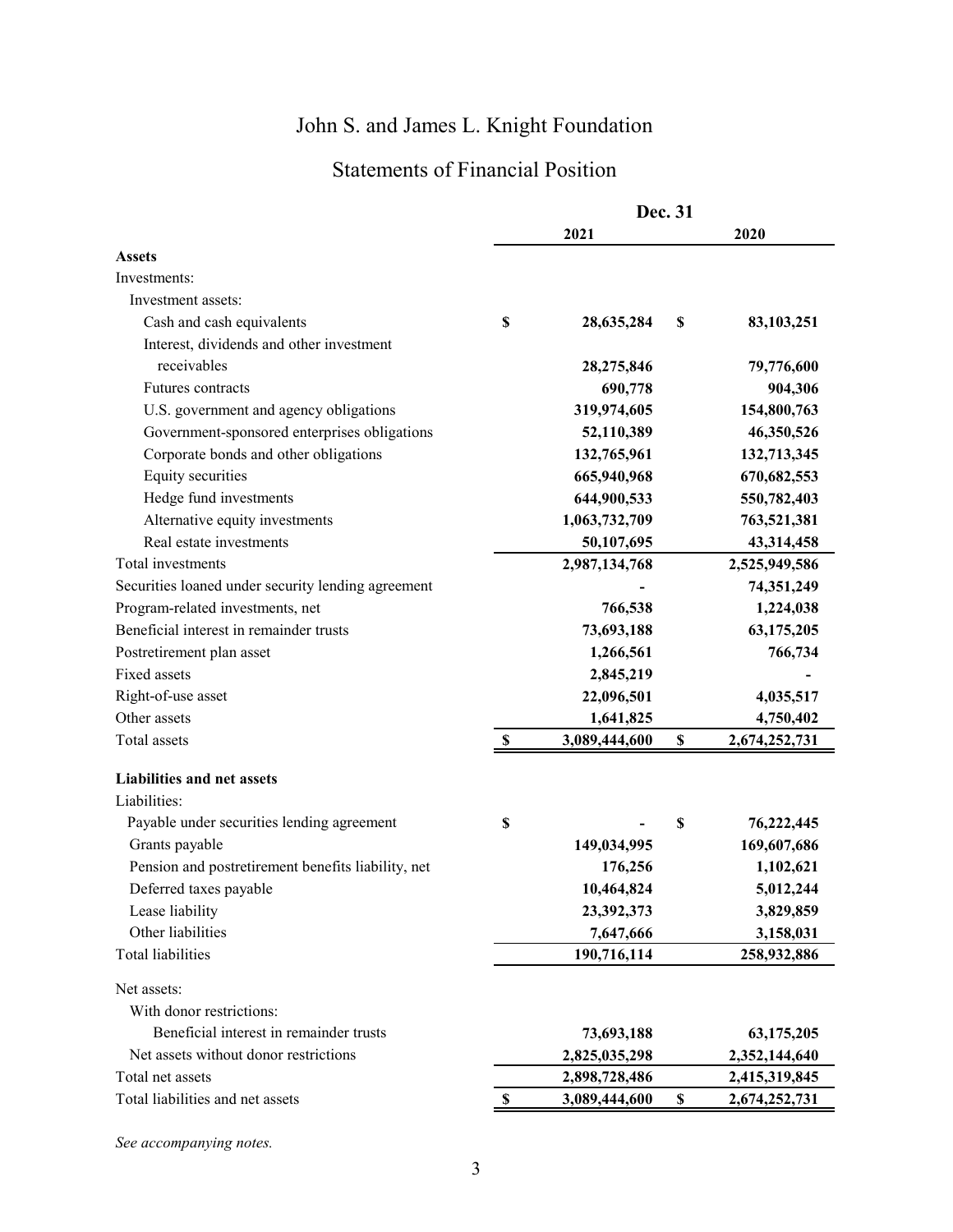## Statements of Activities

|                                                             |                           | <b>Year Ended Dec. 31</b> |                     |
|-------------------------------------------------------------|---------------------------|---------------------------|---------------------|
|                                                             |                           | 2021                      | 2020                |
| Changes in the net assets without donor restrictions:       |                           |                           |                     |
| Total investment income, net of expenses:                   | $\boldsymbol{\mathsf{S}}$ | 592,310,520               | \$<br>387,214,761   |
| Total investment activity                                   |                           | 592,310,520               | 387,214,761         |
| Release from restrictions - remainder trust assets received |                           |                           | 29,069              |
| Total investment activity and other support                 |                           | 592,310,520               | 387,243,830         |
| Grants approved and expenses:                               |                           |                           |                     |
| Communities and National grants                             |                           | 33,850,759                | 34,975,152          |
| Learning and Impact grants                                  |                           | 8,865,758                 | 4,607,200           |
| Journalism grants                                           |                           | 23,851,780                | 15,278,837          |
| Arts grants                                                 |                           | 12,547,728                | 13,196,620          |
| Other grants                                                |                           | 4,142,790                 | 3,674,080           |
| Grant forfeitures and other                                 |                           | (1,777,086)               | (2,554,502)         |
| Change in grant payable discount                            |                           | 3,004,132                 | 9,429,479           |
| Direct charitable activities                                |                           | 10,059,191                | 15,158,427          |
| General and administrative expenses                         |                           | 16,085,966                | 14,996,604          |
| Investments administration and monitoring                   |                           | 871,171                   | 867,038             |
| Federal excise and other taxes, net                         |                           | 9,957,207                 | 3,540,615           |
| Total grants and expenses                                   |                           | 121,459,396               | 113,169,550         |
| Increase in net assets without donor restrictions from      |                           |                           |                     |
| operating activities                                        |                           | 470,851,124               | 274,074,280         |
| Pension and postretirement changes other than net periodic  |                           |                           |                     |
| pension and postretirement costs                            |                           | 2,039,534                 | 83,704              |
| Increase in net assets without donor restrictions           |                           | 472,890,658               | 274,157,984         |
|                                                             |                           |                           |                     |
| Changes in net assets with donor restrictions:              |                           |                           |                     |
| Change in value of beneficial interest in remainder trusts  |                           | 10,517,983                | 6,656,345           |
| Assets released from restrictions                           |                           |                           | (29,069)            |
| Increase in net assets with donor restrictions              |                           | 10,517,983                | 6,627,276           |
| Net change in net assets                                    |                           | 483,408,641               | 280,785,260         |
| Net assets at beginning of year                             |                           | 2,415,319,845             | 2,134,534,585       |
| Net assets at end of year                                   | \$                        | 2,898,728,486             | \$<br>2,415,319,845 |
|                                                             |                           |                           |                     |

*See accompanying notes.*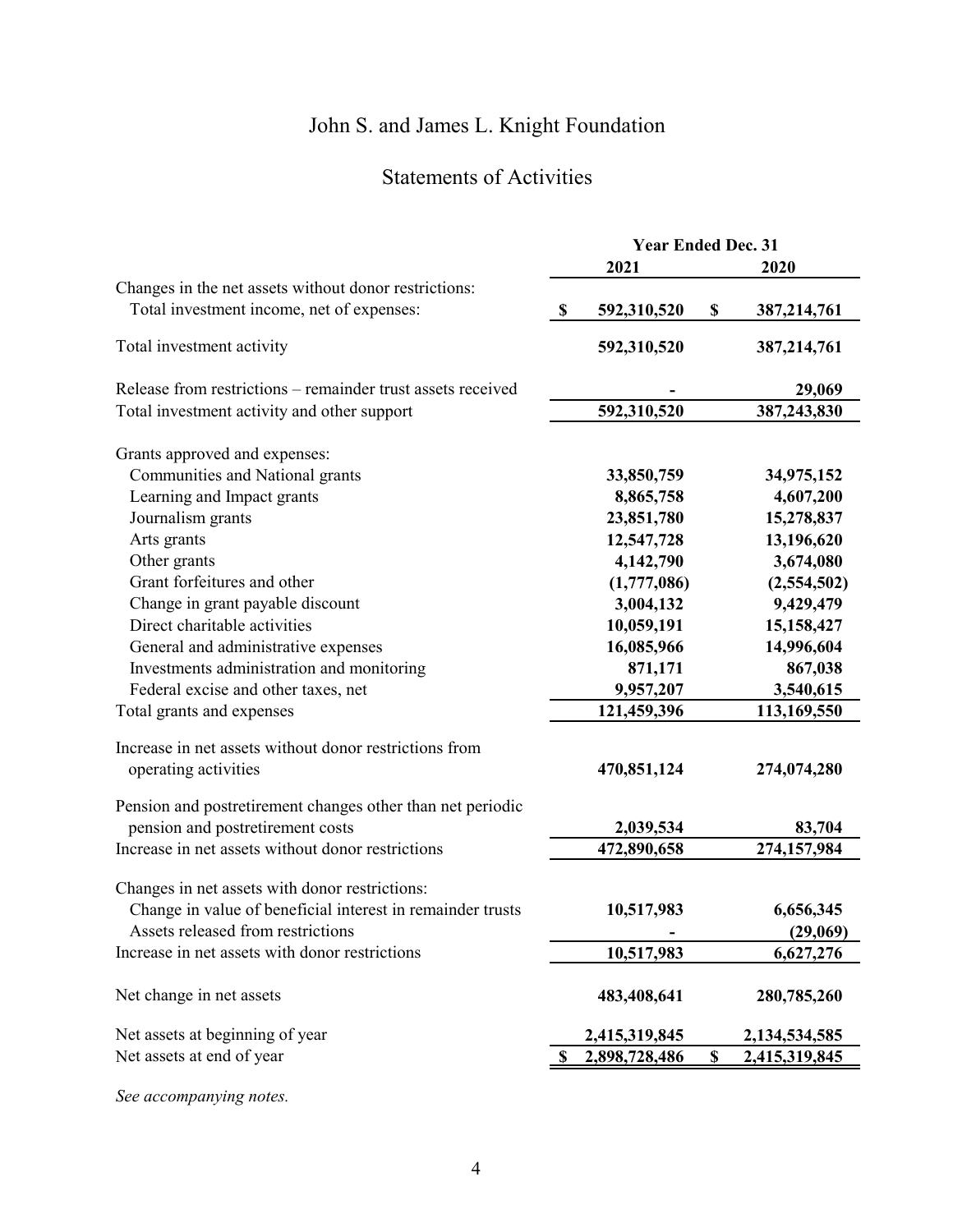## Statements of Cash Flows

|                                                                    | <b>Year Ended Dec. 31</b> |                   |
|--------------------------------------------------------------------|---------------------------|-------------------|
|                                                                    | 2021                      | 2020              |
| <b>Operating activities</b>                                        |                           |                   |
| Change in net assets                                               | \$<br>483,408,641         | \$<br>280,785,260 |
| Adjustments to reconcile change in net assets to                   |                           |                   |
| net cash used in operating activities:                             |                           |                   |
| Net realized gain on sale of investments                           | (234,766,020)             | (167, 641, 530)   |
| Other income                                                       | (6, 272, 215)             | (1,840,844)       |
| Net change in fair value of investments                            | (342, 456, 565)           | (208, 882, 395)   |
| Change in value of beneficial interest in remainder trusts         | (10,517,982)              | (6,656,345)       |
| Remainder trusts received                                          |                           | 29,069            |
| Changes in operating assets and liabilities:                       |                           |                   |
| Interest, dividends, other investment receivables and other assets | 52,951,663                | (48, 848, 034)    |
| Program-related investments recoveries                             | 945,139                   | 504,007           |
| Valuation allowance - program-related investments                  | (710, 365)                | (823, 411)        |
| Program-related investments write-off due to dissolution           | 222,727                   | 470,500           |
| Grants payable                                                     | (20, 572, 691)            | (28, 431, 201)    |
| Deferred taxes payable                                             | 5,452,580                 | 2,621,035         |
| Pension and postretirement liability                               | (1,426,192)               | 522,837           |
| Right-of-use asset                                                 | (18,060,984)              | 626,460           |
| Lease liability                                                    | 19,562,514                | (892, 469)        |
| Other liabilities                                                  | 4,489,633                 | (178,201)         |
| Net cash used in operating activities                              | (67,750,117)              | (178, 635, 262)   |
| <b>Investing activities</b>                                        |                           |                   |
| Proceeds from sale of investments                                  | 1,577,805,642             | 1,598,801,695     |
| Purchases of investments                                           | (1,561,678,273)           | (1,407,177,005)   |
| Purchases of fixed assets                                          | (2,845,219)               |                   |
| Net cash provided by investing activities                          | 13,282,150                | 191,624,690       |
|                                                                    |                           |                   |
| Net change in cash and cash equivalents                            | (54, 467, 967)            | 12,989,428        |
| Cash and cash equivalents at beginning of year                     | 83,103,251                | 70,113,823        |
| Cash and cash equivalents at end of year                           | \$<br>28,635,284          | \$<br>83,103,251  |
| Supplemental data                                                  |                           |                   |
| Federal and state taxes (refunded)/paid                            | (699, 317)                | \$<br>2,604,408   |
|                                                                    |                           |                   |

*See accompanying notes.*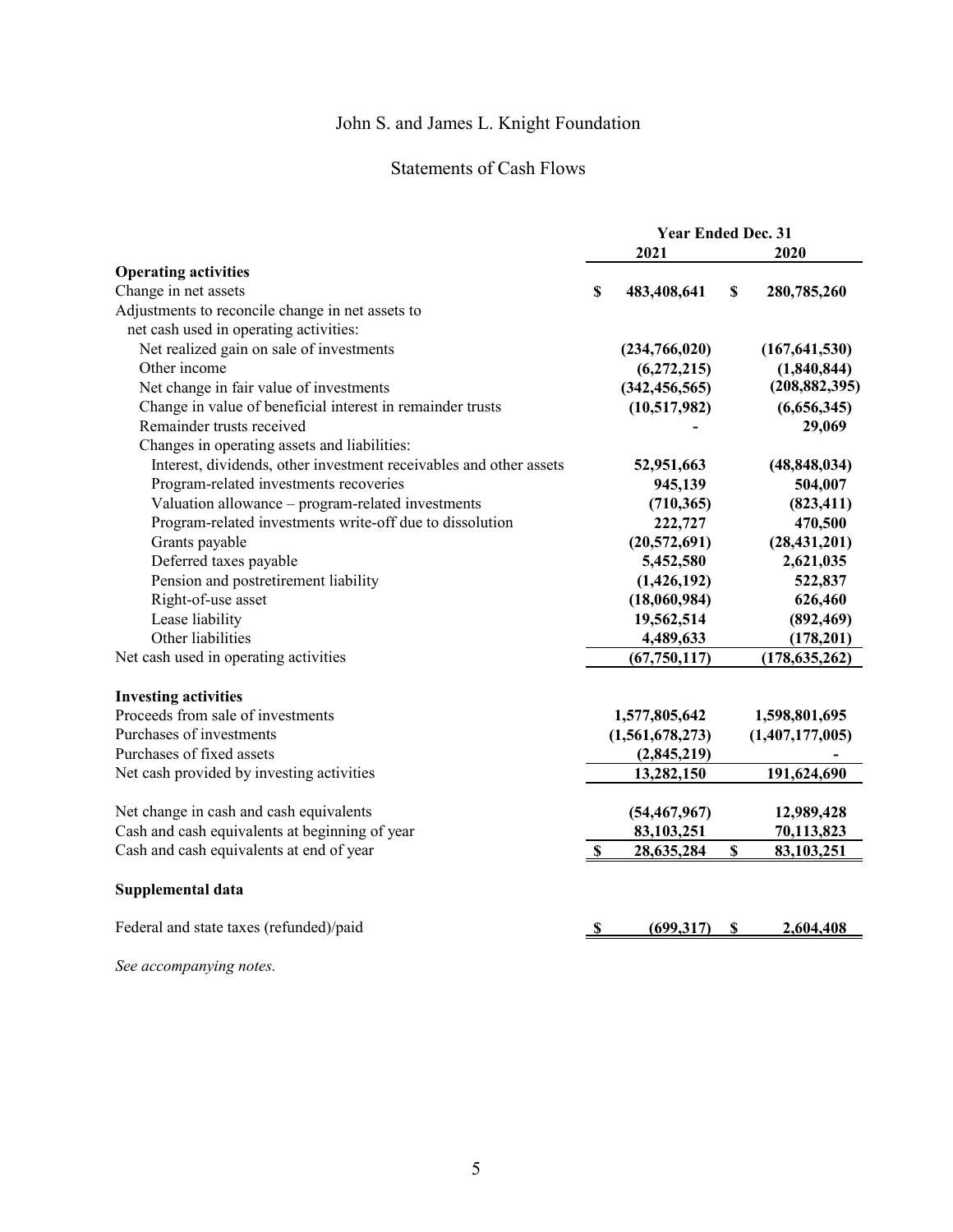### Notes to Financial Statements (continued)

#### **1. The Organization**

The John S. and James L. Knight Foundation (the foundation), a nonprofit corporation, is a national foundation with strong local roots. The foundation invests in journalism, in the arts, and in the success of cities where brothers John S. and James L. Knight once published newspapers. The foundation's goal is to foster informed and engaged communities, which it believes are essential for a healthy democracy.

#### **2. Significant Accounting Policies**

#### **Basis of Accounting**

The accompanying financial statements have been prepared on the accrual basis of accounting applicable to not-for profit organizations in accordance with accounting principles generally accepted in the United States of America (GAAP).

#### **Cash and Cash Equivalents**

Cash and cash equivalents are composed of various operating accounts and highly liquid investments with original maturities of three months or less.

#### **Investments**

The foundation's investments are stated at fair value. Certain of the foundation's investments are reported at net asset value (NAV) as provided by the investment managers and is used as a practical expedient to estimate fair value. Fair value is the price that would be received to sell an asset or transfer a liability in an orderly transaction between market participants at the measurement date. See Note 3 for discussion of fair value measurements. Realized and unrealized gains and losses are recognized as changes in net assets in the period in which they occur, and investment income is recognized as revenue in the period earned.

#### **Knight Enterprise Fund LLC**

In 2011, the foundation established Knight Enterprise Fund LLC (Knight Enterprise), a single member Delaware limited liability company, to assist in the execution of its mission through a small number of direct investments in innovative media/technology companies which represent less than .07% of investments. The results of Knight Enterprise's operations are consolidated with the foundation's financial statements and all inter-entity activities are eliminated.

#### **Capitalization Policy**

The foundation records all furniture and equipment with a useful life of more than one year and a unit acquisition cost of \$5,000 or more is capitalized and depreciated over its useful life using the straight-line method of depreciation. When the foundation acquires a group of fixed assets to be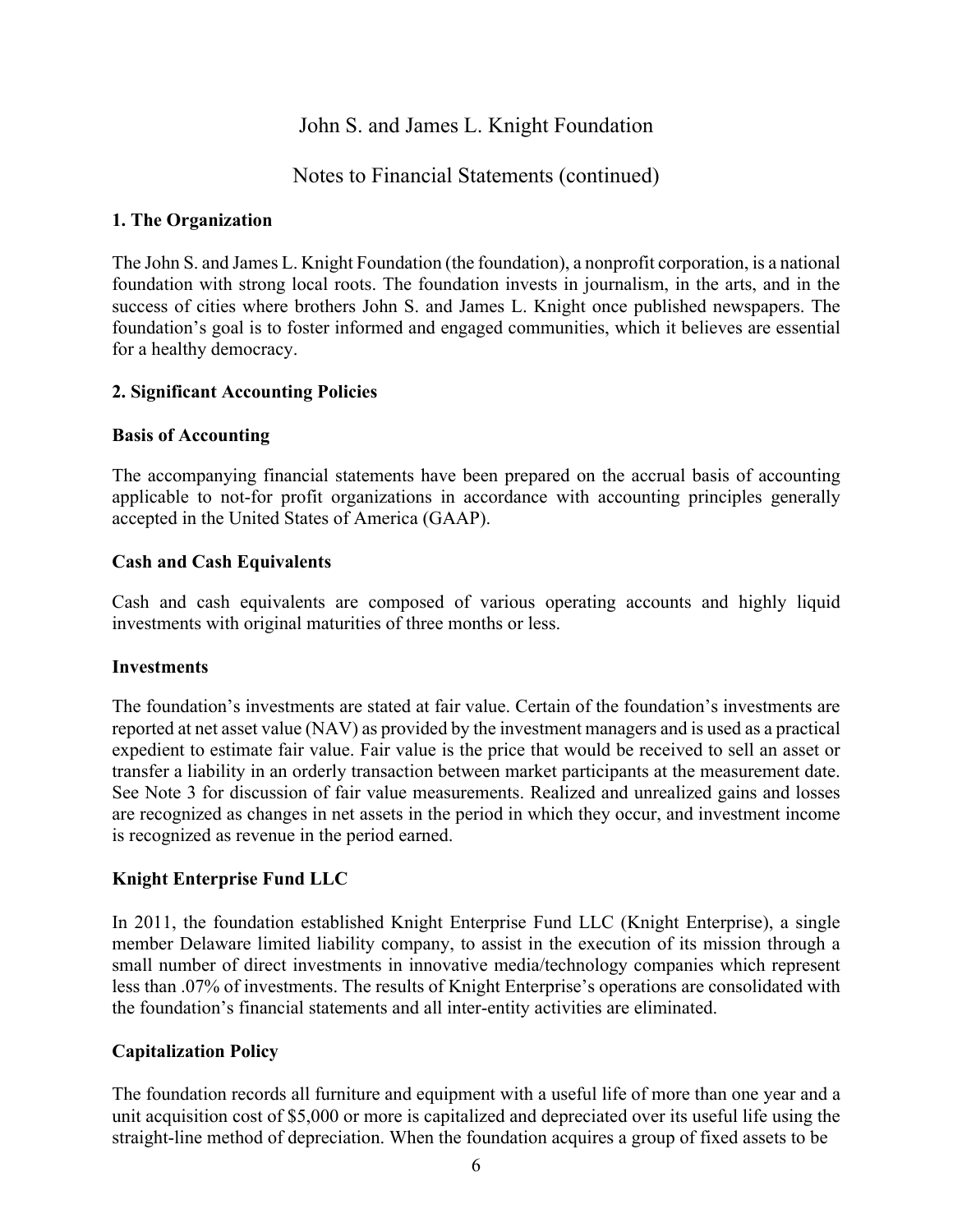### Notes to Financial Statements (continued)

#### **2. Significant Accounting Policies (continued)**

used in one area/location and placed in service together and the total acquisition costs exceeds \$5,000, then the total acquisition costs is capitalized. During 2021 the foundation capitalized leasehold improvements, furniture, fixtures and equipment for its new office space and will start recognizing depreciation and amortization expense during 2022 when the new offices are placed in service. The foundation expenses the full acquisition cost of furniture and equipment below these thresholds in the year of purchase.

#### **Program-Related Investments (PRIs)**

In accordance with Section 4944 of the Internal Revenue Code (the Code), the foundation is permitted to make Program Related Investments (PRIs) that are related to its philanthropic programs. A PRI is defined as an investment: (i) whose primary purpose is to further the exempt objectives of the foundation, (ii) where the production of income or appreciation in property is not a significant purpose, and (iii) which is not used to lobby or support lobbying. The foundation's PRIs consist of convertible promissory notes, limited partnership interests, and amortizing loans. These PRIs are anticipated to have a return lower than market. In the year of the investment, the foundation receives a credit toward its distribution requirement. To the extent the investment is recovered by the foundation, the recovery is recognized as a negative distribution, increasing its distribution requirement, in the year it is received. PRIs are recorded at their net realizable value on the Statements of Financial Position. Valuation allowances are recorded in the Statements of Activities as a reduction of "Investment income, net of expenses." Recoveries of the convertible promissory notes are reflected as an increase in "Investment income, net of expenses" in the Statements of Activities as their value is fully reserved. Recoveries of the limited partnership interests are reflected in the appropriate category of investment income in the Statements of Activities. Recoveries of the amortizing loans are reflected as a reduction of the principal and an increase of "Investment income, net of expenses" for that portion related to the valuation allowance. The foundation recovered approximately \$945,000 and \$504,000 in 2021 and 2020, respectively. Any costs associated with originating these investments are expensed in the year incurred. Management regularly reviews the collectability of these investments and determines any valuation allowance based on several factors including the borrower/investee's underlying business conditions and risks and performance of the investment. The foundation will discontinue the accrual of interest if interest payments are over 90 days past due.

#### **Use of Estimates**

The presentation of financial statements in conformity with GAAP requires management to make estimates and assumptions that affect the reported amount of assets and liabilities and disclosure of contingent assets and liabilities at the date of the financial statements. The most significant estimate involves the determination of the fair value of the investments. Estimates also affect the reported amounts of investment activity and expenses during the reporting period. Actual results could differ from those estimates.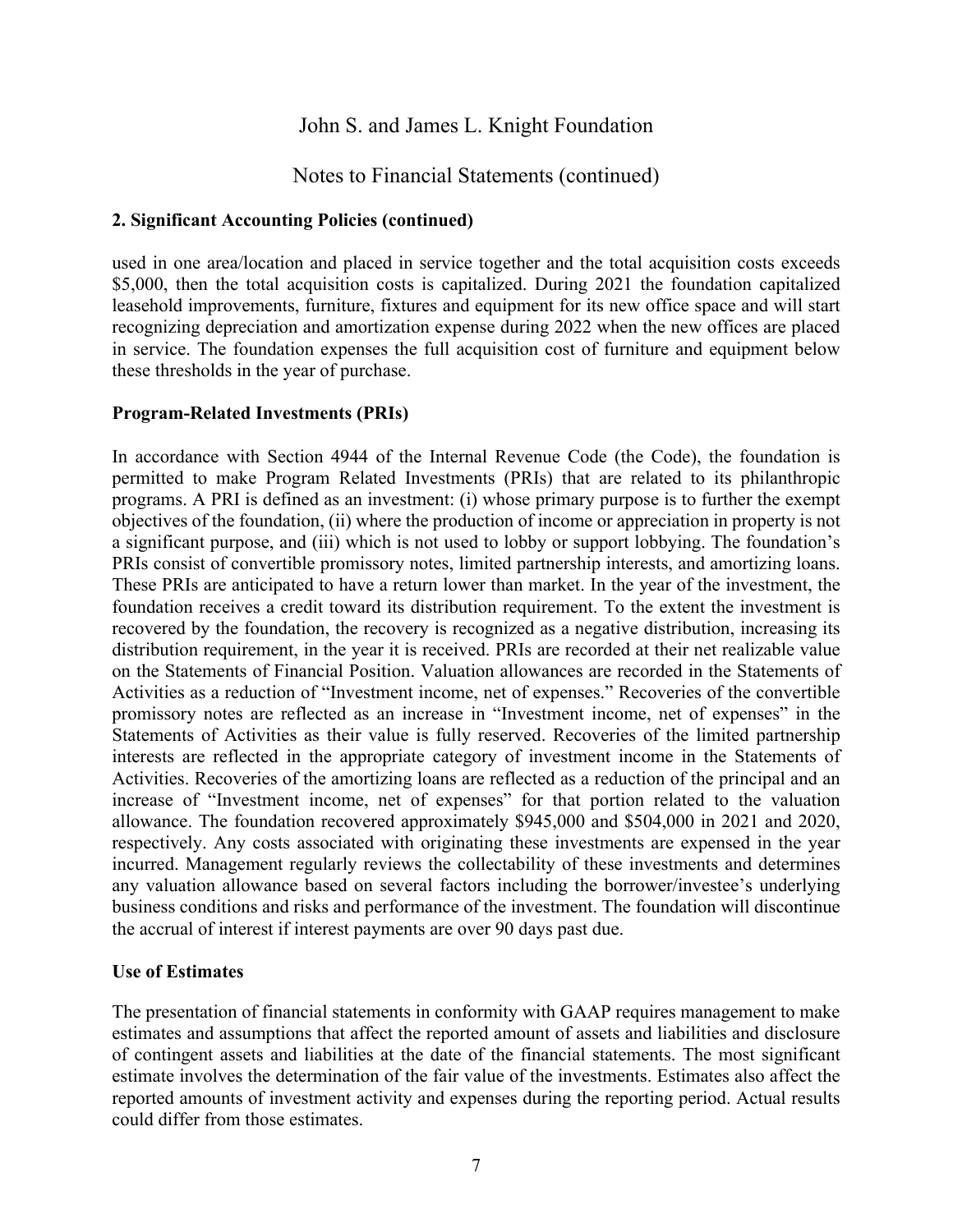## Notes to Financial Statements (continued)

#### **2. Significant Accounting Policies (continued)**

#### **Direct Charitable Activities (DCAs)**

The foundation conducts certain activities, which are recorded as DCAs in the Statements of Activities. Those activities include holding conferences, such as the Knight Media Forum, which build the field and promote charitable issues and conducting challenges, such as the Knight Arts Challenges in Detroit, Akron and Miami, to deal with charitable topics, which promote its charitable purpose. DCAs also include educational activities such as research and evaluation studies and reports and technical assistance to foundation grantees, improving their ability to implement their projects. Foundation conferences and other convenings during 2020 were primarily held virtually and were exclusively held virtually in 2021 on digital platforms in response to the COVID-19 pandemic.

As recommended by the Internal Revenue Service, "compensation and travel expenses of employees and officers directly engaged in an activity" are accounted for as DCA. The foundation allocates a portion of its staff costs to DCA. The allocation is based on staff's estimate of actual time spent implementing a DCA initiative.

#### **Income Taxes**

The foundation follows the policy of providing for federal excise tax on the net appreciation (both realized and unrealized) of investments. The deferred federal excise tax in the accompanying financial statements represents tax provided on the net unrealized appreciation of investments. Tax on unrelated business income is recorded based on the best available estimates. No deferred taxes are provided for unrelated business income on unrealized appreciation as such amount cannot be estimated.

#### **Grants and Grant Commitments**

The foundation as a grantor records grants in full as expenses when approved unless there are donor-imposed conditions in accordance with Subtopic 958-605-25-5A of Topic 958, *Not-for-Profit Entities*. A donor-imposed condition must have both: a) One or more barriers that must be overcome before a recipient is entitled to the assets transferred or promised b) A right of return to the contributor for assets transferred or a right of release of the promisor from its obligation to transfer assets. Only grant payments with matching requirements are considered to have donorimposed conditions. The payments subject to said restrictions are not included in grant payable until the condition has been met.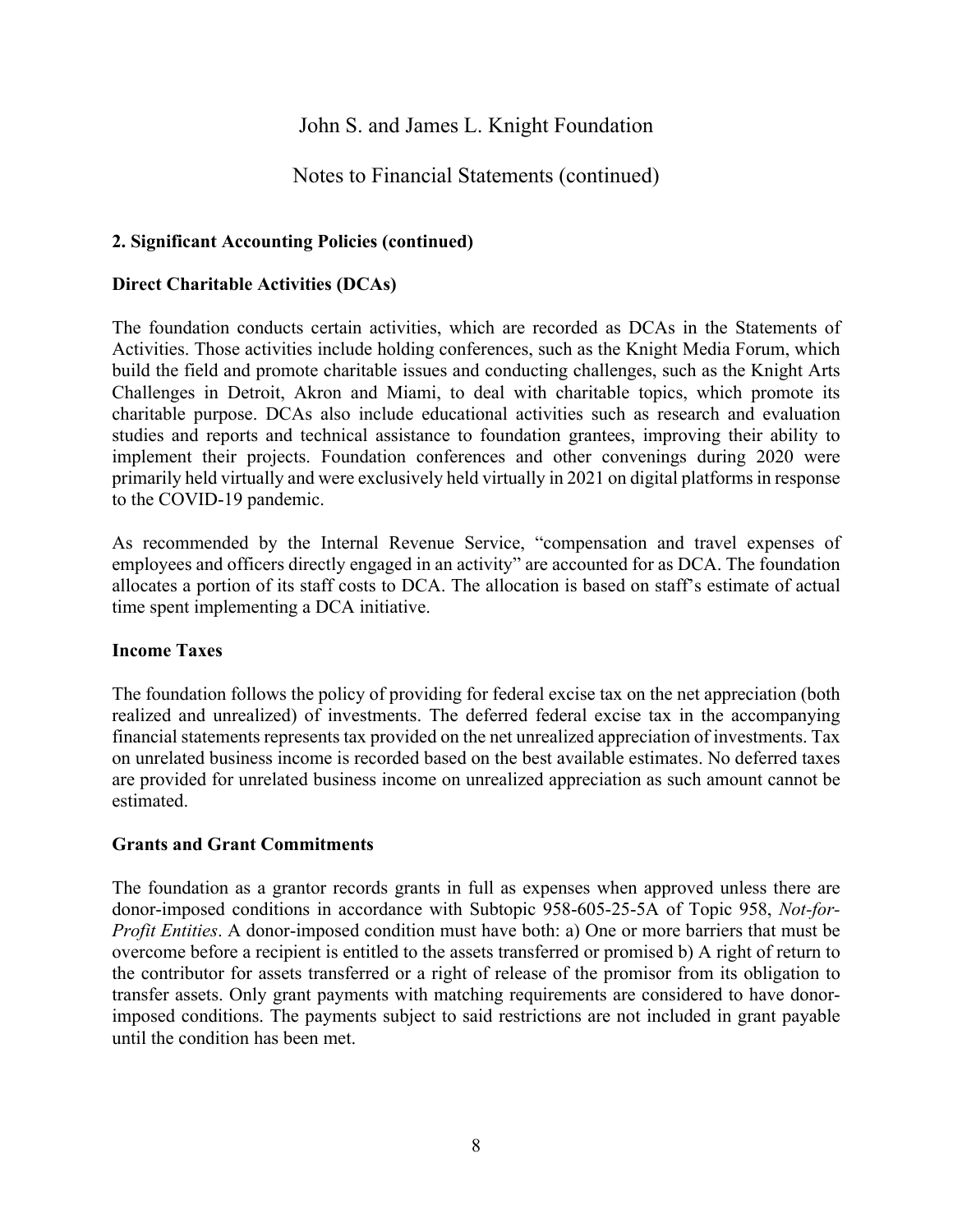## Notes to Financial Statements (continued)

#### **2. Significant Accounting Policies (continued)**

#### **Subsequent Events**

The foundation has evaluated subsequent events through May 20, 2022 noting no impact on the foundation's financial statements.

#### **COVID-19 Impact**

Since early 2020, the spread of COVID-19, a novel strain of coronavirus, has been altering the behavior of businesses and people in a manner that is having negative effects on local, regional and global communities and their economies. This negative impact is being felt in both for-profit and non-profit organizations. The extent to which COVID-19 impacts the operations of the foundation in the future will depend on future developments, which are highly uncertain and cannot be predicted with confidence. The foundation enacted immediate changes in the manner it conducts its business in response to the known consequences of COVID-19 and continues to monitor and adjust its business practices as a result. Given the long-term nature of its investment strategy and the liquidity of the endowment discussed in Notes 3 and 6, respectively, we believe the foundation is still well positioned to meet its overall charitable mission.

#### **Net Asset Accounting**

The foundation reports information regarding its financial position and activities according to the following two classes of net assets:

- Net assets without donor restrictions were not subject to donor-imposed stipulations when donated or such restrictions have expired.
- Net assets with donor restrictions are subject to donor-imposed stipulations. As of December 31, 2021, and 2020, net assets with donor restrictions consist of the foundation's beneficial interest remainder trusts, which are discussed further in Note 12.

#### **Leases**

All of the foundation's leases are operating leases. The majority of those leases are for the use of office space. The foundation recognizes a lease liability for the obligation to make rental lease payments. The foundation also recognizes a right-of-use (ROU) asset for the corresponding right to use the leased assets. The foundation elected not to recognize ROU assets and lease liabilities for office space leases with a lease term of 12 months or less. As a practical expedient, the foundation elected to account for the nonlease components with the related lease components as a single lease unit.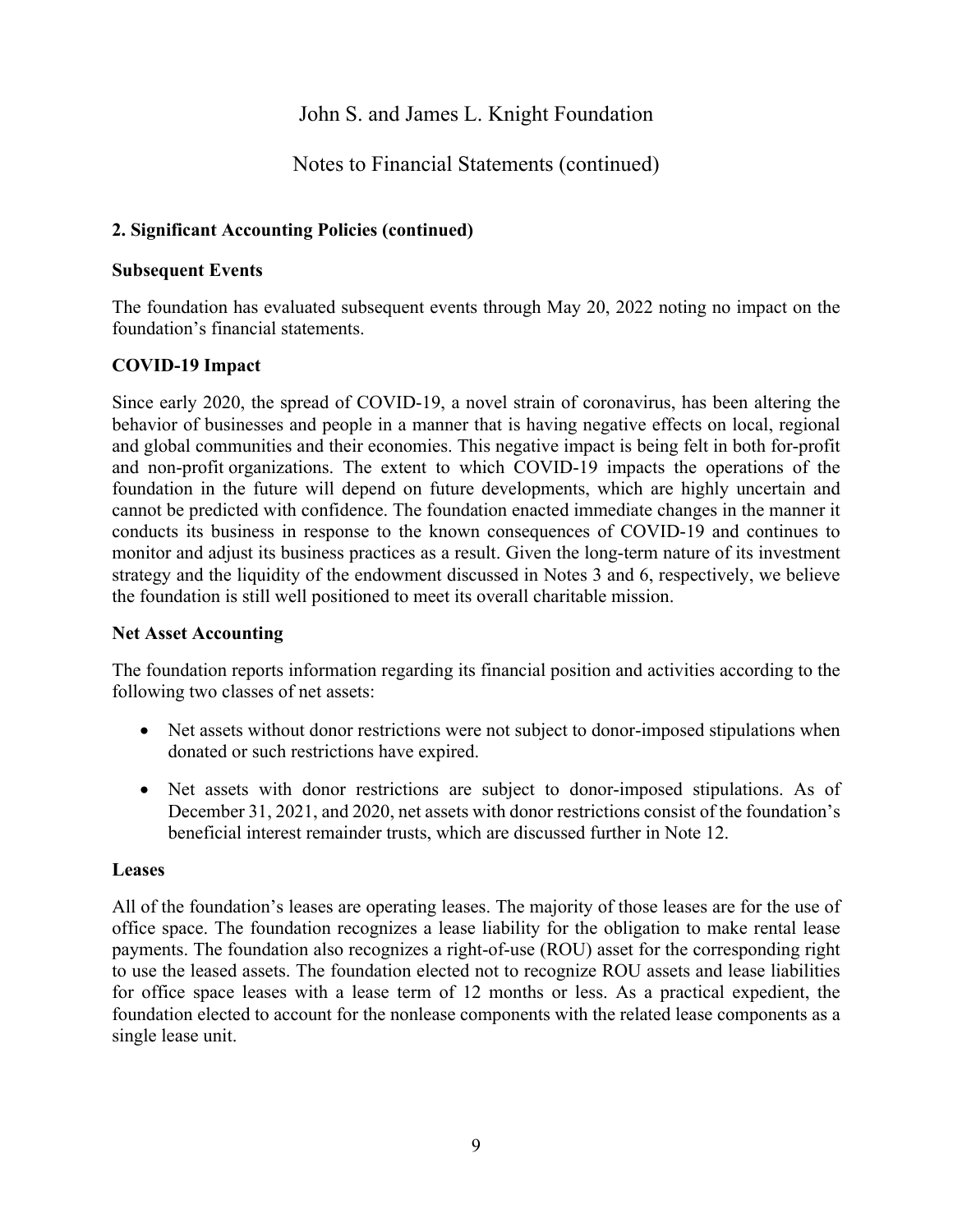## Notes to Financial Statements (continued)

#### **2. Significant Accounting Policies (continued)**

The lease liability is measured at the present value, using a risk-free discount rate, of the lease payments over the lease term. The ROU asset is measured at the lease liability amount, adjusted for lease prepayments or accruals.

#### **Investment Income**

The foundation presents investment returns net of external and direct internal expenses, and investment expenses allocated from general and administrative expenditures. Direct internal investment expenses include salaries, benefits, travel and other costs associated with the board, officer and staff responsible for the development and execution of investment strategy. Allocable investment costs, which include a percentage of salaries, benefits, travel and other costs, are based on the estimated time spent for investment management and monitoring of external investment management firm.

#### **Recent Accounting Pronouncements**

In March 2017, the Financial Accounting Standards Board (FASB) issued Accounting Standards Update (ASU) 2017-08, *Receivables—Nonrefundable Fees and Other Costs (Subtopic 310-20): Premium Amortization on Purchased Callable Debt Securities,* to amend the amortization period to the earliest call date for purchased callable debt securities held at a premium. Previous GAAP required an investor to amortize the premium on a callable debt security as a component of interest income over the contractual life of the instrument even when the issuer was certain to exercise the call option at an earlier date. The foundation adopted ASU 2017-08 for its fiscal year ended December 31, 2020 and it did not have a significant effect.

In June 2018, the FASB issued ASU 2018-08, *Clarifying the Scope and the Accounting Guidance for Contributions Received and Contributions Made*. The FASB clarified that a contribution is conditional if the agreement includes both a barrier (or barriers) that must be overcome for the recipient to be entitled to the assets transferred and a right of return for the transferred assets or a right of release of the promisor's obligation to transfer assets. The amendments in this ASU are meant to assist entities in: (1) evaluating whether transactions should be accounted for as contributions (nonreciprocal transactions) within the scope of Topic 958, *Not-for-Profit Entities*, or as exchange (reciprocal) transactions subject to other guidance, and (2) determining whether a contribution is conditional. The foundation adopted ASU 2018-08 for its fiscal year ended December 31, 2020, as discussed further in Note 7.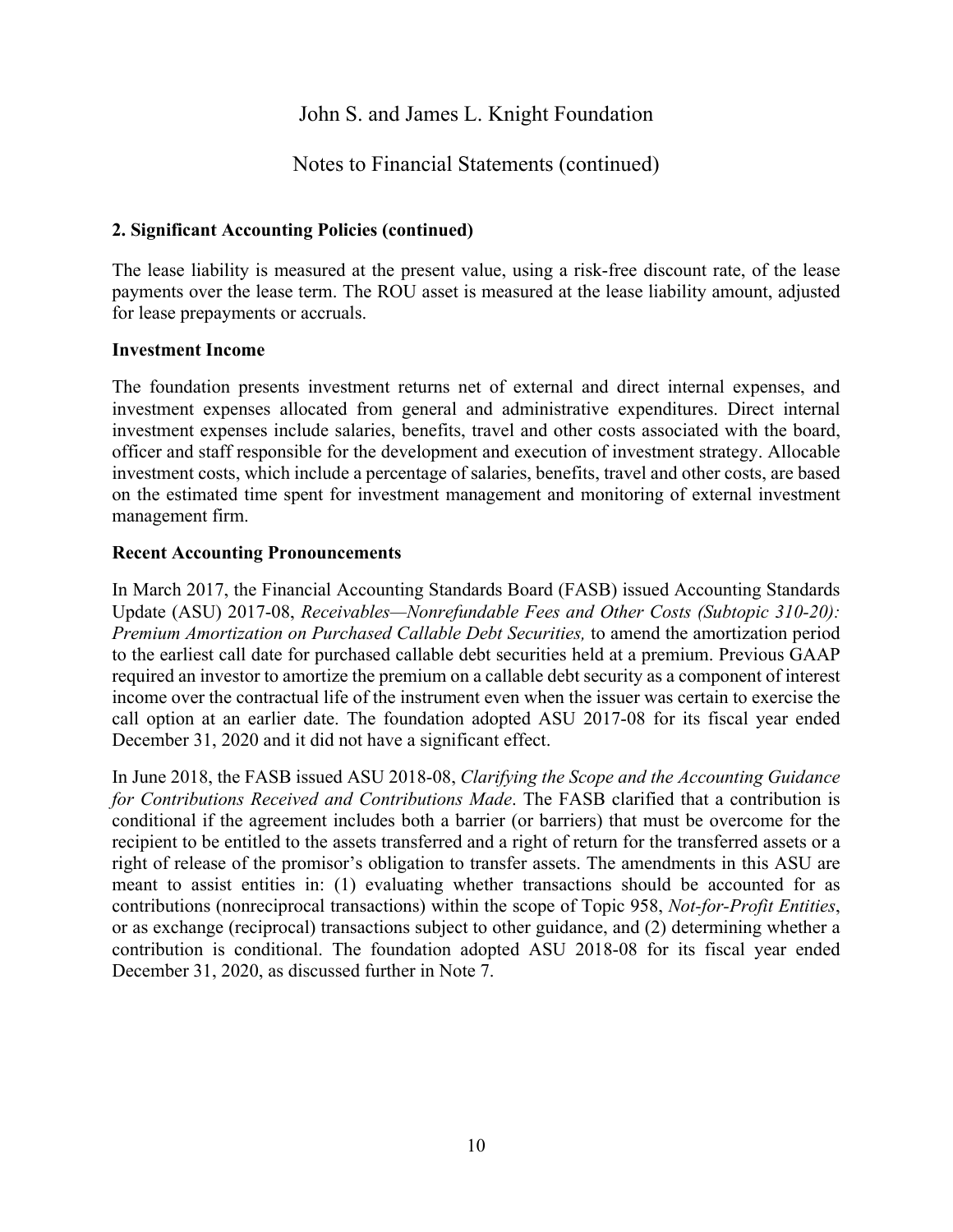## Notes to Financial Statements (continued)

#### **2. Significant Accounting Policies (continued)**

In August 2018, the FASB issued ASU 2018-13, *Fair Value Measurement (Topic 820): Disclosure Framework – Changes to the Disclosure Requirements for Fair Value Measurement*, which changes the fair value measurement disclosure requirements of ASC 820. The key provisions eliminate requirements to disclose the amount of and reasons for transfers between Level 1 and Level 2 of the fair value hierarchy and the valuation process for Level 3 fair value measurements, and modifies, for entities that use NAVs as the practical expedient to measure the fair value of certain investments, requirements regarding the disclosure of the timing of an investment's liquidation and the date when redemption restrictions lapse. The foundation adopted the ASU 2018-13 for its fiscal year ended December 31, 2020 and it did not have a significant effect.

In August 2018, the FASB issued ASU 2018-14, *Co*mp*ensation — Retirement Benefits — Defined Benefit Plans — General (Topic 715-20): Disclosure Framework — Changes to the Disclosure Requirements for Defined Benefit Plan*, to improve the effectiveness off disclosures for defined benefit pension and other postretirement plans. This ASU removes certain disclosure requirements, including amounts of components of net periodic benefit cost over the next fiscal year and reconciliation of plan assets measured in Level 3 of the fair value hierarchy. Several disclosure requirements were added, including the weighted-average interest crediting rates and an explanation of the reasons for significant gains and losses related to changes in the benefit obligation for the period. The foundation will adopt ASU 2018-14 for its fiscal year ending December 31, 2022.

#### **3. Investments**

The investment goal of the foundation is to invest its assets in a manner that will achieve, over the long-term, a total rate of return sufficient to replace the assets utilized for grants and expenses and to recoup any value lost due to inflation and to increase the spending power of the portfolio while adhering to the risk and asset allocation parameters established by the investment committee.

To achieve this goal, some investment risk must be taken. To minimize such risk, the foundation diversifies its investments among various financial instruments and asset categories and uses multiple investment strategies and investment managers. Key decisions in this regard are made by the foundation's investment committee, which has oversight responsibility for the foundation's investment program. The investment committee identifies appropriate asset categories for investments, determines the allocation of assets to each category and approves the investment strategies employed. The foundation has engaged Cambridge Associates LLC (Cambridge), an independent consulting firm, to execute the investment program, including the engagement of investment managers, legal advisers and to advise the foundation on strategic allocations to index funds and limited partnerships. All financial assets are held in custody for the foundation in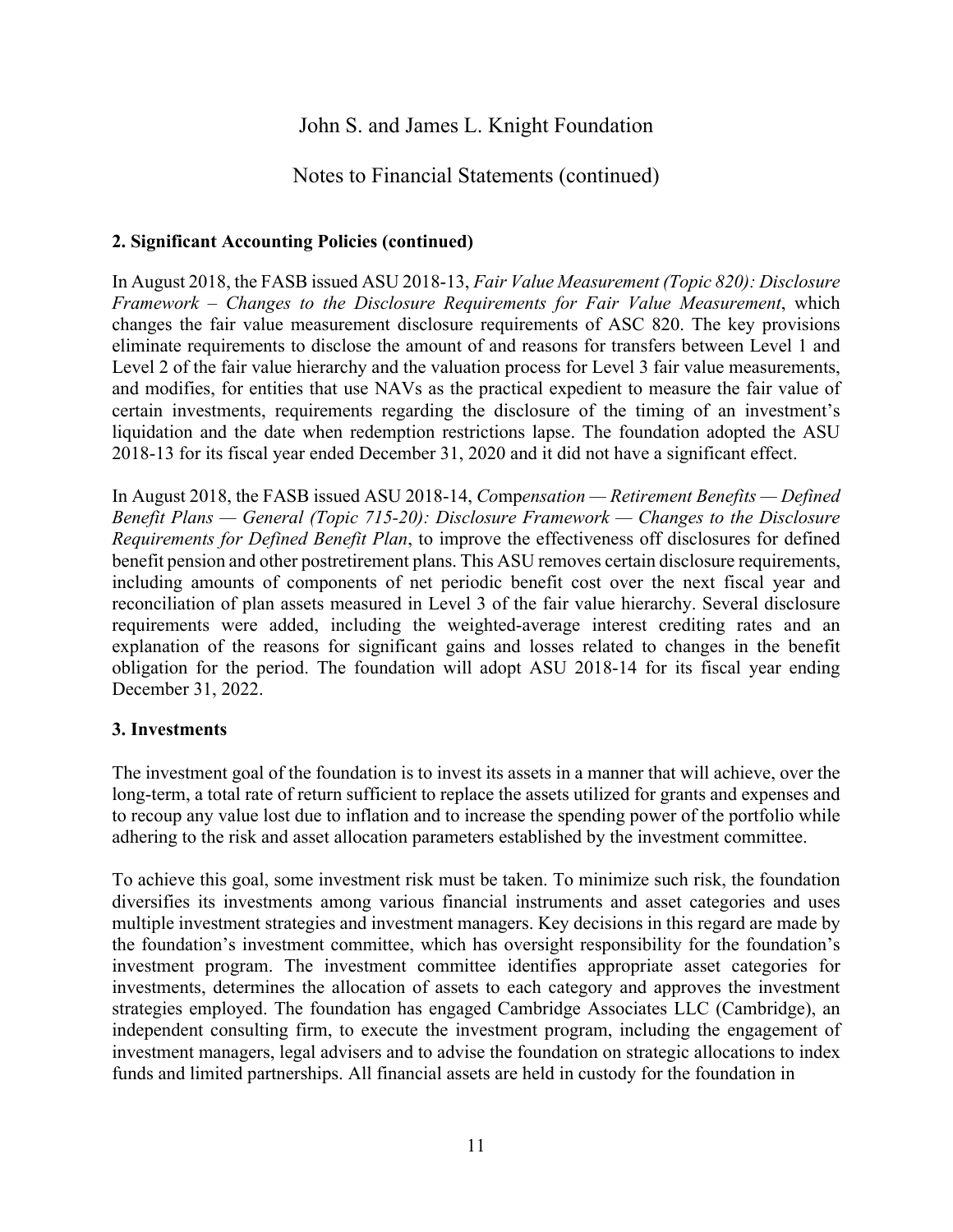## Notes to Financial Statements (continued)

#### **3. Investments (continued)**

proprietary accounts by BNY Mellon, a major commercial bank, or are invested in limited partnerships, hedge funds or in certain products with multiple investors, such as index funds, all of which have separate custodial arrangements appropriate to their legal structure.

Highly liquid investments with original maturities of three months or less are reported as cash equivalents. Cash equivalents may include U.S. treasuries, repurchase and government-sponsored enterprise obligations.

As required by Accounting Standards Codification (ASC) 820, *Fair Value Measurements*, investments except for those that are valued using NAV as a practical expedient, are measured and reported at fair value in one of the following categories based on valuation inputs:

Level 1 – Quoted prices are available in active markets for identical investments as of the reporting date. The types of investments that are included in Level 1 include listed equity securities, commingled funds traded in active markets with daily pricing.

Level 2 – Pricing inputs are observable for the investment, either directly or indirectly, as of the reporting date but are not the same as those used in Level 1. Fair value is determined through the use of models or other valuation methodologies. The types of investments included in this category are all other commingled funds, publicly traded securities in less active markets or with restrictions on disposition, fixed income securities and cash equivalents such as cash management accounts custodied and traded by BNY Mellon.

Level 3 – Pricing inputs are unobservable for the investment and include situations where there is little, if any, market activity for the investment.

The foundation uses the NAV of the hedge funds and limited partnerships as a practical expedient for fair value except where certain conditions exist. Those conditions include, changes to key personnel, material amendments to key terms, material pending litigations, imposition of gates and redemption fees. Investments recorded at NAV are not classified in the fair value hierarchy.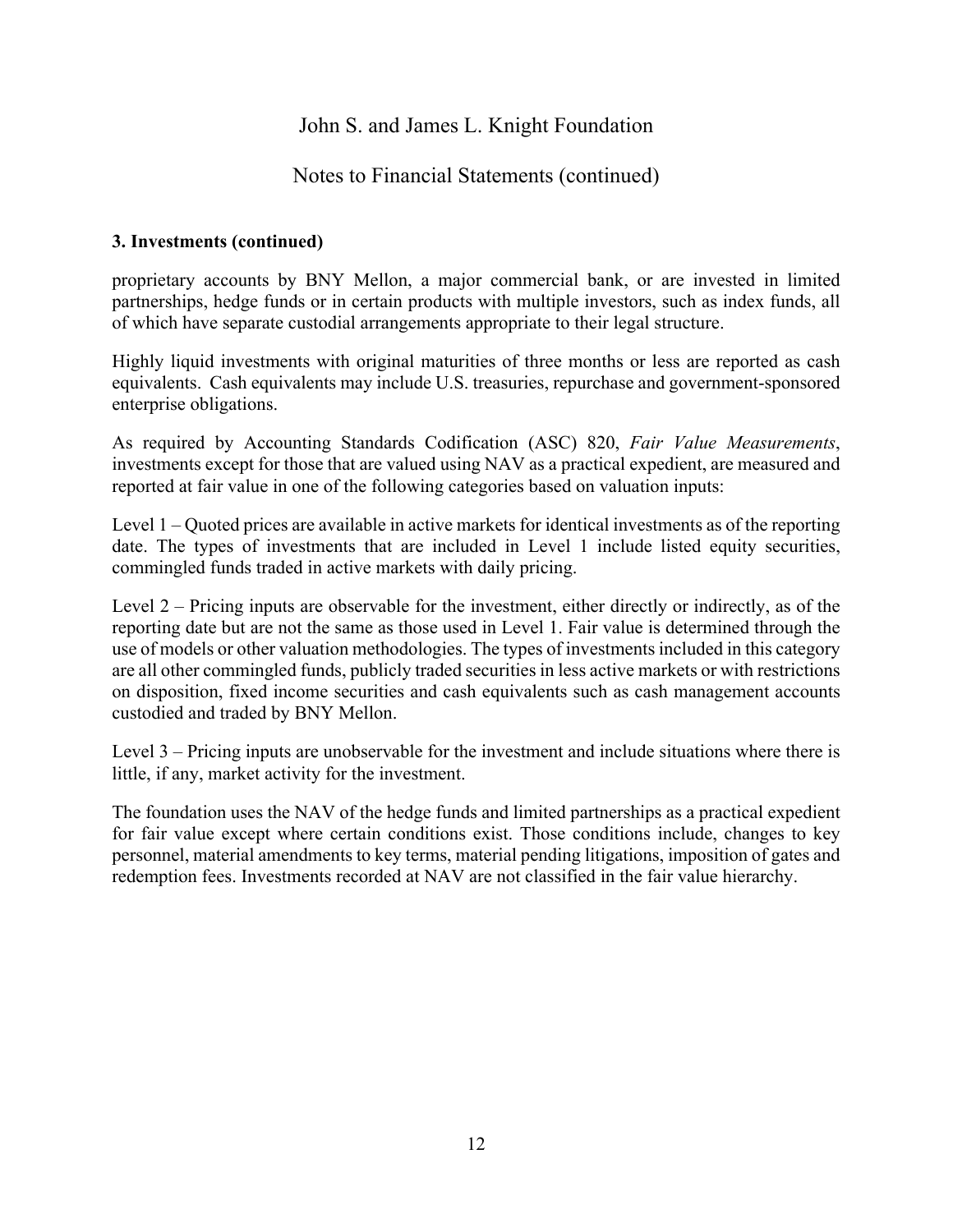## Notes to Financial Statements (continued)

#### **3. Investments (continued)**

The following tables summarize the levels in the ASC 820 fair value hierarchy into which the foundation's investments fall as of December 31, 2021 and 2020:

|                                             |        |               |               |                         | Fair Value Measurement at the end of Dec. 31, 2021 Using |                 |
|---------------------------------------------|--------|---------------|---------------|-------------------------|----------------------------------------------------------|-----------------|
|                                             |        |               |               | Quoted Prices           | Significant                                              |                 |
|                                             |        |               |               | in Active               | Other                                                    | Significant     |
|                                             |        |               |               | Markets for             | Observable                                               | Unobservable    |
|                                             |        |               | Total         | <b>Identical Assets</b> | Inputs                                                   | Inputs          |
| <b>Description</b>                          |        |               |               | (Level 1)               | (Level 2)                                                | (Level 3)       |
| Cash equivalents                            |        | \$            | 28,050,024    | \$                      | \$<br>28,050,024                                         | \$              |
| Futures contracts                           |        |               | 690,778       |                         | 690,778                                                  |                 |
| U.S. government and agency                  |        |               |               |                         |                                                          |                 |
| obligations                                 | (a)    |               | 319,974,605   |                         | 319,974,605                                              |                 |
| Government-sponsored enterprises            |        |               |               |                         |                                                          |                 |
| obligations                                 | (a)    |               | 52,110,389    |                         | 52,110,389                                               |                 |
| Corporate bonds and other                   |        |               |               |                         |                                                          |                 |
| obligations                                 | (a)    |               | 132,765,961   |                         | 132,765,961                                              |                 |
| <b>Equity securities</b>                    | (a)(b) |               | 648,123,641   | 323,405,239             | 324,718,402                                              |                 |
| Equity securities <sup>2</sup>              | (a)(f) |               | 17,817,327    |                         |                                                          |                 |
| Hedge fund investments                      | (c)    |               |               |                         |                                                          |                 |
| Multi-strategy and credit focused           |        |               |               |                         |                                                          |                 |
| measured at NAV <sup>2</sup>                | (d)    |               | 55,997,201    |                         |                                                          |                 |
| Open mandate measured at NAV <sup>2</sup>   | (e)    |               | 114,454,371   |                         |                                                          |                 |
| Global and regional long/short              |        |               |               |                         |                                                          |                 |
| measured at NAV <sup>2</sup>                | (f)    |               | 474,448,961   |                         |                                                          |                 |
| Alternative equity investments              | (g)    |               |               |                         |                                                          |                 |
| Private equity <sup>1</sup>                 | (h)    |               | 2,236,385     |                         |                                                          | 2,236,385       |
| Private equity measured at NAV <sup>2</sup> | (h)    |               | 944,447,338   |                         |                                                          |                 |
| Private natural resources                   |        |               |               |                         |                                                          |                 |
| measured at NAV <sup>2</sup>                | (i)    |               | 117,048,986   |                         |                                                          |                 |
| Real estate investments measured            |        |               |               |                         |                                                          |                 |
| at NAV <sup>2</sup>                         | (g)(j) |               | 50,107,695    |                         |                                                          |                 |
| Total investments measured                  |        |               |               |                         |                                                          |                 |
| at fair value                               |        |               | 2,958,273,662 | \$ 323,405,239          | \$<br>858,310,159                                        | \$<br>2,236,385 |
| Cash (net, outstanding checks)              |        |               | 585,260       |                         |                                                          |                 |
| Interest, dividends and other               |        |               |               |                         |                                                          |                 |
| Investment receivables                      |        |               | 28,275,846    |                         |                                                          |                 |
| Total investments                           |        | <sup>\$</sup> | 2,987,134,768 |                         |                                                          |                 |

<sup>1</sup> Excludes investments measured at NAV per share.

² In accordance with ASC Subtopic 820-10, *Fair Value Measurements,* certain investments that are measured at fair value using the NAV per share practical expedient have not been classified in the fair value hierarchy. The fair value amounts presented in this table are intended to permit reconciliation of the fair value hierarchy to the amounts presented in the statements of financial position.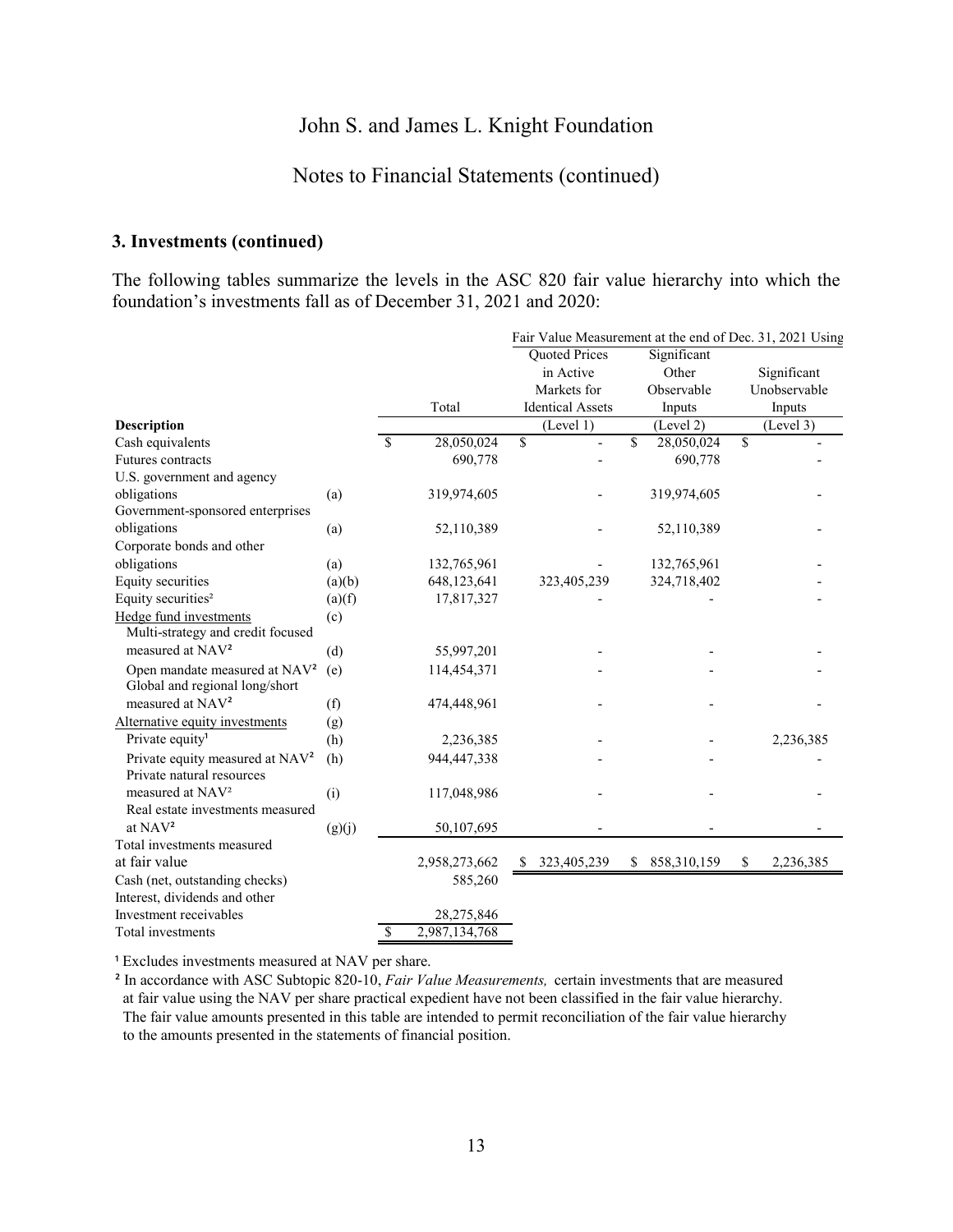## Notes to Financial Statements (continued)

#### **3. Investments (continued)**

|                                                                  |        |               |               |                         |                      |                         | Fair Value Measurement at the end of Dec. 31, 2020 Using |             |              |
|------------------------------------------------------------------|--------|---------------|---------------|-------------------------|----------------------|-------------------------|----------------------------------------------------------|-------------|--------------|
|                                                                  |        |               |               |                         | <b>Quoted Prices</b> |                         | Significant                                              |             |              |
|                                                                  |        |               |               |                         | in Active            |                         | Other                                                    |             | Significant  |
|                                                                  |        |               |               |                         | Markets for          |                         | Observable                                               |             | Unobservable |
|                                                                  |        | Total         |               | <b>Identical Assets</b> |                      | Inputs                  |                                                          | Inputs      |              |
| <b>Description</b>                                               |        |               |               |                         | (Level 1)            |                         | (Level 2)                                                |             | (Level 3)    |
| Cash equivalents                                                 |        | <sup>\$</sup> | 57,706,036    | \$                      | $\overline{a}$       | $\overline{\mathbf{S}}$ | 57,706,036                                               | $\mathbf S$ |              |
| Futures contracts                                                |        |               | 904,306       |                         |                      |                         | 904,306                                                  |             |              |
| U.S. government and agency                                       |        |               |               |                         |                      |                         |                                                          |             |              |
| obligations                                                      | (a)    |               | 154,800,763   |                         |                      |                         | 154,800,763                                              |             |              |
| Government-sponsored                                             |        |               |               |                         |                      |                         |                                                          |             |              |
| enterprises obligations                                          | (a)    |               | 46,350,526    |                         |                      |                         | 46,350,526                                               |             |              |
| Corporate bonds and other                                        |        |               |               |                         |                      |                         |                                                          |             |              |
| obligations                                                      | (a)    |               | 132,713,345   |                         |                      |                         | 132,713,345                                              |             |              |
| Equity securities                                                | (a)(b) |               | 652,198,101   |                         | 389,747,015          |                         | 262,451,086                                              |             |              |
| Equity securities <sup>2</sup>                                   | (a)(f) |               | 18,484,452    |                         |                      |                         |                                                          |             |              |
| Hedge fund investments<br>Multi-strategy and credit              | (c)    |               |               |                         |                      |                         |                                                          |             |              |
| focused measured at NAV <sup>2</sup><br>Open mandate measured at | (d)    |               | 53,138,137    |                         |                      |                         |                                                          |             |              |
| NAV <sup>2</sup>                                                 | (e)    |               | 76,781,442    |                         |                      |                         |                                                          |             |              |
| Global and regional                                              |        |               |               |                         |                      |                         |                                                          |             |              |
| long/short measured at NAV <sup>2</sup> (f)                      |        |               | 420,862,824   |                         |                      |                         |                                                          |             |              |
| Alternative equity investments                                   | (g)    |               |               |                         |                      |                         |                                                          |             |              |
| Private equity <sup>1</sup>                                      | (h)    |               | 6,925,207     |                         |                      |                         |                                                          |             | 6,925,207    |
| Private equity measured at                                       |        |               |               |                         |                      |                         |                                                          |             |              |
| NAV <sup>2</sup>                                                 | (h)    |               | 663,304,806   |                         |                      |                         |                                                          |             |              |
| Private natural resources                                        |        |               |               |                         |                      |                         |                                                          |             |              |
| measured at NAV <sup>2</sup>                                     | (i)    |               | 93,291,368    |                         |                      |                         |                                                          |             |              |
| Real estate investments                                          |        |               |               |                         |                      |                         |                                                          |             |              |
| measured at NAV <sup>2</sup>                                     | (g)(j) |               | 43,314,458    |                         |                      |                         |                                                          |             |              |
| Total investments measured                                       |        |               |               |                         |                      |                         |                                                          |             |              |
| at fair value                                                    |        |               | 2,420,775,771 | \$                      | 389,747,015          | \$                      | 654,926,062                                              | \$          | 6,925,207    |
| Cash (net, outstanding checks)                                   |        |               | 25,397,215    |                         |                      |                         |                                                          |             |              |
| Interest, dividends and other                                    |        |               |               |                         |                      |                         |                                                          |             |              |
| Investment receivables                                           |        |               | 79,776,600    |                         |                      |                         |                                                          |             |              |
| Total investments                                                |        | S             | 2,525,949,586 |                         |                      |                         |                                                          |             |              |

<sup>1</sup> Excludes investments measured at NAV per share.

² In accordance with ASC Subtopic 820-10, *Fair Value Measurements,* certain investments that are measured at fair value using the NAV per share practical expedient have not been classified in the fair value hierarchy. The fair value amounts presented in this table are intended to permit reconciliation of the fair value hierarchy to the amounts presented in the statements of financial position.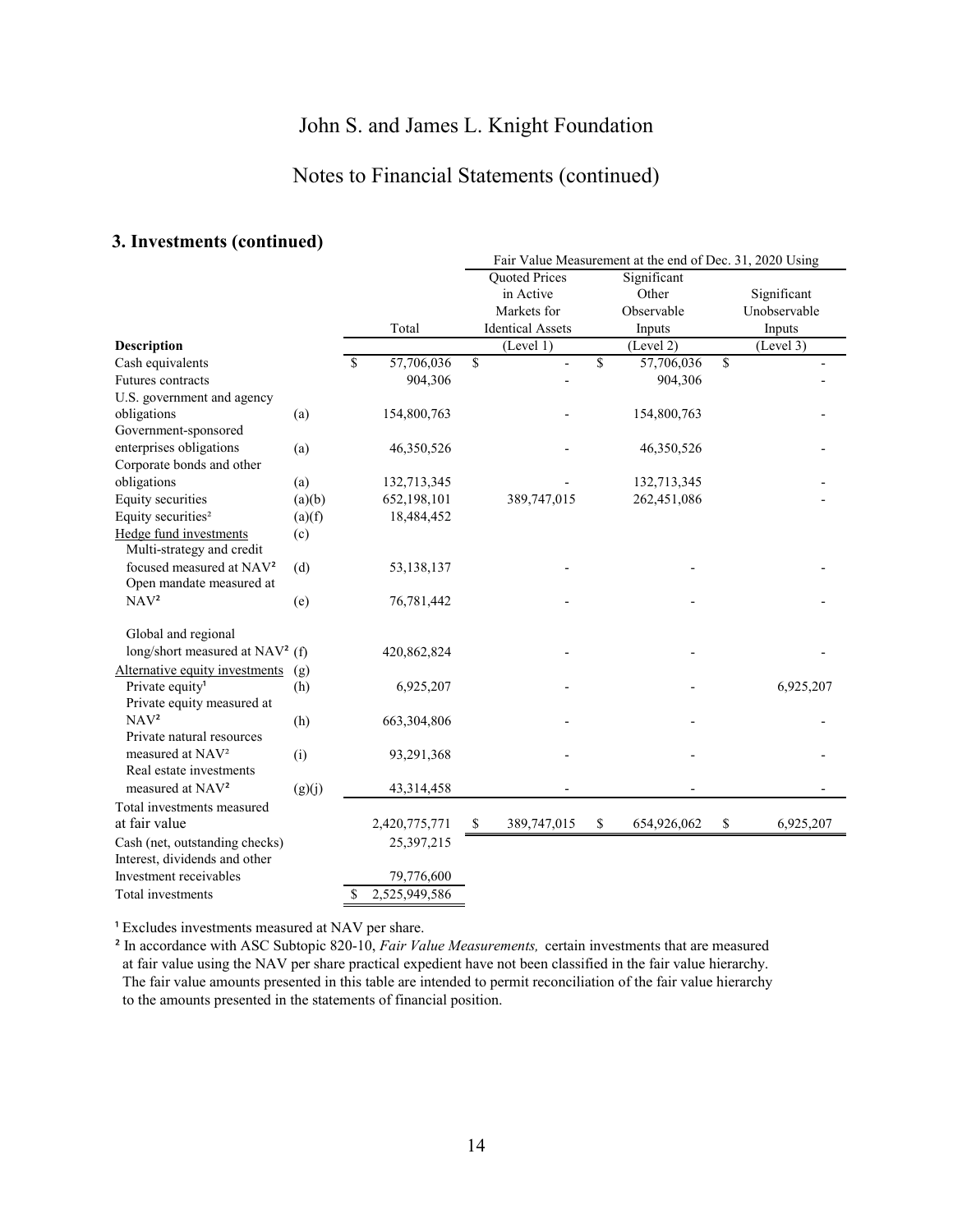#### Notes to Financial Statements (continued)

#### **3. Investments (continued)**

The following tables summarize the foundation's investments as of December 31, 2021 and 2020, whose fair value is calculated using NAV per share:

|                                   |        |                   |               | Redemption              | Redemption    |  |
|-----------------------------------|--------|-------------------|---------------|-------------------------|---------------|--|
|                                   |        | Fair Value        | Unfunded      | Frequency               | Notice        |  |
| <b>Description</b>                |        | December 31, 2021 | Commitments   | (If Currently Eligible) | Period        |  |
| Hedge fund investments            | (d)    |                   |               |                         |               |  |
| Multi-strategy and credit focused | (e)    | \$<br>55,997,201  | N/A           | Monthly-every 2 years   | $45-90$ days  |  |
| Open mandate                      | (f)    | 114,454,371       | N/A           | Monthly-every 2 years   | $60-180$ days |  |
| Global and regional long/short    | (g)    | 474,448,961       | N/A           | Monthly-every 2 years   | 30-184 days   |  |
| Alternative equity investments    | (h)    |                   |               |                         |               |  |
| Private equity                    | (i)    | 946,683,723       | \$145,396,455 | N/A                     | N/A           |  |
| Private natural resources         | (j)    | 117,048,986       | 31,018,017    | N/A                     | N/A           |  |
| Real estate investments           | (h)(k) | 50,107,695        | 13,909,139    | N/A                     | N/A           |  |
| Total investments                 |        | 1,758,740,937     | \$190,323,611 |                         |               |  |
|                                   |        |                   |               |                         |               |  |
|                                   |        |                   |               |                         |               |  |
|                                   |        |                   |               | Redemption              | Redemption    |  |
|                                   |        | Fair Value        | Unfunded      | Frequency               | Notice        |  |
| <b>Description</b>                |        | December 31, 2020 | Commitments   | (If Currently Eligible) | Period        |  |
| Hedge fund investments            | (d)    |                   |               |                         |               |  |
| Multi-strategy and credit focused | (e)    | \$<br>53,138,137  | N/A           | Monthly-every 2 years   | $45-90$ days  |  |
| Open mandate                      | (f)    | 76,781,442        | N/A           | Monthly-every 2 years   | $60-180$ days |  |
| Global and regional long/short    | (g)    | 420,862,824       | N/A           | Monthly-every 2 years   | 30-184 days   |  |
| Alternative equity investments    | (h)    |                   |               |                         |               |  |
| Private equity                    | (i)    | 670,230,013       | \$126,354,318 | N/A                     | N/A           |  |
| Private natural resources         | (j)    | 93,291,368        | 36,338,686    | N/A                     | N/A           |  |
| Real estate investments           | (h)(k) | 43,314,458        | 23,405,978    | N/A                     | N/A           |  |

(a) Approximately 39% and 40% of the foundation's total investments at December 31, 2021 and 2020, respectively, were invested in institutional mutual funds or publicly traded securities that are listed on national and international exchanges, treasury and agency bonds of the U.S. government, and investment and non-investment grade corporate bonds for which trading markets exist. Investment in U.S. government and agency obligations and governmentsponsored enterprises obligations are 100% domestic. As of December 31, 2021, 97.7% of corporate obligations were invested in domestic obligations and 2.3% were invested in international obligations. As of December 31, 2020, 77.2% of corporate obligations were invested in domestic obligations and 22.8% were invested in international obligations. Such assets are valued at quoted closing prices at year-end in accordance with GAAP and are classified as Level 1 or Level 2. Realized gains and losses and increases and decreases in fair value on such investments are reflected in the Statements of Activities as part of investment income, net of expenses.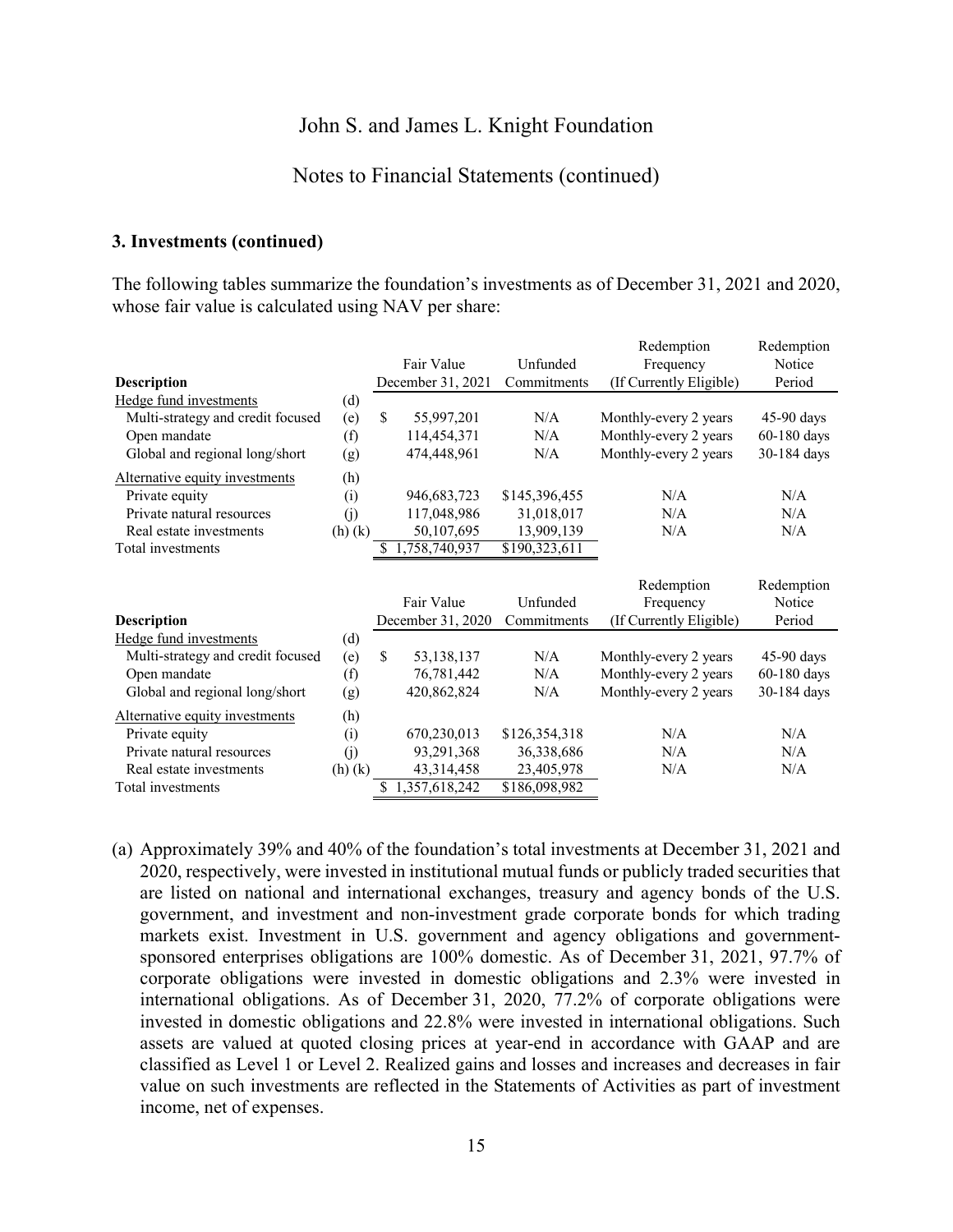## Notes to Financial Statements (continued)

#### **3. Investments (continued)**

- (b) The class consists of publicly traded equity securities that are listed on national and international exchanges including amounts in less active markets which are classified as Level 2. On the basis of its analysis of the nature, characteristics, and risks of the securities, the foundation has determined that presenting them as a single class is appropriate. As of December 31, 2021, 63.7 % of these assets were invested in international equities and 36.3 % were invested in domestic equities. As of December 31, 2020, 65.7% of these assets were invested in international equities and 34.3% were invested in domestic equities.
- (c) Approximately 21.6 % and 21.8% of the foundation's total investments at December 31, 2021 and 2020, respectively, were invested in hedge funds. These investments are not publicly listed or traded and are not liquid investments. Investments in hedge funds are generally subject to a lock up period of between 12 and 36 months from the date of investment. During that period, funds may not be withdrawn from the fund. The redemption terms of hedge funds may vary, but in general terms after the lock up period, redemption requests may be made by the foundation on a pre-set basis as specified in each hedge fund's operating agreement. As of year-end 2021 and 2020, no additional restrictions on redemptions were implemented by hedge funds within the foundation's portfolio. Each fund's investment manager calculates the fair value of investments on a monthly basis using the valuation guidelines stipulated in the respective investment agreement in accordance with fair value methods accepted under GAAP less related liabilities.

The NAV, as provided by the investment manager is used as a practical expedient to estimating fair value. This practical expedient is not used when it is determined to be probable that the fund will sell the investment for an amount different than the reported NAV. All hedge funds are audited annually by independent certified public accounting firms. Realized gains and losses and increases and decreases in fair value on the investments in hedge funds and derivative instruments are reflected in the Statements of Activities as part of total investment income, net of expenses.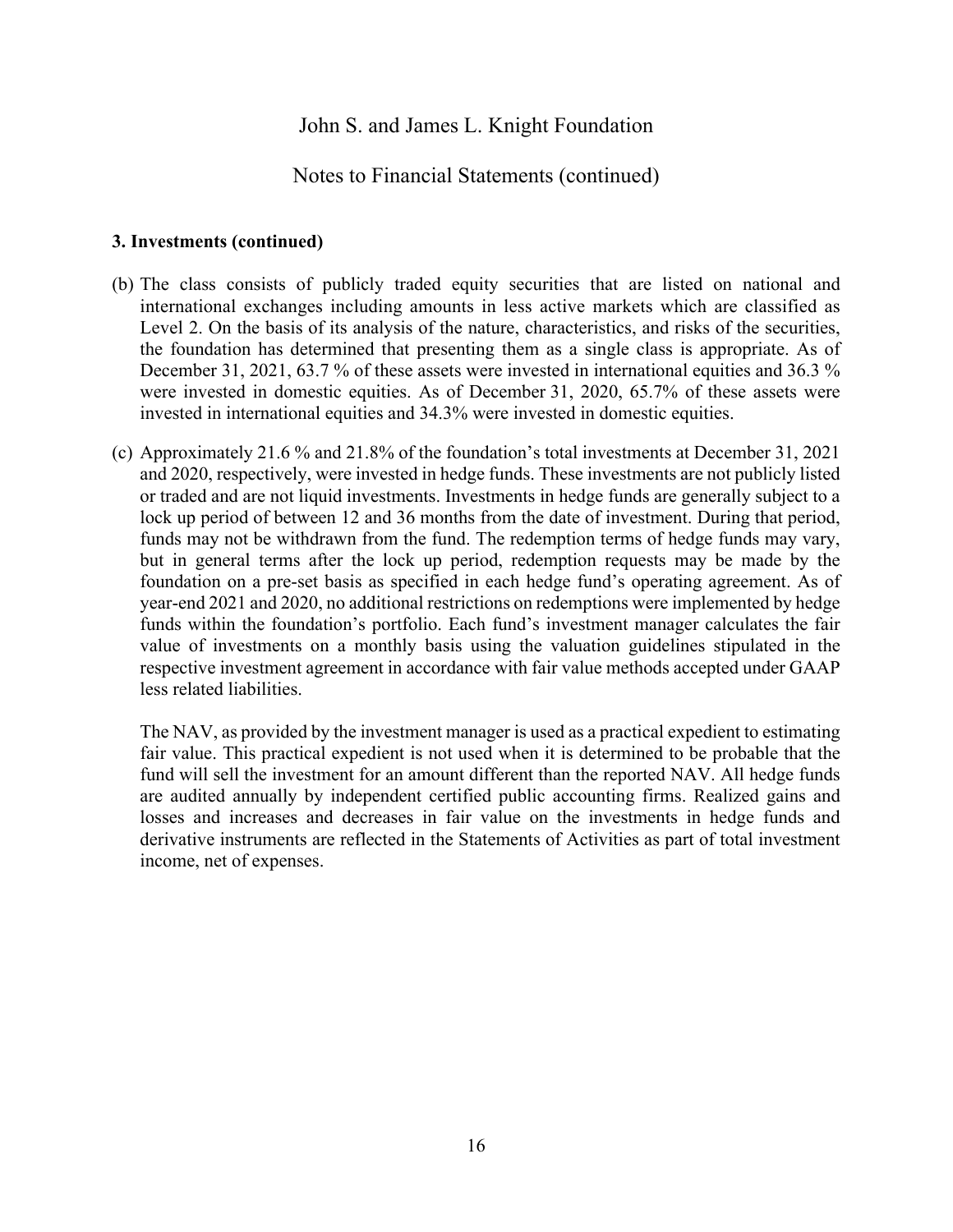### Notes to Financial Statements (continued)

#### **3. Investments (continued)**

(d) Multi-strategy funds generally invest in event-driven securities (both debt and equity) which seek to exploit situations in which announced or anticipated events have inefficiencies in the pricing of securities. These funds invest in the securities of companies involved in mergers, agreed upon and unsolicited, spin-offs, recapitalizations, etc. Also included are securities of companies experiencing financial distress that are attempting to complete an out-of-court restructuring, are involved in a bankruptcy or similar proceeding, and/or are involved in substantial litigation. Some multi-strategy funds also invest in value equities where there is a perceived mispricing that will be corrected in a defined period of time. The value equity book in these funds generally has very low net exposure, with shorts offsetting most of the longs. These funds employ leverage in that longs plus shorts generally exceed more than 100% of capital.

Credit focused funds generally attempt to generate equity-like returns while taking fixed income-type risk. Focus is generally on long/short credit, and event-driven opportunities, including distressed, stressed, and out-of-favor situations, capital structure trades, shorting investment grade or high yield debt, etc. These funds can invest in a range of credit instruments at any level of an issuer's capital structure including bank debt, corporate bonds, trade claims, credit-default swaps, equities, options and other derivative instruments. These funds employ leverage in that longs plus shorts generally exceed more than 100% of capital.

- (e) Open mandate funds take an opportunistic approach seeking to invest in investment opportunities that provide the best risk-adjusted returns. While these funds may focus principally on debt or equity investments, at any given point in time, they might consist entirely of debt, either distressed or stressed, long or short equities or new asset classes, such as carbon credits. Balance sheets are generally levered in that longs and shorts total more than 100% of capital. When equities are in the portfolio, net exposure is generally less than 50%.
- (f) Global and regional long/short funds invest primarily in publicly traded equity securities. Longs consist of investing in companies that appear to be trading at a discount to their intrinsic value and shorts consist of selling companies that appear to be trading at a premium to their intrinsic value. Longs and shorts are generally not paired, and net exposures range from 30% to 60% net long. Global funds will search for equity securities around the world, while regional fund will focus on securities of a specific geographic region (e.g., Asia, Europe, etc.). These funds frequently employ leverage in that longs plus shorts exceed more than 100% of capital.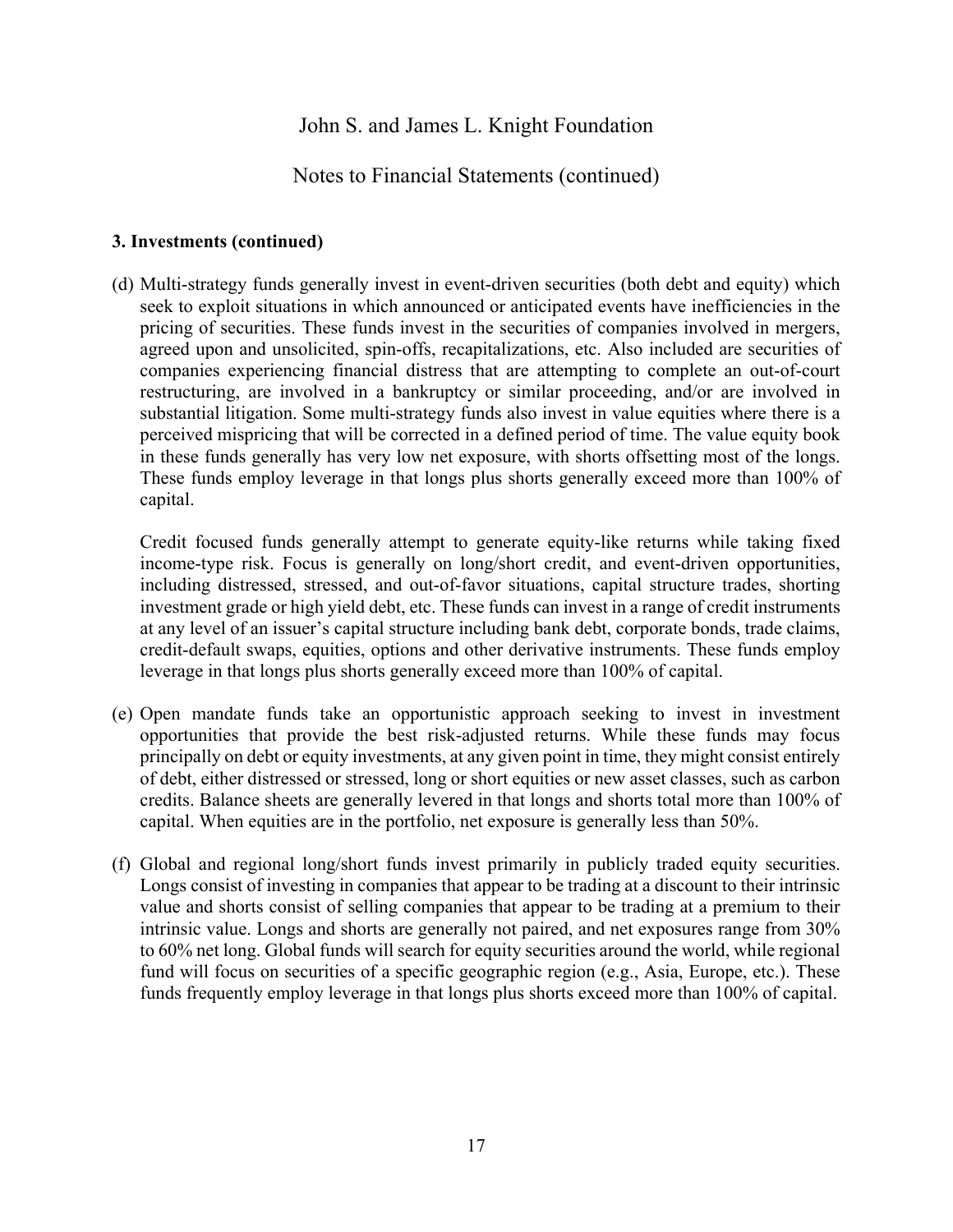#### Notes to Financial Statements (continued)

#### **3. Investments (continued)**

(g) Approximately 37 % and 32% of the foundation's total investments at December 31, 2021 and 2020, respectively, were invested in alternative equity investments including private equity, private natural resources and real estate with numerous partnerships, in which the foundation is a limited partner. Following the investment period, the general partner will generally attempt to sell the assets of the partnership over the partnership's remaining term and distribute funds to the partners as mandated in the partnership agreements. The value of such investments is determined by the partnerships' general partners, who must follow the valuation guidelines, such as appraisals and comparable public company trade data, stipulated in the respective limited partnership agreements and in accordance with fair value methods prescribed under GAAP less related liabilities (the NAV). The NAV, as provided by the investment manager, is used as a practical expedient in estimating fair value. This practical expedient is not used when it is determined to be probable that the foundation will sell the investment for an amount different than the reported NAV. The fair values of the investments in this class have been estimated using the net asset value of the foundation's ownership interest in partners' capital. The foundation's interests in the fund are not redeemable. Instead, distributions from each fund will be received as the underlying investments of the funds are disposed and liquidated by the fund management.

Realized gains and losses and increases and decreases in fair value on the investments in limited partnerships and direct investment are reflected in the Statements of Activities. All limited partnerships are audited annually by independent certified public accounting firms.

(h) Private equity includes a number of investment strategies, primarily described as buyout, venture capital, growth equity, credit/distressed and secondary funds that invest in U.S. and international companies.

Leverage is often used by private equity managers to help finance the acquisition of a company. Typically, a private equity manager employs leverage to buy mature, cash-flowing businesses. According to information compiled by Standard & Poors, the 2021 average "debt multiple" of private equity companies (total debt on a company's balance sheet divided by that company's annual EBITDA) was 5.9x. Individual companies can have higher or lower levels of leverage depending on the specific situation and the health / cash-flow characteristics of the underlying business. For venture capital and growth equity transactions, leverage is typically much lower (often no debt at all for venture companies, or certainly below the industry averages for highgrowth companies sought by growth equity managers). The average leverage level described for each strategy below is based on this average debt multiple.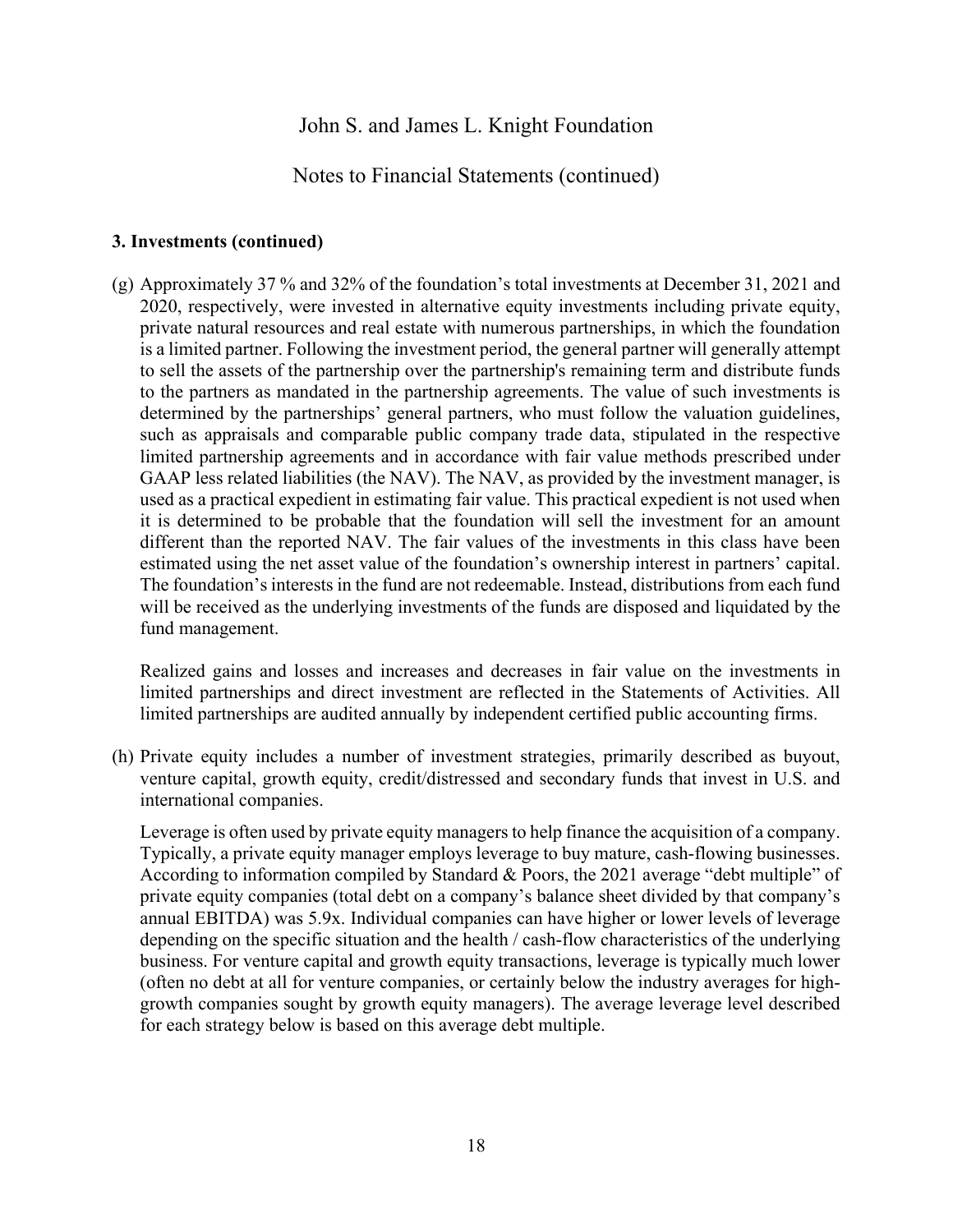### Notes to Financial Statements (continued)

#### **3. Investments (continued)**

Investments in buyout funds were \$151,297,414 (16%) at December 31, 2021 and \$131,646,878 (19.6%) at December 31, 2020. Buyout includes illiquid opportunistic funds that typically take majority and/or control-oriented equity ownership of companies. A buyout fund can employ leverage ranging in level from minimal to high, depending on its specific strategy. If these funds were held, it is estimated that the underlying assets of the funds would be liquidated over 3 to 10 years.

Investments in venture capital funds were \$660,810,163 (70%) at December 31, 2021 and \$419,594,063 (62.6%) at December 31, 2020. Venture capital includes illiquid funds that invest in equity securities of companies typically in the early stage of their lifecycle (prerevenue, pre-profitability or post-profitability but still small in scale relative to the majority of other private and public companies). These funds and the underlying companies generally employ no or minimal leverage. If these funds were held, it is estimated that the underlying assets of the funds would be liquidated over 3 to 10 years.

Investments in growth capital funds (growth equity) were \$97,316,660 (10.3%) at December 31, 2021 and \$79,895,665 (11.9%) at December 31, 2020. Growth equity includes illiquid funds that invest in equity securities of private companies typically with established business models, products, and customers, and are still positioned for meaningful growth. These funds primarily seek to acquire minority equity ownership of companies that have typically not raised institutional capital previously. At the initial investment date, growth equity funds generally employ no leverage or low leverage. If these funds were held, it is estimated that the underlying assets of the funds would be liquidated over 3 to 10 years.

Investments in credit/distressed funds were \$29,018,122 (3.1%) at December 31, 2021 and \$25,790,233 (3.9%) at December 31, 2020. Credit/distressed includes opportunistic funds that typically invest in debt and/or equity securities. A credit/distressed fund can employ leverage ranging in level from minimal to high, depending on its specific strategy. If these funds were held, it is estimated that the underlying assets of the funds would be liquidated over 1 to 7 years.

Secondaries include illiquid opportunistic funds that primarily purchase Limited Partner interests of illiquid partnership funds and/or side-pocket investments. Investments in secondaries were \$6,004,980 (.7%) at December 31, 2021 and \$6,377,967 (1.0%) at December 31, 2020. These funds may also occasionally make direct commitments to illiquid funds or invest directly in securities. Secondary funds typically employ minimal leverage. If these funds were held, it is estimated that the underlying assets of the funds would be liquidated over 1 to 10 years.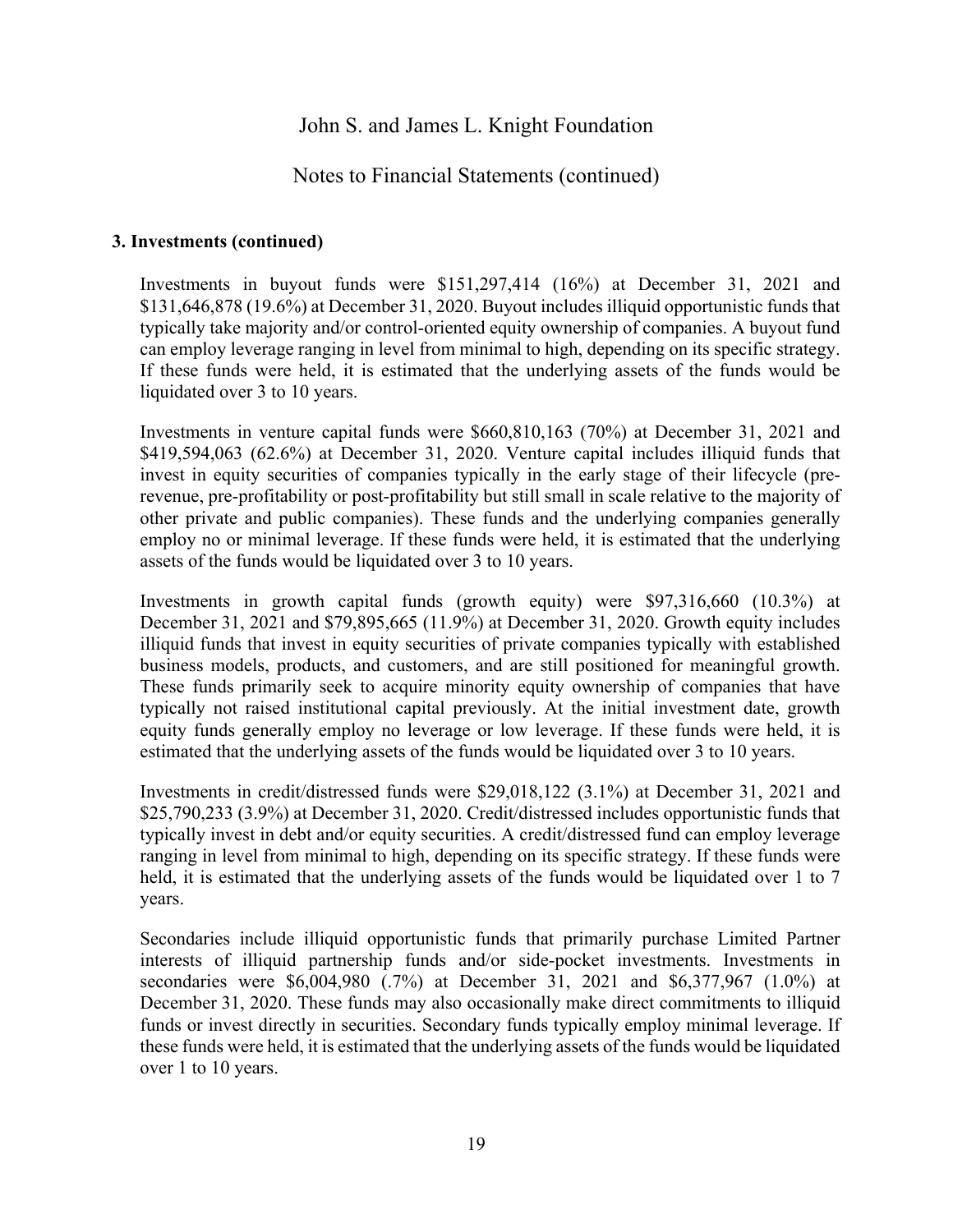#### Notes to Financial Statements (continued)

#### **3. Investments (continued)**

Private equity also includes direct investments of \$ 2,236,385 ( .2 %) at December 31, 2021 and \$6,925,207 (1%) at December 31, 2020, respectively, in private companies that are typically in the early stages of their lifecycle (pre-revenue, pre-profitability, or postprofitability but still small in scale relative to the majority of other private and public companies). Direct investments are held at cost rather than NAV. Valuations are adjusted based on information received from investors and as a result of subsequent financing events. Due to the nature of the investments, an estimated liquidation period cannot be provided.

- (i) Private natural resources includes funds that invest in U.S. and international (with the primary focus in the U.S.) upstream oil and gas assets and royalties, midstream energy companies, oilfield service companies, mining and metals companies, power generation assets and companies, and timber and infrastructure assets. A private natural resources fund can employ leverage ranging in level from minimal to high, depending on its specific strategy. It is estimated that the underlying assets of the fund will be liquidated over 3 to 10 years.
- (j) Private real estate includes funds that invest in equity and/or debt securities of U.S. and international (primarily in the U.S.) real estate. A private real estate fund can employ leverage ranging in level from moderate to high, depending on its specific strategy. It is estimated that the underlying assets of the fund will be liquidated over 3 to 10 years.

|                                                                                                | Level 3 Reconciliation<br>Fair Value Measurements Using<br>Significant Unobservable Inputs<br>Private Equity |
|------------------------------------------------------------------------------------------------|--------------------------------------------------------------------------------------------------------------|
| Opening balance, Jan. 1, 2021                                                                  | \$<br>6,925,207                                                                                              |
| Purchases                                                                                      |                                                                                                              |
| Sales and settlements                                                                          | (5,147,787)                                                                                                  |
| Total gains or losses for the period                                                           |                                                                                                              |
| included in changes in net assets                                                              | 458,965                                                                                                      |
| Closing balance, Dec. 31, 2021                                                                 | 2,236,385                                                                                                    |
| Change in unrealized gains or (losses) for the<br>period included in changes in net assets for |                                                                                                              |
| assets held at the end of the reporting period                                                 | 211,688                                                                                                      |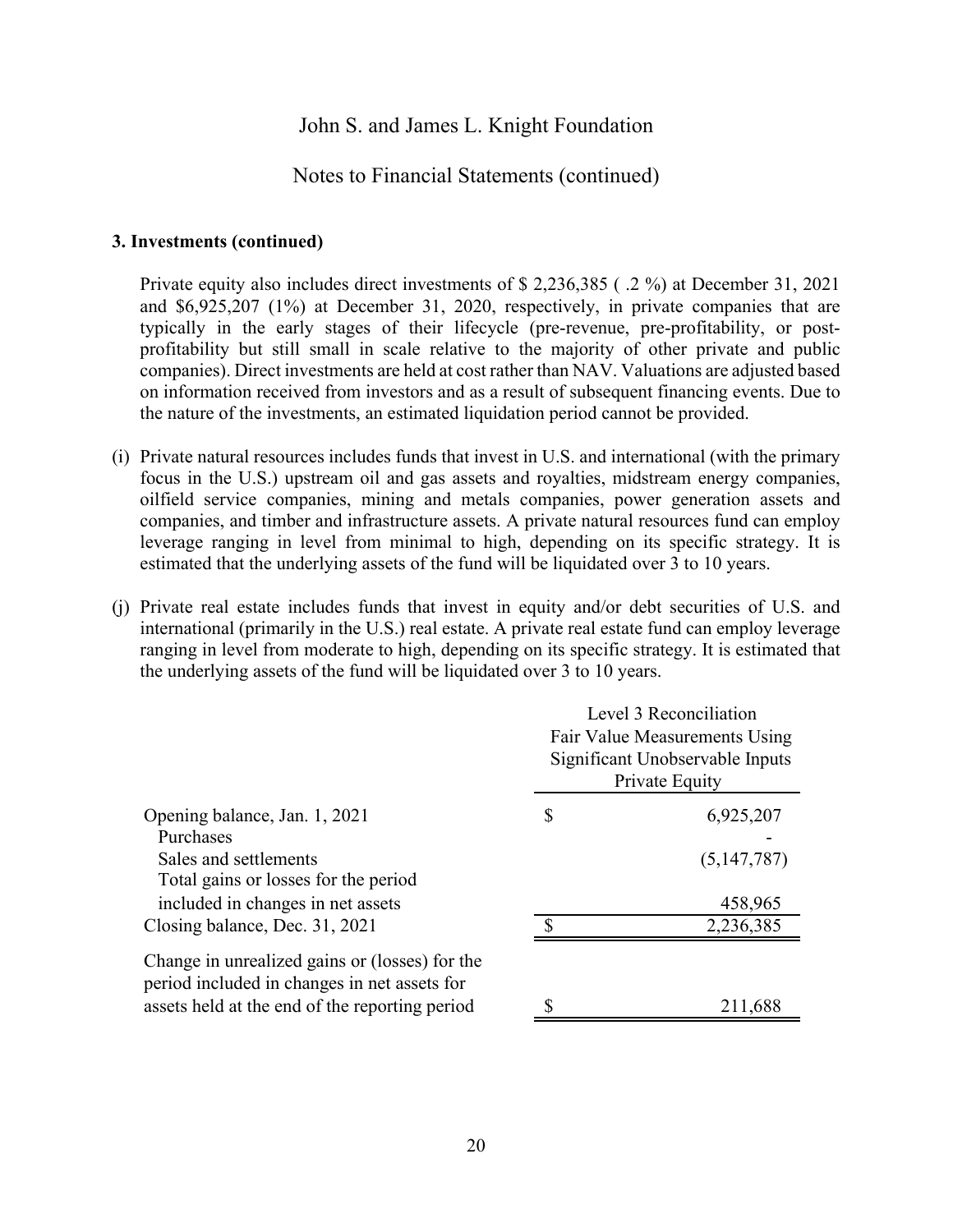## Notes to Financial Statements (continued)

#### **3. Investments (continued)**

|                                                                                                | Level 3 Reconciliation<br>Fair Value Measurements Using<br>Significant Unobservable Inputs<br>Private Equity |            |  |  |  |  |
|------------------------------------------------------------------------------------------------|--------------------------------------------------------------------------------------------------------------|------------|--|--|--|--|
| Opening balance, Jan. 1, 2020                                                                  | \$                                                                                                           | 3,614,308  |  |  |  |  |
| Purchases                                                                                      |                                                                                                              |            |  |  |  |  |
| Sales and settlements                                                                          |                                                                                                              | (183, 114) |  |  |  |  |
| Total gains or losses for the period                                                           |                                                                                                              |            |  |  |  |  |
| included in changes in net assets                                                              |                                                                                                              | 3,494,013  |  |  |  |  |
| Closing balance, Dec. 31, 2020                                                                 |                                                                                                              | 6,925,207  |  |  |  |  |
| Change in unrealized gains or (losses) for the<br>period included in changes in net assets for |                                                                                                              |            |  |  |  |  |
| assets held at the end of the reporting period                                                 |                                                                                                              | 3,859,414  |  |  |  |  |
|                                                                                                |                                                                                                              |            |  |  |  |  |

#### **4. Securities Lending**

The foundation lent certain securities to generate investment income in prior years. Selected securities were loaned and securitized primarily by collateral in the form of cash or cash equivalents equal to at least 102% of the fair market value of the securities. During 2021, the foundation has terminated its Securities Lending program. As of December 31, 2020, the foundation reclassified gross assets loaned under "Securities loaned under security lending agreement" with a market value of approximately \$74,351,000 and a corresponding gross liability under "Payable under securities lending agreement" of approximately \$76,222,000 was recognized for collateral received on the Statements of Financial Position. The amounts in the accompanying Statements of Financial Position have not been offset. If the foundation terminated the securities lending program in 2020, the net position would be a liability of \$1,871,000 as of December 31, 2020.

At December 31, 2020, the securities loaned consisted of approximately \$41,643,000 in U.S. government obligations, approximately \$2,941,000 in government-sponsored enterprises obligations and approximately \$20,638,000 in corporate bonds, all of which are considered Level 2 in the fair value hierarchy, and approximately \$9,129,000 in equity securities, which are considered Level 1 in the fair value hierarchy.

At December 31, 2020, the liability for collateral received by the foundation consisted of \$50,998,000 in cash and \$25,224,000 in short-term government obligations, which are considered Level 2 in the fair value hierarchy. Of the cash collateral received, \$19,508,000 was invested in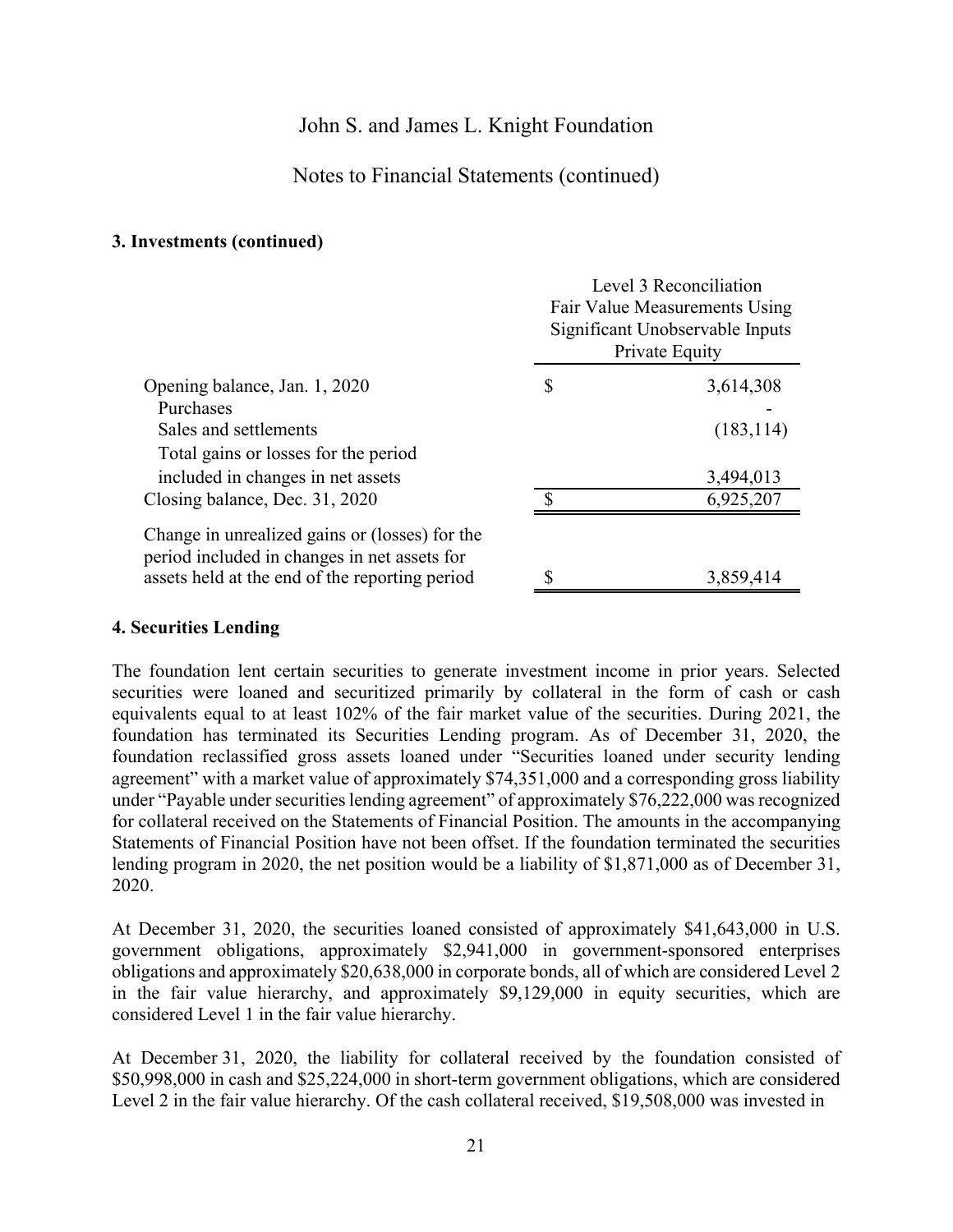### Notes to Financial Statements (continued)

#### **4. Securities Lending (continued)**

securities with maturities of 3 months or less and \$31,490,000 was invested in corporate obligations which were considered Level 2 in fair value hierarchy as of December 31, 2020.

At December 31, 2020, the fair market value of the reinvested collateral was \$76,222,000, of which \$19,508,000 was included in cash and cash equivalents, \$25,225,000 was included in U.S. government and agency obligations and \$31,489,000 was included in corporate bonds and other obligations in the Statements of Financial Position and were considered Level 2 in fair value hierarchy.

The foundation recognized an unrealized loss of approximately \$3,000 for the year ended December 31, 2020, included in "Net change in fair value of investments" in the Statements of Activities related to the changes in the value of collateral investments related to corporate obligations.

#### **5. Derivative Financial Instruments**

Some investment managers retained by the foundation have been authorized to use certain derivative financial instruments in a manner set forth by the foundation's written investment policy, specific manager guidelines or partnership/fund agreement documents. Specifically, derivative financial instruments may be used for the following purposes: (1) currency forward contracts and options may be used to hedge non-U.S. dollar exposure in foreign investments; (2) covered call options may be sold to enhance yield on major equity positions; (3) futures contracts may be used to equitize excess cash positions, rebalance asset categories within the portfolio, adjust risk exposures within the portfolio, or to rapidly increase or decrease exposure to specific investment positions in anticipation of subsequent cash trades; and (4) futures contracts and options may be used by hedge fund managers to hedge or leverage positions in portfolios in their respective funds. Authorization to use these derivative financial instruments currently is restricted to 21 hedge fund managers, who manage investments totaling \$644,900,533.

Cambridge is also authorized to use derivatives to execute certain investment strategies. Derivative financial instruments are recorded at fair value in the Statements of Financial Position with changes in fair value reflected in the Statements of Activities.

During 2020, the foundation entered into an overlay program with an outside investment manager to utilizes exchange-traded futures to equitize excess cash positions, thereby efficiently rebalancing asset categories to meet the foundation's investment target allocation objectives. The overlay program requires the foundation to maintain a pool of cash equal to at least 15% of the mark-to-market market value of the exchange-traded futures.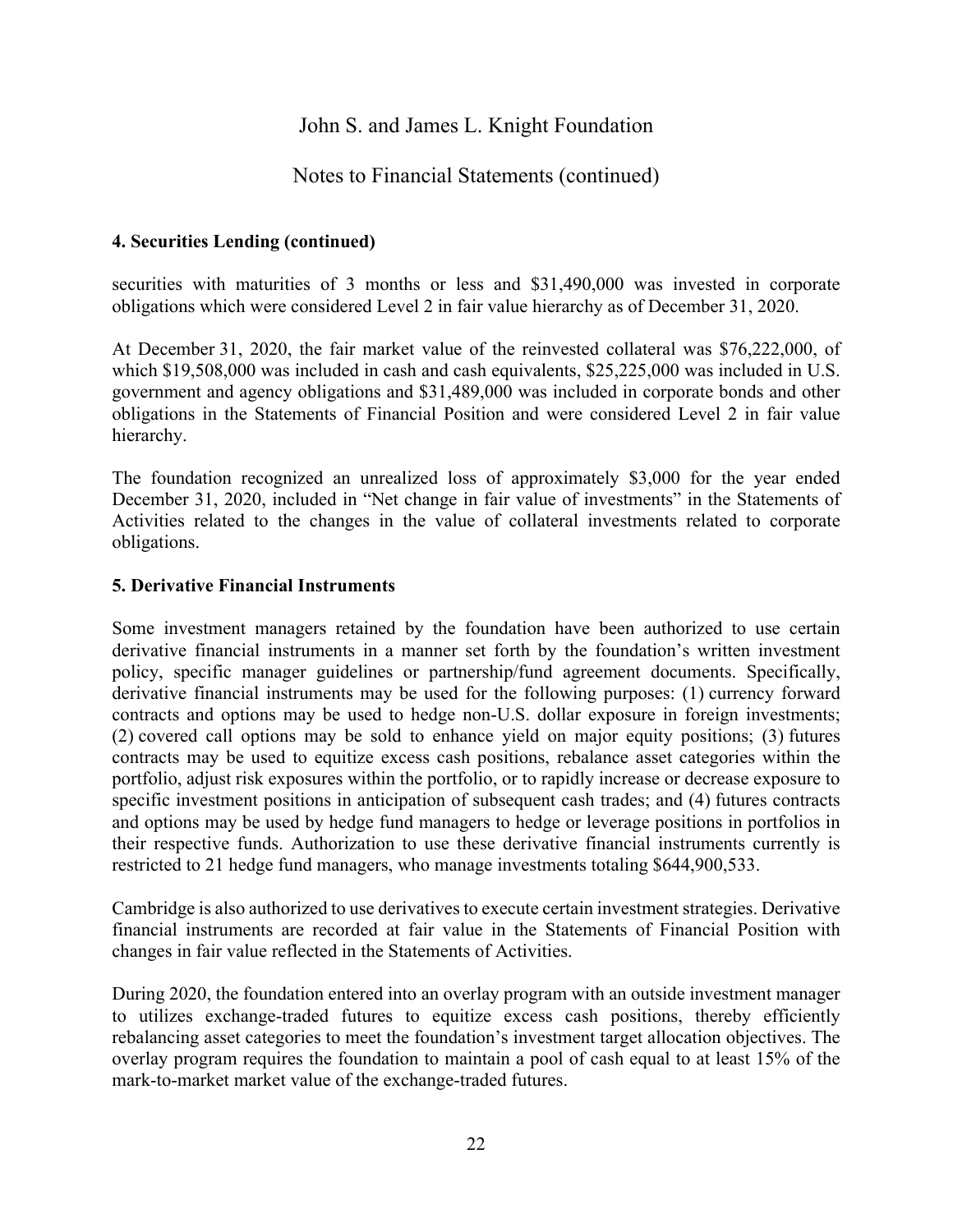## Notes to Financial Statements (continued)

#### **5. Derivative Financial Instruments (continued)**

The foundation recorded a receivable of approximately \$691,000 and \$904,000 at December 31, 2021 and 2020, respectively, representing the fair value of outstanding futures contracts in the Statements of Financial Positions. The pool of cash held related to the overlay program was approximately \$19,224,000 and \$15,120,000 in relation to nominal mark-to-market value of exchange-traded futures contracts of approximately \$145,000,000 and \$100,000,000 at December 31, 2021 and 2020, respectively.

In Cambridge's opinion, the use of derivative financial instruments in its investment program is appropriate and customary for the investment strategies employed. The foundation's management concurs with this opinion. Using those instruments reduces certain investment risks and generally adds value to the portfolio. The instruments themselves, however, do involve some investment and counterparty risk not fully reflected in the foundation's financial statements. Cambridge does not anticipate that losses, if any, from such instruments would materially affect the financial position of the foundation and the foundation's management concurs.

#### **6. Liquidity**

The foundation structures its financial assets to be available as its grants, general expenditures, liabilities, and other obligations come due. To achieve this, the foundation forecasts its future cash flows and monitors its liquidity on a monthly basis. In addition, as part of its liquidity management, the foundation invests cash in excess of daily requirements in various short-term investments, including certificates of deposit and short-term treasury instruments.

The foundation's investment policy states that an amount equal to at least one year's worth of anticipated expenditures including grant disbursements will be invested in a combination of separately managed accounts and vehicles that can be redeemed within 40 days.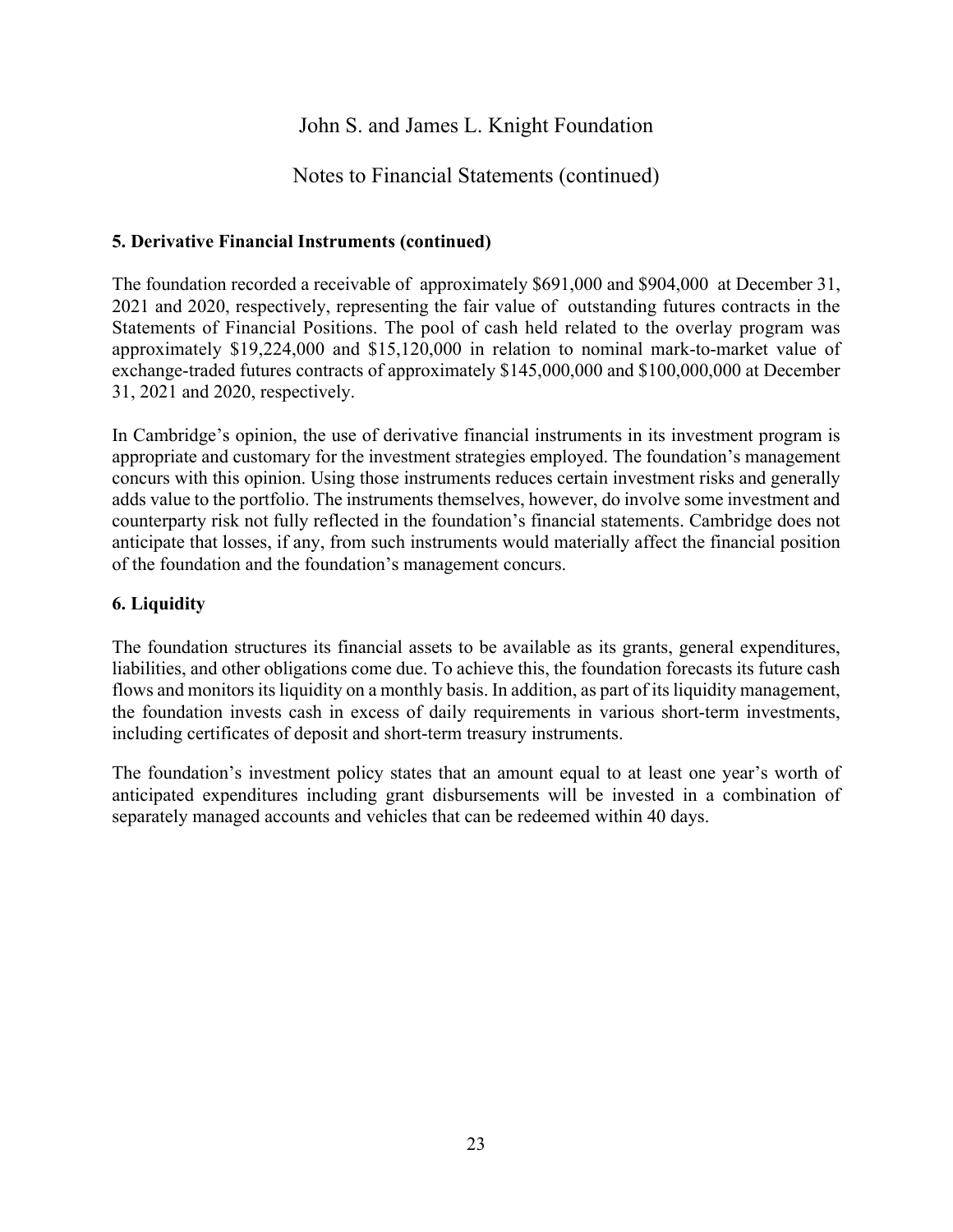### Notes to Financial Statements (continued)

#### **6. Liquidity (continued)**

The following table summarizes the foundation's financial assets available for general expenditure and grant obligations within one year after December 31.

| Financial assets at year-end:                                           | 2021            | 2020             |
|-------------------------------------------------------------------------|-----------------|------------------|
| Cash and cash equivalents                                               | 28,635,284      | \$<br>83,103,251 |
| Interest, dividends and other investment receivables                    | 28,966,624      | 80,680,906       |
| Investments                                                             | 2,929,532,860   | 2,362,165,429    |
| Program-related investments, net                                        | 766,538         | 1,224,038        |
| Securities loaned under security lending agreement                      |                 | 74, 351, 249     |
| Other assets                                                            | 1,641,825       | 4,750,402        |
| Beneficial interest in remainder trusts                                 | 73,693,188      | 63,175,205       |
| Total financial assets                                                  | 3,063,236,319   | 2,669,450,480    |
| Less amounts not available to be used within one year:                  |                 |                  |
| Non-liquid investments                                                  | (1,275,257,245) | (964, 115, 622)  |
| Program-related investments, net                                        | (766, 538)      | (1,224,038)      |
| Securities loaned under security lending agreement                      |                 | (74, 351, 249)   |
| Beneficial interest in remainder trusts                                 | (73, 693, 188)  | (63, 175, 205)   |
| Financial assets not available to be used within one year               | (1,349,716,971) | (1,102,866,114)  |
| Financial assets available to meet general expenditures within one year | 1,713,519,348   | 1,566,584,366    |

#### **7. Charitable Distributions**

Charitable distributions include grants, DCAs and PRIs. All charitable distributions are made to promote the charitable purpose of the foundation and are "qualifying distributions" as defined by the IRS. The foundation made charitable distributions of \$114,231,066 and \$123,809,334 in 2021 and 2020, respectively.

The foundation records grants in full as expenses when approved. With the exception of one grant that is discounted at the grantee's estimated internal borrowing rate, grants payable at December 31, 2021 and 2020, represent the present value of multiyear grants using a 3.25% discount rate based on the U.S. prime rate as of the financial statement date. The foundation made grant payments of \$105,048,890 and \$107,213,444 in 2021 and 2020, respectively.

As the result of adopting ASU 2018-08, *Clarifying the Scope and the Accounting Guidance for Contributions Received and Contributions Made,* the foundation had conditional commitments of \$17,240,000 and \$5,390,000 at December 31, 2021 and 2020, respectively, that will be due and payable when the conditions are satisfied.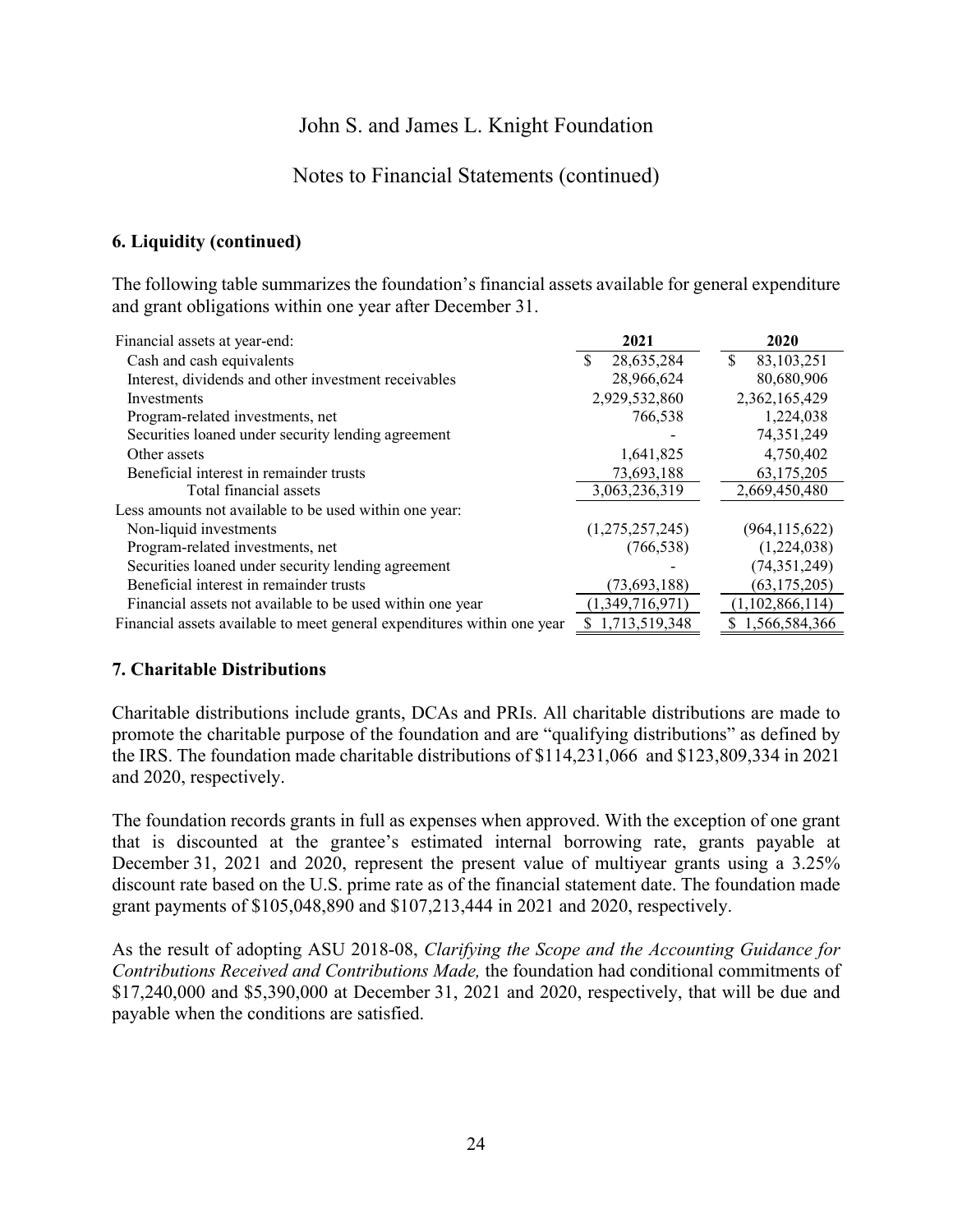### Notes to Financial Statements (continued)

#### **7. Charitable Distributions (continued)**

As of December 31, 2021, the foundation had grant commitments, which are scheduled for payment in future years as follows:

| 2022                        | \$<br>68,744,281 |
|-----------------------------|------------------|
| 2023                        | 45,822,401       |
| 2024                        | 22,541,272       |
| 2025                        | 9,799,486        |
| 2026                        | 3,600,000        |
| Thereafter                  | 11,500,000       |
|                             | 162,007,440      |
| Discounted to present value | (12, 972, 445)   |
| Grants payable              | 149,034,995      |

The foundation made DCA payments of \$8,788,593 and \$16,000,647 in 2021 and 2020, respectively, of which \$1,682,800 and \$1,391,348, respectively, were allocated from general and administrative expenditures.

PRIs in the Statements of Financial Position consist of one limited partnership interest with a cost basis of \$1,893,013 and 10 convertible promissory notes representing a maximum potential investment and outstanding principal of \$3,293,207.

The limited partnership represents an ownership interest in a public media business incubator that is meant to be a demonstration project for the field. The general partner makes capital calls specified under the terms of the partnership agreement. As a reflection of the below-market return expected on this investment, the foundation has 50% reserve on this investment's market valuation, and it is reflected net on the Statements of Financial Position at \$766,538 as a component of program-related investments, net.

The convertible promissory notes have a five-year term and do not bear interest. The notes are convertible to equity at a premium to the company valuation established by a third-party investor as part of a qualifying future round of investment. The premium declines over the term of the note. The foundation has fully reserved the value of these notes and as a result they have a zero value on the Statements of Financial Position.

During 2021, the foundation recovered the full outstanding balance of \$915,000 on an amortizing loan which was outstanding at December 31, 2020.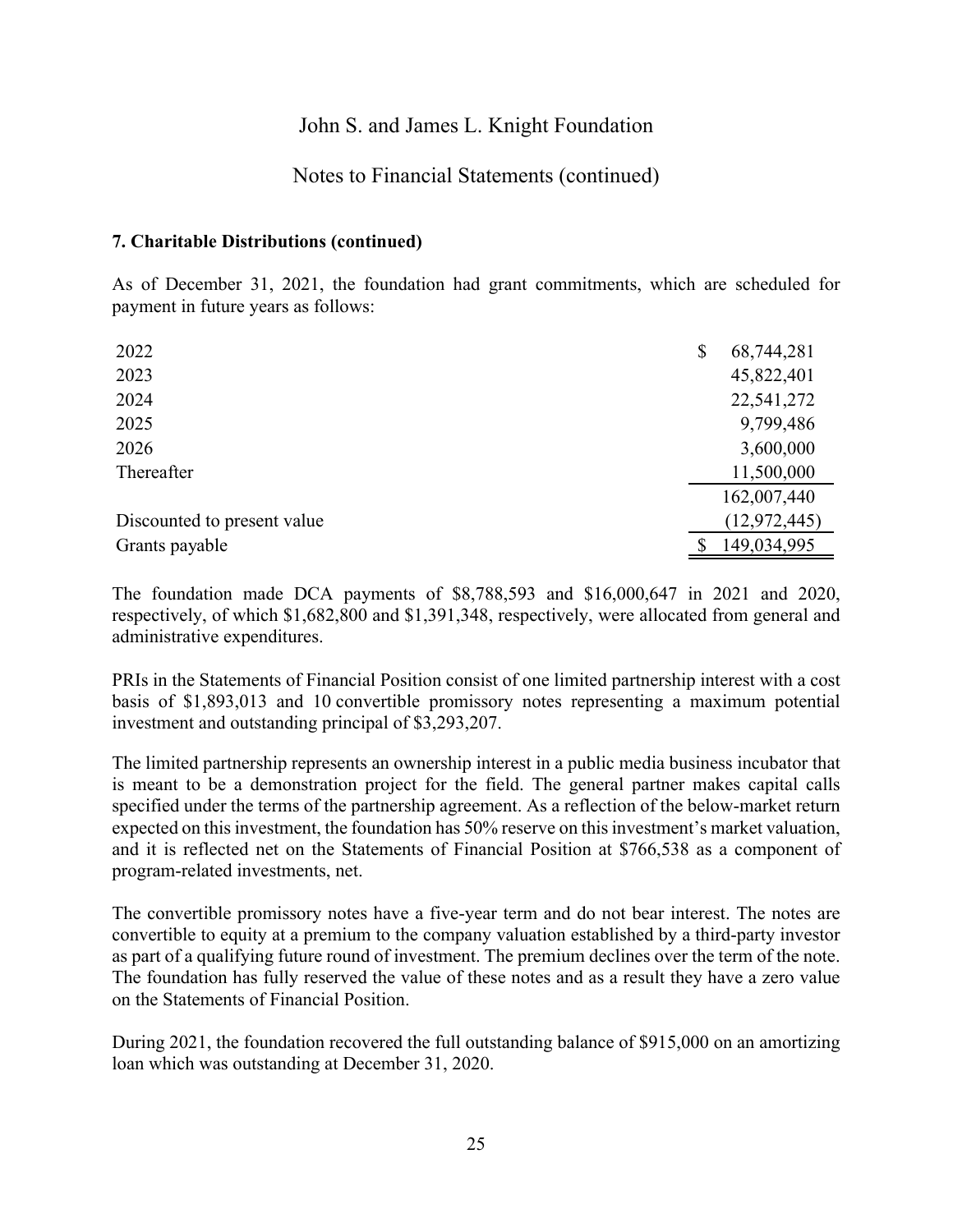### Notes to Financial Statements (continued)

#### **7. Charitable Distributions (continued)**

During 2020, the foundation recovered the full outstanding balance of \$175,000 on another amortizing loan outstanding which was outstanding at December 31, 2019.

The foundation made no new PRI payments in 2021 and 2020.

#### **8. Natural and Functional Expenses**

ASU No. 2016-14, *Presentation of Financial Statements of Not-for-Profit Entities,* requires the foundation to provide an analysis of expenses by both natural and functional classification. Natural expenses are defined by their nature, such as salaries, rent, supplies, etc. Functional expenses are classified by the type of activity for which expenses were incurred, for example, management and oversight and direct program costs. Program administration includes costs directly attributable to the implementation and monitoring of the foundation's programmatic strategy and charitable mission. Investment administration and monitoring include costs that are not directly attributable to investment strategy or oversight, but needed to support investment functions (for example, staff and office costs for investment recordkeeping and financial reporting). Expenses were allocated by function using a reasonable and consistent approach that was primarily based on the percentage of staffing costs directly attributable by function.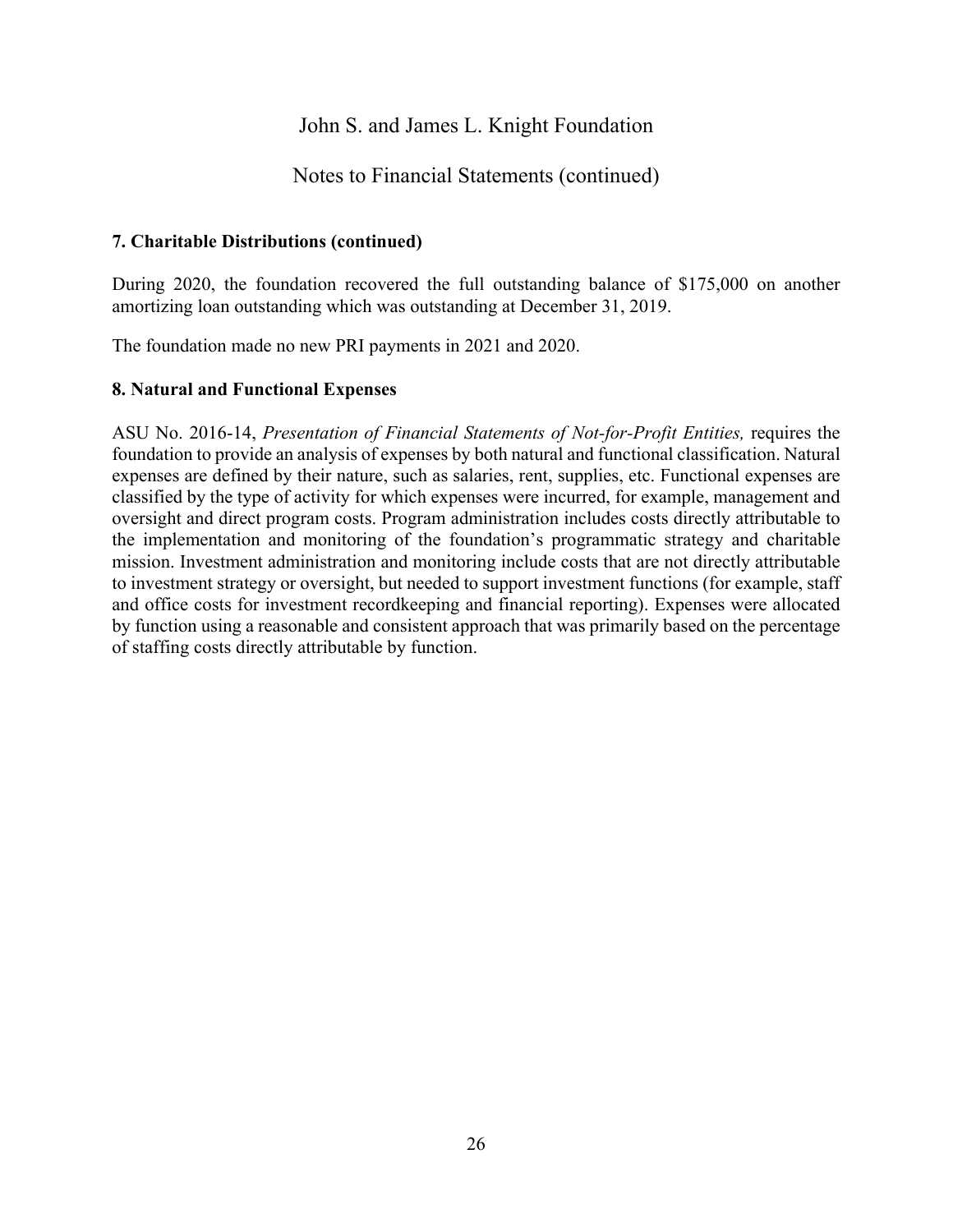## Notes to Financial Statements (continued)

#### **8. Natural and Functional Expenses (continued)**

The table below presents expenses by both their nature and their function for fiscal year 2021.

|                                               |     | Grants     |    | <b>Direct Charitable</b><br><b>Activities</b> |    | Program<br>Administration |    | <b>Total Programs</b> | General<br><b>Administration</b> | Investment<br>Administration | <b>Total Grants and</b><br><b>Expenses</b> |
|-----------------------------------------------|-----|------------|----|-----------------------------------------------|----|---------------------------|----|-----------------------|----------------------------------|------------------------------|--------------------------------------------|
| Grants                                        | S   | 83,258,815 | \$ | $\blacksquare$                                | S  | $\overline{\phantom{a}}$  | \$ | 83,258,815            | \$                               | \$                           | \$<br>83,258,815                           |
| Forfeitures and Discounts                     |     | 1,227,046  |    |                                               |    |                           |    | 1,227,046             |                                  |                              | 1,227,046                                  |
| Staff costs (salaries, taxes<br>and benefits) |     |            |    | 1,682,800                                     |    | 5,623,693                 |    | 7,306,493             | 4,901,569                        | 327,722                      | 12,535,784                                 |
| <b>Travel and Entertainment</b>               |     |            |    | 17,971                                        |    | 31,142                    |    | 49,113                | 13,527                           | 343                          | 62,983                                     |
| Meetings                                      |     |            |    | 533,955                                       |    |                           |    | 533,955               |                                  |                              | 533,955                                    |
| Sponsorships                                  |     |            |    | 394,000                                       |    | 535,000                   |    | 929,000               |                                  |                              | 929,000                                    |
| Technology                                    |     |            |    | ٠                                             |    | 422,176                   |    | 422,176               | 353,939                          | 29,779                       | 805,894                                    |
| Rent and Furniture                            |     |            |    | ۰                                             |    | 854,816                   |    | 854,816               | 1,548,437                        | 89,241                       | 2,492,494                                  |
| Professional Services                         |     |            |    | 7,247,965                                     |    | 592,212                   |    | 7,840,177             | 504,762                          | 363,507                      | 8,708,446                                  |
| Trustee fees and board costs                  |     |            |    |                                               |    | 96,846                    |    | 96,846                | 177,326                          | 49,933                       | 324,105                                    |
| Other                                         |     |            |    | 182,500                                       |    | 259,550                   |    | 442,050               | 170,971                          | 10,646                       | 623,667                                    |
| <b>Total</b>                                  | -SS | 84,485,861 | S  | 10,059,191                                    | \$ | 8,415,435                 | s  | 102,960,487           | \$7,670,531                      | \$<br>871,171                | \$<br>111,502,189                          |

The above schedule does not include an allocation of federal excise and other taxes, net, which totals \$9,957,207.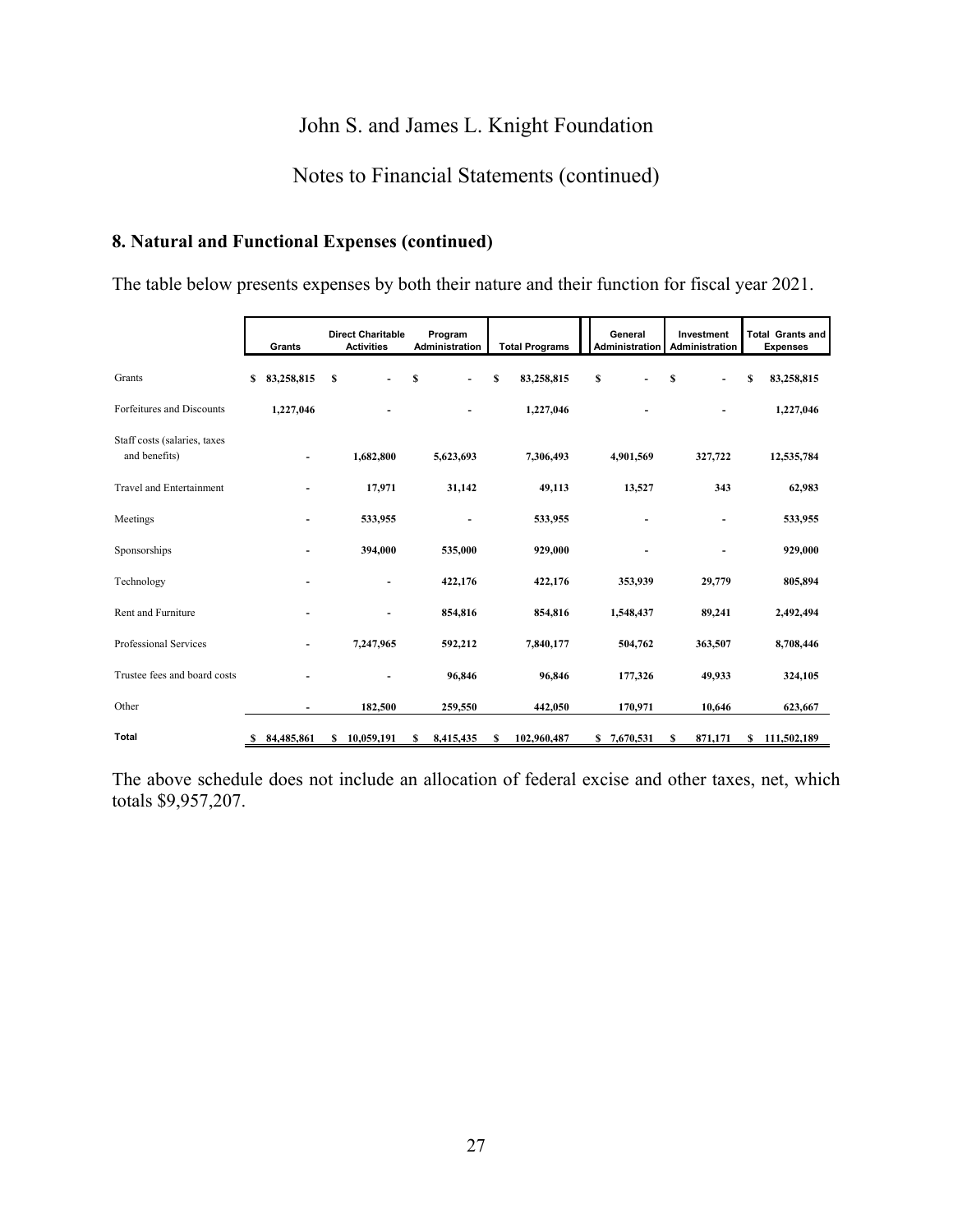## Notes to Financial Statements (continued)

#### **8. Natural and Functional Expenses (continued)**

The table below presents expenses by both their nature and their function for fiscal year 2020.

|                                                      |    | Grants                   |   | <b>Direct Charitable</b><br><b>Activities</b> |    | Program<br>Administration |   | <b>Total Programs</b> |    | General<br>Administration |    | Investment<br>Administration |   | <b>Total Grants</b><br>and Expenses |  |
|------------------------------------------------------|----|--------------------------|---|-----------------------------------------------|----|---------------------------|---|-----------------------|----|---------------------------|----|------------------------------|---|-------------------------------------|--|
| Grants                                               | S  | 71,731,889               | s | $\overline{a}$                                | \$ | ÷.                        | S | 71,731,889            | \$ |                           | \$ | $\overline{\phantom{0}}$     | s | 71,731,889                          |  |
| Forfeitures and Discounts                            |    | 6,874,977                |   |                                               |    |                           |   | 6,874,977             |    |                           |    |                              |   | 6,874,977                           |  |
| <b>Staff Costs (Salaries, Taxes</b><br>and Benefits) |    | ۰                        |   | 1,391,347                                     |    | 6,051,029                 |   | 7,442,376             |    | 4,874,668                 |    | 391,346                      |   | 12,708,390                          |  |
| <b>Travel and Entertainment</b>                      |    | ۰                        |   | 787,071                                       |    | 75,960                    |   | 863,031               |    | 7,875                     |    | 206                          |   | 871,112                             |  |
| Meetings                                             |    |                          |   | 350,229                                       |    |                           |   | 350,229               |    |                           |    |                              |   | 350,229                             |  |
| Sponsorships                                         |    |                          |   | 303,000                                       |    | 629,833                   |   | 932,833               |    |                           |    |                              |   | 932,833                             |  |
| Technology                                           |    |                          |   | $\overline{\phantom{a}}$                      |    | 514,891                   |   | 514,891               |    | 390,008                   |    | 31,266                       |   | 936,165                             |  |
| <b>Rent and Furniture</b>                            |    |                          |   |                                               |    | 397,429                   |   | 397,429               |    | 476,906                   |    | 28,997                       |   | 903,332                             |  |
| Professional Services                                |    | $\overline{\phantom{a}}$ |   | 12,199,280                                    |    | 568,451                   |   | 12,767,731            |    | 274,982                   |    | 346,105                      |   | 13,388,818                          |  |
| Trustee Fees and Board Costs                         |    |                          |   |                                               |    | 111,102                   |   | 111,102               |    | 203,062                   |    | 59,563                       |   | 373,727                             |  |
| Other                                                |    | ۰                        |   | 127,500                                       |    | 219,135                   |   | 346,635               |    | 201,273                   |    | 9,555                        |   | 557,463                             |  |
| <b>Total</b>                                         | \$ | 78,606,866               | S | 15,158,427                                    | S  | 8,567,830                 |   | \$102,333,123         |    | \$ 6,428,774              | \$ | 867,038                      |   | \$109,628,935                       |  |

The above schedule does not include an allocation of federal excise and other taxes, net, which totals \$3,540,615.

#### **9. Federal Excise Taxes and Other Taxes, net**

The foundation qualifies as a tax-exempt organization under Section  $501(c)(3)$  of the Code and, with the exception of unrelated business income from debt-financed, passive investments, is not subject to federal or state income tax. However, as a private foundation, the foundation is subject to a federal excise tax. In 2020 a flat tax rate of 1.39% was adopted.

For the year ended December 31, 2021, the foundation received net refunds, net of estimated excise and other taxes payments, of approximately \$699,000. For the year ended December 31, 2020, the foundation made estimated excise and other taxes payments, net of refunds, of approximately \$1,799,000. The foundation recognized an increase of approximately \$5,453,000 and \$2,621,000 in its deferred tax liability in 2021 and 2020, respectively. The deferred tax liability is recorded using 1.39% excise tax rate at December 31, 2021 and December 31, 2020. No deferred taxes are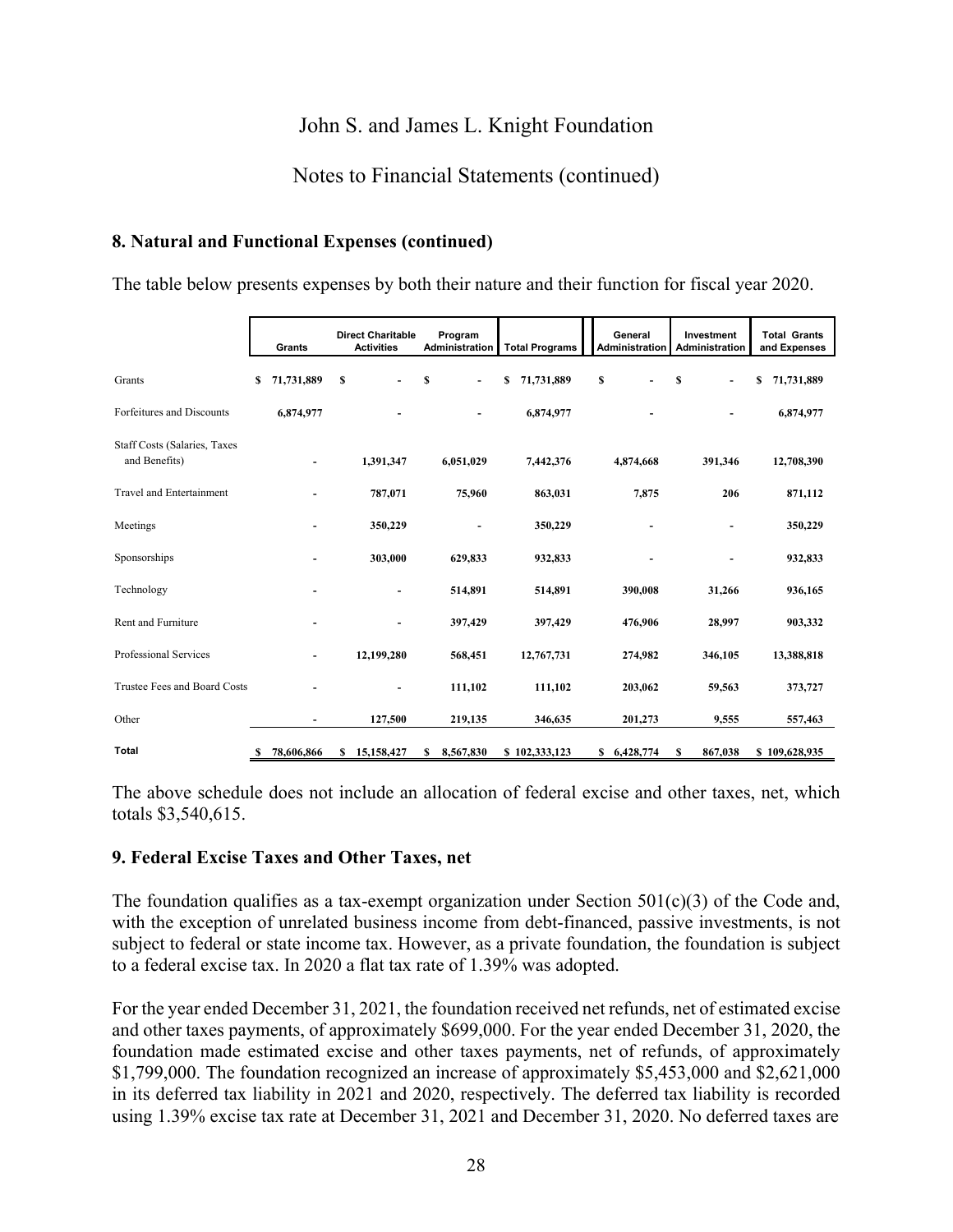### Notes to Financial Statements (continued)

#### **9. Federal Excise Taxes and Other Taxes, net (continued)**

provided for unrelated business income on unrealized appreciation as such amount cannot be estimated.

The foundation recorded net tax liabilities of approximately \$2,668,000 and prepaid taxes of approximately \$2,535,000 at December 31, 2021 and 2020, respectively.

#### **10. Employee Pension Plan and Other Postretirement Benefit Plans**

The foundation sponsors a pension plan with defined benefit and cash balance features for its eligible employees. The pension benefits for all employees hired prior to January 1, 2000, will be the greater of the benefits as determined under the defined benefit feature of the pension plan or the cash balance feature of the pension plan. The pension benefits for all employees hired on or subsequent to January 1, 2000, will be determined under the cash balance feature of the pension plan. The foundation also sponsors postretirement medical and life insurance benefit plans. During 2016, the foundation amended its postretirement medical and life insurance benefit plans, restricting access for certain future retirees.

The following table sets forth the pension and other postretirement benefits plans' funded status and amounts recognized in the foundation's Statements of Activities and Financial Position:

|                                                                                                |    | <b>Pension Plan</b><br><b>Year Ended December 31</b> |   |                |   | <b>Other Postretirement</b><br><b>Benefit Plan</b><br><b>Year Ended December 31</b> |    |             |
|------------------------------------------------------------------------------------------------|----|------------------------------------------------------|---|----------------|---|-------------------------------------------------------------------------------------|----|-------------|
|                                                                                                |    | 2021                                                 |   | 2020           |   | 2021                                                                                |    | <b>2020</b> |
| <b>Funded status</b>                                                                           |    |                                                      |   |                |   |                                                                                     |    |             |
| Fair value of plan assets                                                                      | S  | 16,772,693                                           | S | 16,463,242     | S | 3,073,828                                                                           | S  | 2,728,807   |
| Benefit obligation                                                                             |    | (16,948,949)                                         |   | (17, 565, 863) |   | (1,807,267)                                                                         |    | (1,962,073) |
| Funded status of the plan                                                                      | -S | (176, 256)                                           | S | (1,102,621)    | S | 1,266,561                                                                           | \$ | 766,734     |
|                                                                                                |    |                                                      |   |                |   |                                                                                     |    |             |
| Prior service credit                                                                           | \$ |                                                      | S |                | S | 108,973                                                                             | S  | 163,461     |
| Accumulated (loss) gain                                                                        |    | (2,605,996)                                          |   | (4,152,326)    |   | 826,286                                                                             |    | 494,801     |
| Pension and postretirement changes other than<br>net periodic pension and postretirement costs |    | (2,605,996)                                          |   | (4,152,326)    |   | 935,259                                                                             |    | 658,262     |
| Cumulative employer contribution in excess<br>(deficiency) of net periodic benefit costs       |    | 2,429,740                                            |   | 3,049,705      |   | 331,302                                                                             |    | 108,472     |
| Accrued (liability) benefit recognized                                                         |    |                                                      |   |                |   |                                                                                     |    |             |
| in the Statements of Financial Position                                                        |    | (176, 256)                                           | S | (1,102,621)    | S | 1,266,561                                                                           | S  | 766,734     |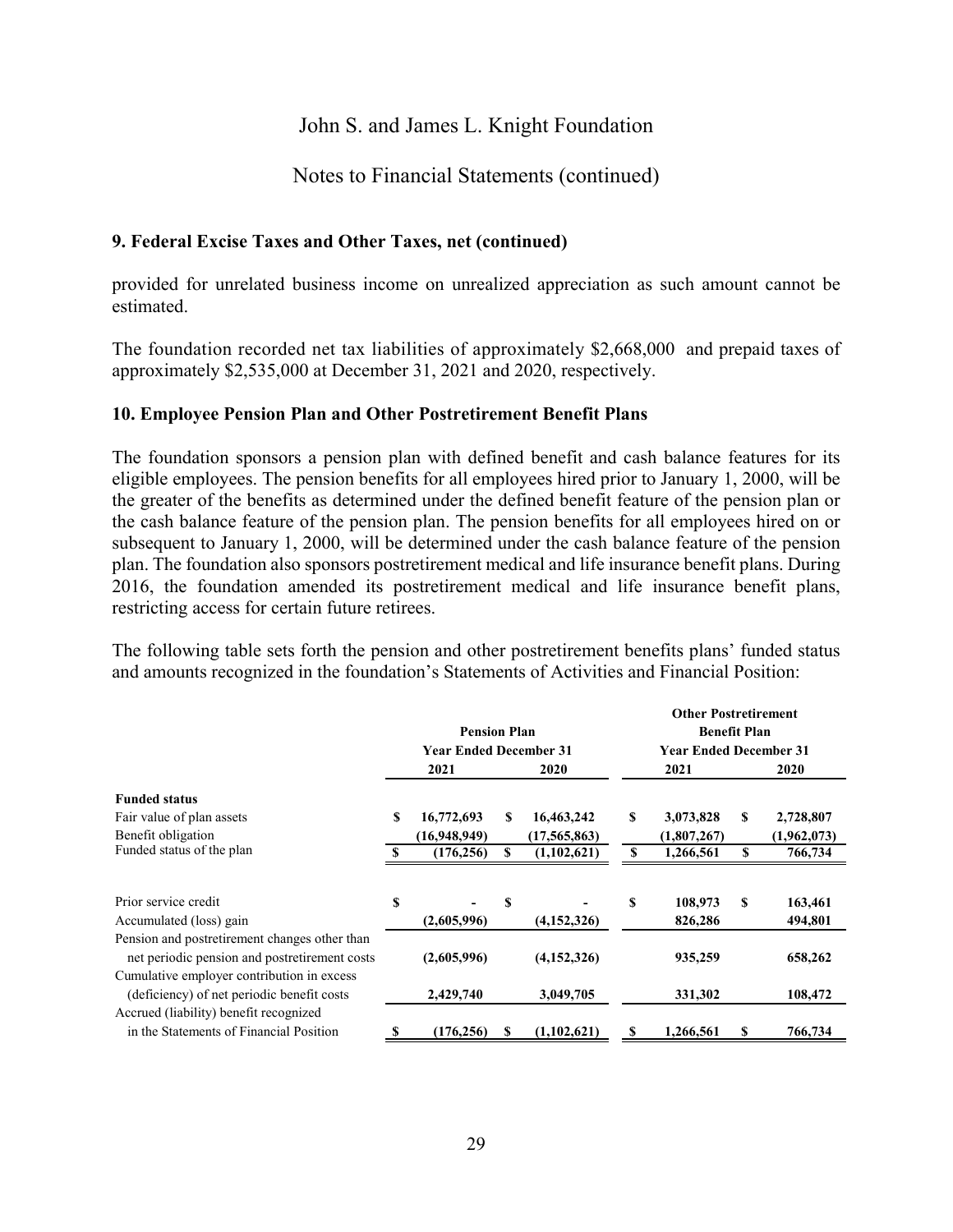#### Notes to Financial Statements (continued)

#### **10. Employee Pension Plan and Other Postretirement Benefit Plans (continued)**

|                                         | <b>Pension Plan</b><br><b>Year Ended December 31</b><br>2021<br>2020 |            |             |           | <b>Other Postretirement</b><br><b>Benefit Plan</b><br><b>Year Ended December 31</b><br>2021 |            |    | 2020       |  |
|-----------------------------------------|----------------------------------------------------------------------|------------|-------------|-----------|---------------------------------------------------------------------------------------------|------------|----|------------|--|
|                                         |                                                                      |            |             |           |                                                                                             |            |    |            |  |
| Components of net periodic benefit cost |                                                                      |            |             |           |                                                                                             |            |    |            |  |
| Service cost                            | \$                                                                   | 654,946    | \$          | 654,764   | \$                                                                                          | 7,744      | \$ | 5,536      |  |
| Interest cost                           |                                                                      | 413,778    |             | 504,569   |                                                                                             | 46,915     |    | 58,208     |  |
| Expected return on plan assets          |                                                                      | (961, 777) |             | (917,160) |                                                                                             | (167, 257) |    | (153, 289) |  |
| Amortization of prior service cost      |                                                                      |            |             |           |                                                                                             | (54, 488)  |    | (54, 488)  |  |
| Recognized actuarial loss/(gain)        |                                                                      | 513,018    |             | 484,498   |                                                                                             | (6, 396)   |    | (37,264)   |  |
| Net periodic benefit cost               | -S                                                                   | 619,965    | \$          | 726,671   | \$                                                                                          | (173, 482) | \$ | (181, 297) |  |
| Actual return on plan assets            | \$                                                                   | 1,714,527  | $\mathbf S$ | 1,949,662 | \$                                                                                          | 374,006    | \$ | 332,844    |  |
| <b>Employer contributions</b>           |                                                                      |            |             |           |                                                                                             | 49,348     |    | 53,760     |  |
| Employee contributions                  |                                                                      |            |             |           |                                                                                             | 14,716     |    | 19,475     |  |
| Benefits paid                           |                                                                      | 1,405,074  |             | 636,903   |                                                                                             | 93,048     |    | 101,631    |  |
| <b>Actuarial assumptions</b>            |                                                                      |            |             |           |                                                                                             |            |    |            |  |
| Discount rate                           |                                                                      | 2.81%      |             | 2.43%     |                                                                                             | 2.84%      |    | 2.47%      |  |
| Expected return on plan assets          |                                                                      | 6.75%      |             | 6.75%     |                                                                                             | 6.75%      |    | 6.75%      |  |
| Rate of compensation increase           |                                                                      | 3.00%      |             | 3.00%     |                                                                                             | 3.00%      |    | 3.00%      |  |
| Health care cost trend rate assumptions |                                                                      |            |             |           |                                                                                             |            |    |            |  |
| Initial trend rate                      |                                                                      | N/A        |             | N/A       |                                                                                             | 5.50%      |    | 5.80%      |  |
| Ultimate trend rate                     |                                                                      | N/A        |             | N/A       |                                                                                             | 4.50%      |    | 4.50%      |  |
| Year ultimate trend is reached          |                                                                      | N/A        |             | N/A       |                                                                                             | 2038       |    | 2038       |  |

The expected long-term rate of return on plan assets for determining net periodic pension cost is chosen by the foundation from a best estimate range determined by the actuary by applying anticipated long-term returns and long-term volatility for various asset categories to the target asset allocation of the plan.

Pursuant to ASU 2017-07, *Compensation—Retirement Benefits (Topic 715): Improving the Presentation of Net Periodic Pension Cost and Net Periodic Postretirement Benefit Cost*, the foundation recognized service cost component of net benefit cost in the same line as other compensation costs for employee services. The components of net periodic benefit cost other than the service cost component of \$216,207 and \$114,926 is included in general and administrative expense line on the Statements of Activities for the years ended December 31, 2021 and 2020, respectively.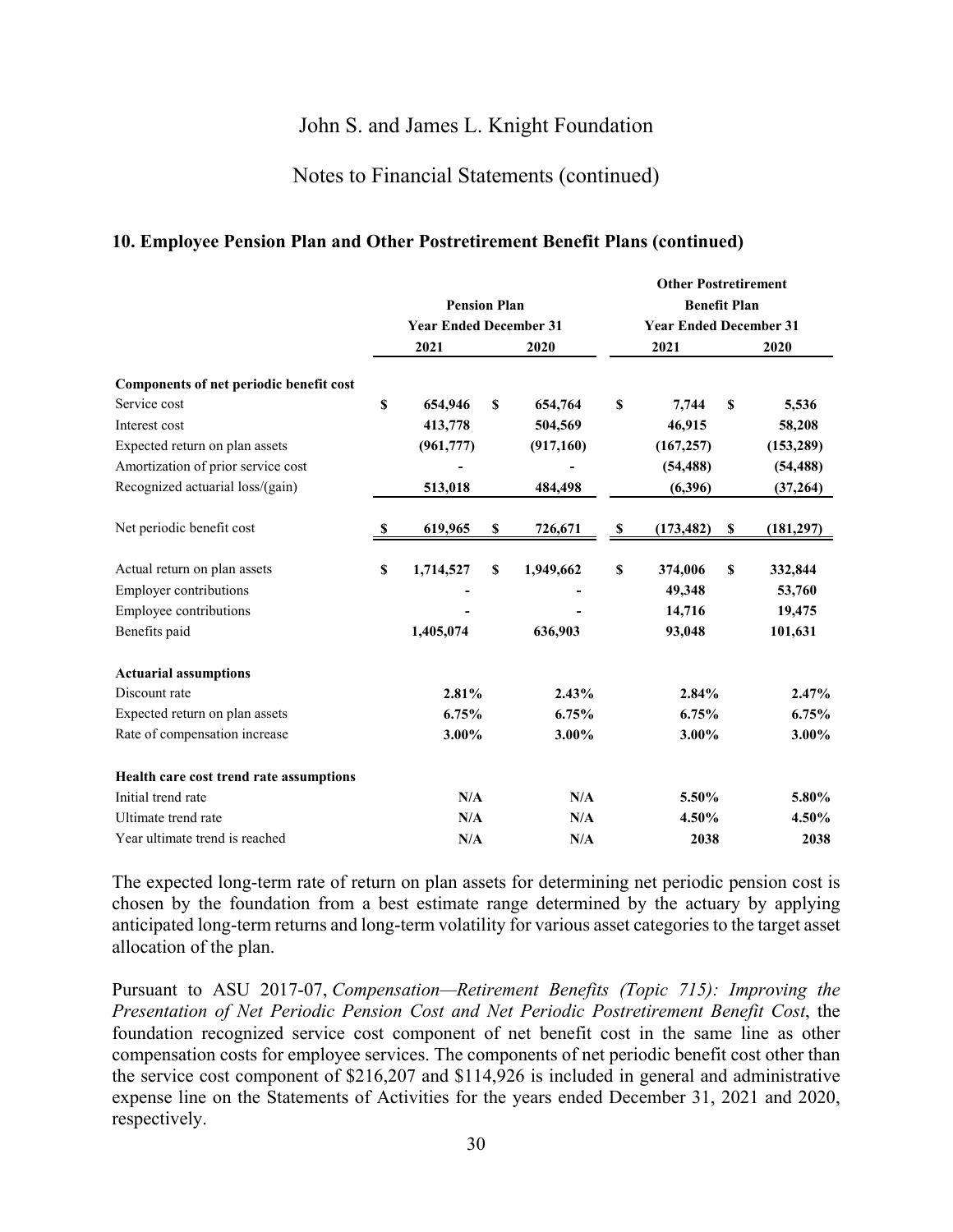#### Notes to Financial Statements (continued)

#### **10. Employee Pension Plan and Other Postretirement Benefit Plans (continued)**

The calculations related to other postretirement benefit plans do not anticipate any savings from the Medicare Prescription Drug, Improvement and Modernization Act of 2003.

Expected benefit payments are as follows:

|           |               |    | Other          |
|-----------|---------------|----|----------------|
|           |               |    | Postretirement |
|           | Pension Plan  |    | Benefit Plan   |
|           |               |    |                |
| 2022      | \$<br>935,346 | \$ | 82,698         |
| 2023      | 1,042,518     |    | 83,411         |
| 2024      | 1,065,469     |    | 87,047         |
| 2025      | 1,140,189     |    | 92,147         |
| 2026      | 1,043,000     |    | 95,205         |
| 2027-2031 | 5,591,738     |    | 504,004        |

During 2021, the foundation did not make a contribution to the pension plan. The foundation will be required to make a contribution of \$82,698 to the other postretirement benefit plan and may choose to make additional contributions to either plan during 2022.

The investment goal for plan assets is to provide sufficient liquidity to meet payout requirements while maintaining safety of principal through prudent diversification. During 2021, asset allocation targets for the pension plan were domestic equities, 35%; international equities, 28%; emerging market equities, 7%; fixed income, 30%. During 2021, asset allocation targets for the postretirement benefit plan were domestic equities, 32.5%; international equities, 27.5%; emerging market equities, 5%; fixed income, 25%; commodities, 10%. During 2020, asset allocation targets for the pension plan and other postretirement benefit plan were domestic equities, 35%; international equities, 28%; emerging market equities, 7%; fixed income, 30%. At the beginning of 2022, the following asset allocation targets for the postretirement benefit plan were adopted: domestic equities, 55%; international equities, 25%; emerging market equities, 10%; fixed income, 10%.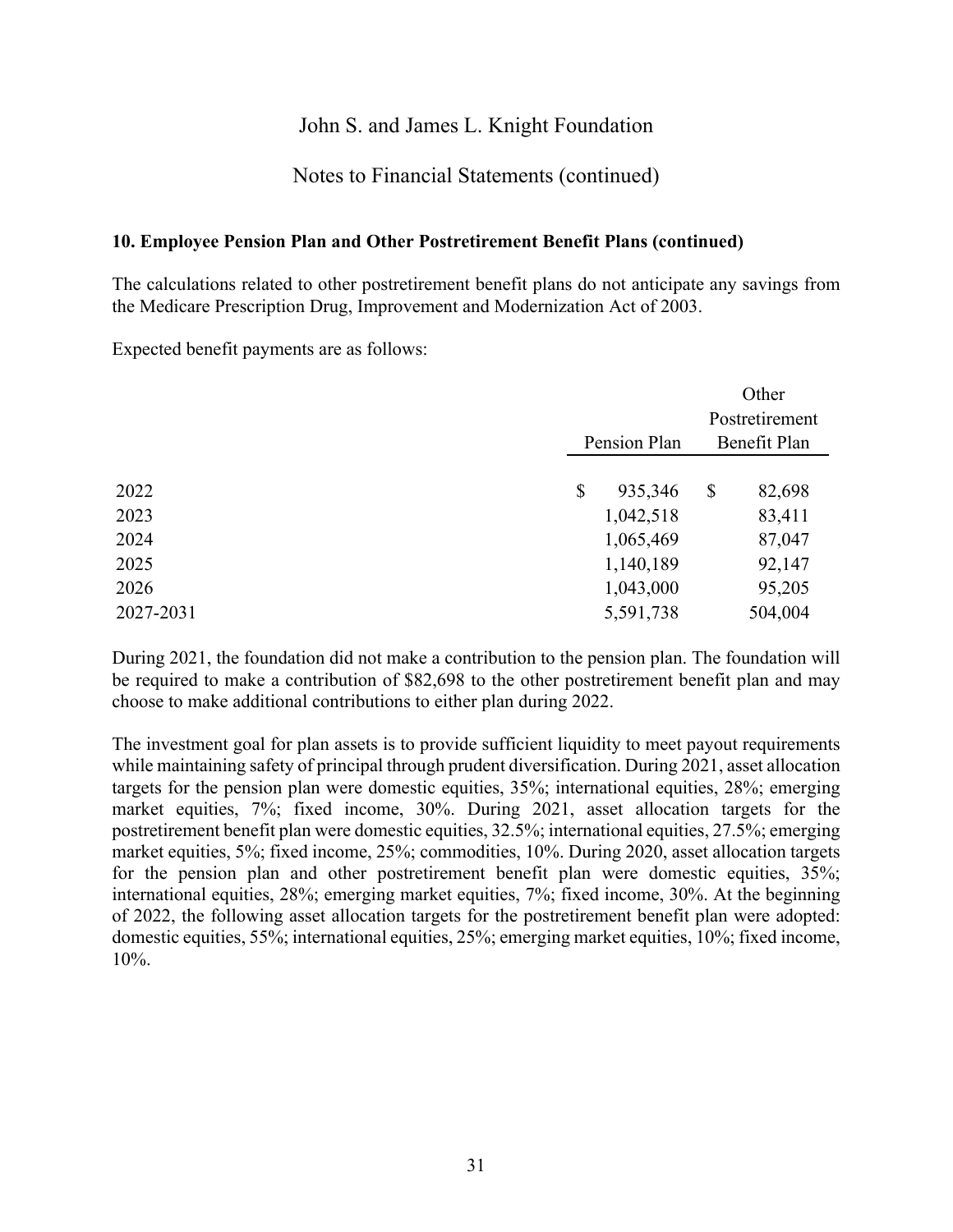## Notes to Financial Statements (continued)

#### **10. Employee Pension Plan and Other Postretirement Benefit Plans (continued)**

A detail of the fair value of plan assets by investment class follows:

|                                                         |             |            |                          |    |            |      |    |             | Other Postretirement |           |      |  |  |
|---------------------------------------------------------|-------------|------------|--------------------------|----|------------|------|----|-------------|----------------------|-----------|------|--|--|
|                                                         |             |            | Pension Plan             |    |            |      |    |             | Benefit Plan         |           |      |  |  |
|                                                         | December 31 |            |                          |    |            |      |    | December 31 |                      |           |      |  |  |
|                                                         |             | 2021       | $\%$                     |    | 2020       | $\%$ |    | 2021        | $\%$                 | 2020      | $\%$ |  |  |
| Cash and cash equivalents                               | \$          | 70,500     | $\overline{\phantom{0}}$ | ъ  | 53,568     |      | \$ | 9,944       | -<br>ъ               | 10,360    |      |  |  |
| Interest, dividends and other<br>investment receivables |             |            |                          |    |            |      |    |             |                      |           |      |  |  |
| U.S. government and agency obligations                  |             | 1.596.490  | 10                       |    | 1,585,113  | 10   |    | 530,743     | 17                   | 464,768   | 17   |  |  |
| Corporate bonds and other obligations                   |             | 3,324,548  | 20                       |    | 3,287,322  | 20   |    | 232,385     | 8                    | 204,497   | 8    |  |  |
| Equity securities                                       |             | 11,781,155 | 70                       |    | 11,537,239 | 70   |    | 2,002,788   | 65                   | 1,776,671 | 65   |  |  |
| Commodities                                             |             |            |                          |    |            |      |    | 297,968     | 10                   | 272,511   | 10   |  |  |
| Total                                                   |             | 16,772,693 | 100                      | -S | 16,463,242 | 100  |    | 3,073,828   | 100                  | 2,728,807 | 100  |  |  |

The pension plan and other postretirement benefit plan invest principally in collective trust investments of a major bank which are categorized as Level 2 within the fair value hierarchy of ASC 820, Fair Value Measurements.

In addition, the foundation sponsors a defined contribution plan for its eligible employees for which it has no fixed liabilities. Effective January 1, 2002, the foundation's defined contribution plan was amended to add an employer matching contribution component. The foundation made contributions to the defined contribution plan of approximately \$311,000 and \$330,000 during 2021 and 2020, respectively.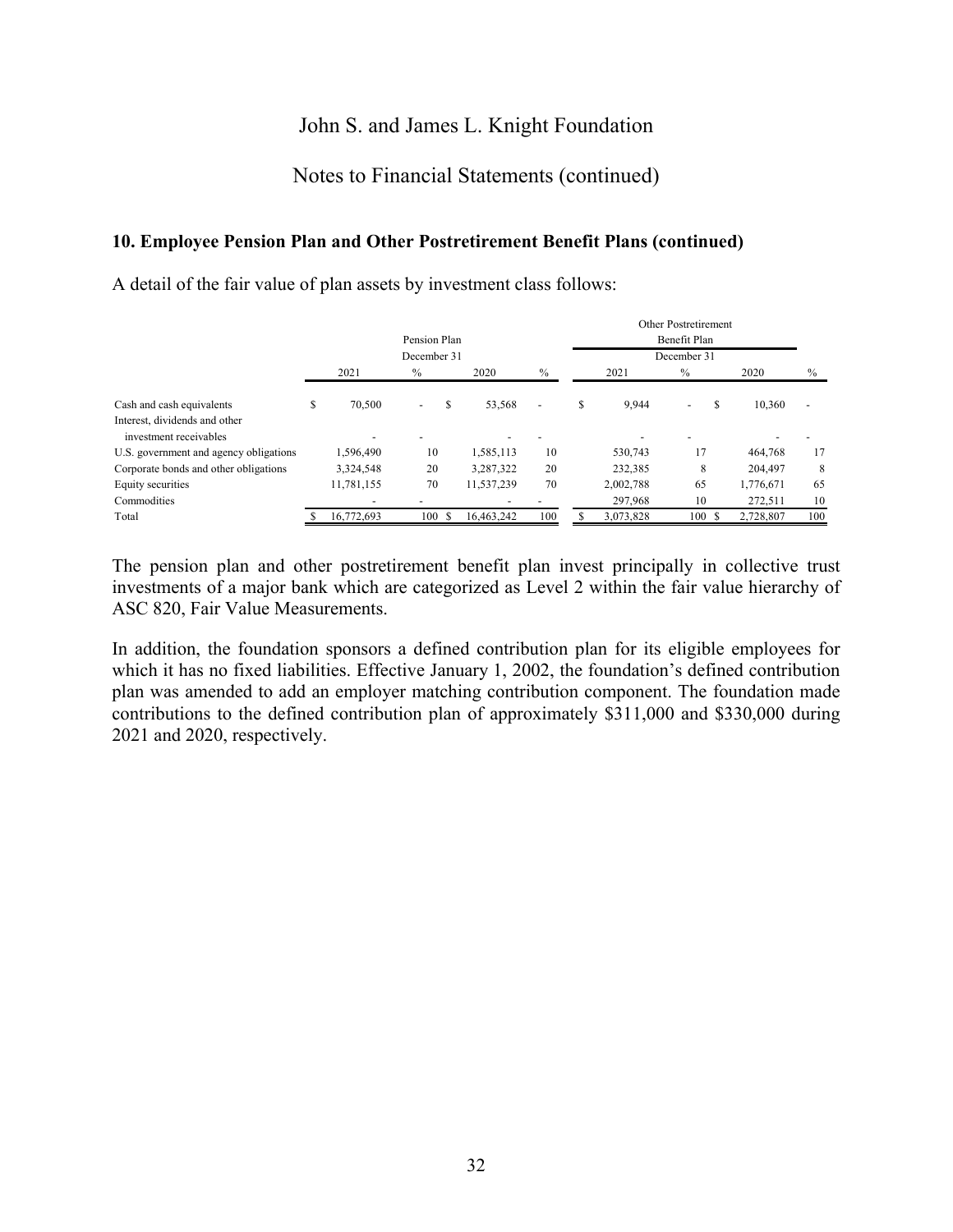### Notes to Financial Statements (continued)

#### **11. Leases**

Rental expense for office leases for 2021 and 2020, was approximately \$2,433,000 and \$807,000, respectively. The foundation leases offices in Miami, Florida and other U.S. cities. During 2020, the foundation entered into a lease agreement for new office space of approximately 22,000 in Miami, Florida with the lease commencement date in 2021. In 2019, the foundation signed an amendment to the lease of its prior Miami office space of approximately 22,800 extending the lease term until 2026. Pursuant to ASU No. 2016-02, *Leases*, the foundation has recorded a ROU asset of \$22,096,500 and lease liabilities of \$23,392,373 as of December 31, 2021 and ROU assets of \$4,035,517 and lease liabilities of \$3,829,859 as of December 31, 2020. Future minimum lease payments were discounted at U.S. Treasury note rates of 1.63% and 1.134% and are as follows:

| 2022                        | 1,209,635<br>S |
|-----------------------------|----------------|
| 2023                        | 2,147,602      |
| 2024                        | 2,207,583      |
| 2025                        | 2,269,255      |
| 2026                        | 1,647,459      |
| Thereafter                  | 16,081,004     |
| Discounted to present value | (2,170,165)    |
|                             | \$23,392,373   |

The foundation intends to sublease its prior Miami office space and will offset the rental expense with any sublease income.

#### **12. Beneficial Interest in Remainder Trusts**

The foundation has a beneficial interest in charitable remainder trusts established by John S. Knight. Under the terms of the trusts, distributions are made from the trusts to designated beneficiaries for the remainder of their lives. The remainder of the assets in the trusts will be transferred to the foundation. All of the assets of the trusts are administered and held in the custody of Northern Trust. The trusts were established in 1975 and became irrevocable in 1981.

The foundation values its interest in the trusts using the methodology described in the *Financial Reporting Whitepaper: Measurement of Fair Value for Certain Transactions of Not-for Profit Entities,* issued by the American Institute of Certified Public Accountants. This methodology is a two-step process starting with the fair market value of the assets. The first step uses a 5% payout rate, life expectancy based on IRS Mortality Tables and assumed investment returns to determine the value of the interest at its projected termination. The second step discounts this future value